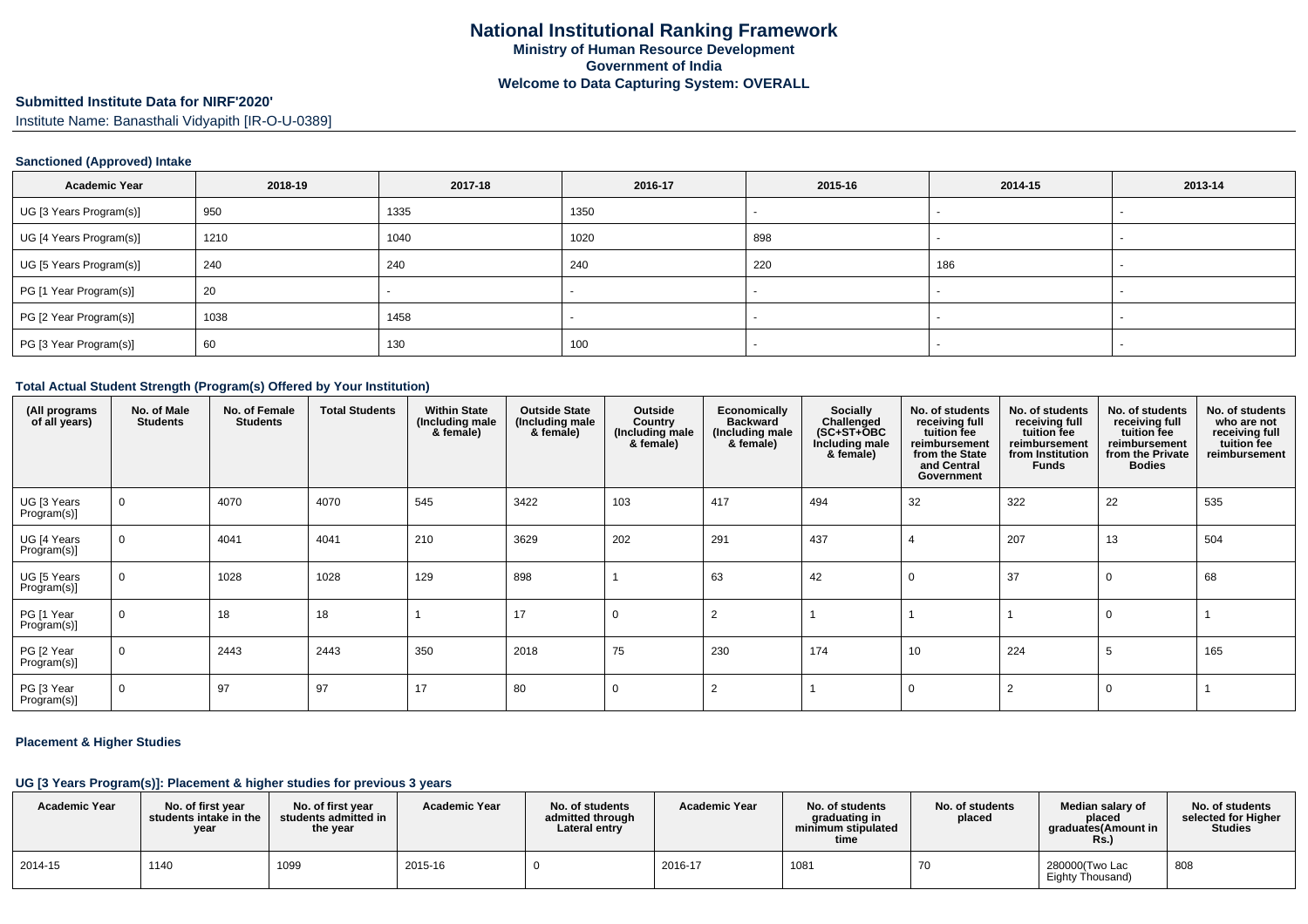| 2015-16 | 1266 | 1249 | 2016-17 | 2017-18 | 1147 | $\Lambda$<br>1 U U | J0(Three Lac'                                               | 904           |
|---------|------|------|---------|---------|------|--------------------|-------------------------------------------------------------|---------------|
| 2016-17 | 1350 | 1314 | 2017-18 | 2018-19 | 1312 | - 01<br>໐ສ         | <sup>22</sup> 0000 Two La<br><b>220</b><br>Twenty Thousand) | $\sim$<br>678 |

## **UG [4 Years Program(s)]: Placement & higher studies for previous 3 years**

| <b>Academic Year</b> | No. of first year<br>students intake in the<br>year | No. of first year<br>students admitted in<br>the year | <b>Academic Year</b> | No. of students<br>admitted through<br>Lateral entry | <b>Academic Year</b> | No. of students<br>graduating in<br>minimum stipulated<br>time | No. of students<br>placed | Median salary of<br>placed<br>graduates(Amount in<br>Rs.) | No. of students<br>selected for Higher<br><b>Studies</b> |
|----------------------|-----------------------------------------------------|-------------------------------------------------------|----------------------|------------------------------------------------------|----------------------|----------------------------------------------------------------|---------------------------|-----------------------------------------------------------|----------------------------------------------------------|
| 2013-14              | 691                                                 | 745                                                   | 2014-15              |                                                      | 2016-17              | 671                                                            | 572                       | 350000(Three Lac Fifty   57<br>Thousand)                  |                                                          |
| 2014-15              | 909                                                 | 904                                                   | 2015-16              |                                                      | 2017-18              | 868                                                            | 613                       | 350000(Three Lac Fifty   65<br>Thousand)                  |                                                          |
| 2015-16              | 898                                                 | 889                                                   | 2016-17              |                                                      | 2018-19              | 883                                                            | 754                       | 350000(Three Lac Fifty   116<br>Thousand)                 |                                                          |

## **UG [5 Years Program(s)]: Placement & higher studies for previous 3 years**

| <b>Academic Year</b> | No. of first year<br>students intake in the<br>year | No. of first vear<br>students admitted in<br>the year | <b>Academic Year</b> | No. of students<br>admitted through<br>Lateral entry | <b>Academic Year</b> | No. of students<br>graduating in<br>minimum stipulated<br>time | No. of students<br>placed | Median salary of<br>placed<br>graduates(Amount in<br><b>Rs.</b> ) | No. of students<br>selected for Higher<br><b>Studies</b> |
|----------------------|-----------------------------------------------------|-------------------------------------------------------|----------------------|------------------------------------------------------|----------------------|----------------------------------------------------------------|---------------------------|-------------------------------------------------------------------|----------------------------------------------------------|
| $ 2012-13$           |                                                     |                                                       | 2013-14              |                                                      | 2016-17              |                                                                |                           | O(Zero)                                                           |                                                          |
| 2013-14              | 111                                                 | 110                                                   | 2014-15              |                                                      | 2017-18              | 110                                                            | 79                        | 250000(Two Lac Fifty<br>Thousand)                                 | 27                                                       |
| $2014 - 15$          | 186                                                 | 184                                                   | 2015-16              |                                                      | 2018-19              | 184                                                            | 21                        | 270000(Two Lac<br>seventy Thousand)                               | 45                                                       |

## **PG [1 Years Program(s)]: Placement & higher studies for previous 3 years**

| <b>Academic Year</b> | No. of first year<br>students intake in the<br>year | No. of first year<br>students admitted in<br>the year | <b>Academic Year</b> | No. of students graduating in minimum<br>stipulated time | No. of students<br>placed | Median salary of<br>placed<br>graduates(Amount in<br>Rs.) | No. of students<br>selected for Higher<br><b>Studies</b> |
|----------------------|-----------------------------------------------------|-------------------------------------------------------|----------------------|----------------------------------------------------------|---------------------------|-----------------------------------------------------------|----------------------------------------------------------|
| 2016-17              |                                                     |                                                       | 2016-17              |                                                          |                           | O(Zero)                                                   |                                                          |
| 2017-18              |                                                     |                                                       | 2017-18              |                                                          |                           | O(Zero)                                                   |                                                          |
| 2018-19              | 20                                                  | 18                                                    | 2018-19              | 18                                                       |                           | 200000(Two Lacs)                                          |                                                          |

# **PG [2 Years Program(s)]: Placement & higher studies for previous 3 years**

| <b>Academic Year</b> | No. of first year<br>students intake in the<br>year | No. of first year<br>students admitted in<br>the year | <b>Academic Year</b> | No. of students graduating in minimum<br>stipulated time | No. of students<br>placed | Median salary of<br>placed<br>graduates(Amount in<br><b>Rs.)</b> | No. of students<br>selected for Higher<br><b>Studies</b> |
|----------------------|-----------------------------------------------------|-------------------------------------------------------|----------------------|----------------------------------------------------------|---------------------------|------------------------------------------------------------------|----------------------------------------------------------|
| 2015-16              | 1509                                                | 1550                                                  | 2016-17              | 1492                                                     | 391                       | 325000(Three Lac<br><b>Twenty Five</b><br>Thousand)              | 240                                                      |
| 2016-17              | 1150                                                | 1178                                                  | 2017-18              | 1152                                                     | 412                       | 350000(Three Lac Fifty<br>Thousand)                              | 269                                                      |
| 2017-18              | 1458                                                | 1157                                                  | 2018-19              | 1154                                                     | 329                       | 355000(Three Lac Fifty<br>Five Thousand)                         | 77                                                       |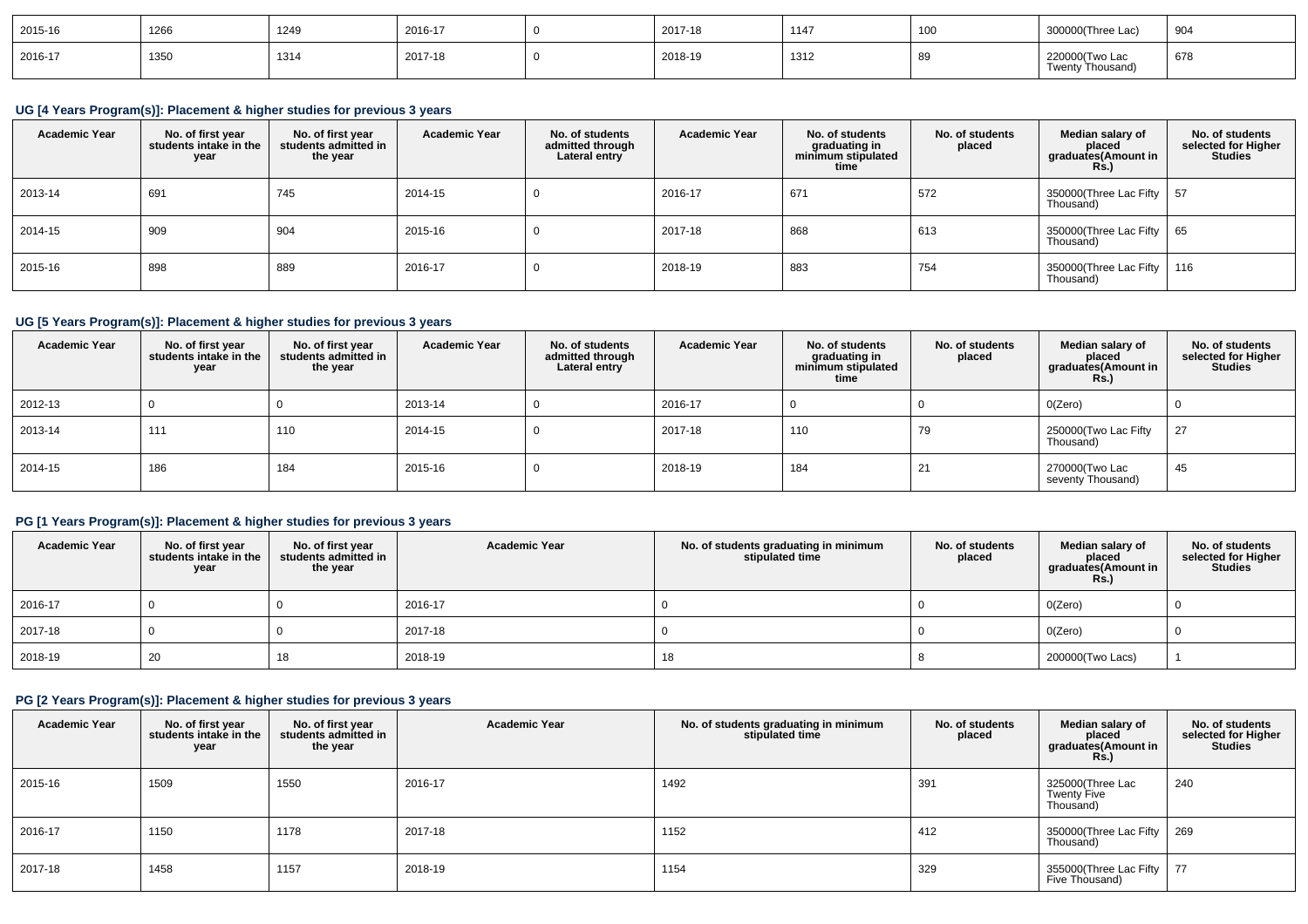### **PG [3 Years Program(s)]: Placement & higher studies for previous 3 years**

| <b>Academic Year</b> | No. of first year<br>students intake in the<br>year | No. of first year<br>students admitted in<br>the year | <b>Academic Year</b> | No. of students<br>admitted through<br>Lateral entry | <b>Academic Year</b> | No. of students<br>graduating in<br>minimum stipulated<br>time | No. of students<br>placed | Median salary of<br>placed<br>graduates(Amount in<br>Rs.) | No. of students<br>selected for Higher<br><b>Studies</b> |
|----------------------|-----------------------------------------------------|-------------------------------------------------------|----------------------|------------------------------------------------------|----------------------|----------------------------------------------------------------|---------------------------|-----------------------------------------------------------|----------------------------------------------------------|
| 2014-15              | 214                                                 | 204                                                   | 2015-16              | U                                                    | 2016-17              | 203                                                            | 94                        | 350000(ZeroThree Lac  <br>Fifty Thousand)                 |                                                          |
| 2015-16              | 128                                                 | 111                                                   | 2016-17              | 42                                                   | 2017-18              | 150                                                            | 63                        | 350000(Three Lac Fifty   11<br>Thousand)                  |                                                          |
| 2016-17              | 100                                                 | 60                                                    | 2017-18              | υ                                                    | 2018-19              | 60                                                             | 22                        | 355000(Three Lac Fifty $\vert 0 \vert$<br>Five Thousand)  |                                                          |

### **Ph.D Student Details**

| Ph.D (Student pursuing doctoral program till 2017-18; Students admitted in the academic year 2018-19 should not be entered here.) |         |                                                            |         |  |  |  |  |
|-----------------------------------------------------------------------------------------------------------------------------------|---------|------------------------------------------------------------|---------|--|--|--|--|
| <b>Total Students</b>                                                                                                             |         |                                                            |         |  |  |  |  |
| Full Time<br>951                                                                                                                  |         |                                                            |         |  |  |  |  |
| Part Time                                                                                                                         |         |                                                            |         |  |  |  |  |
|                                                                                                                                   |         | No. of Ph.D students graduated (including Integrated Ph.D) |         |  |  |  |  |
|                                                                                                                                   | 2018-19 | 2017-18                                                    | 2016-17 |  |  |  |  |
| Full Time                                                                                                                         | 267     | 282<br>184                                                 |         |  |  |  |  |
| Part Time                                                                                                                         |         |                                                            |         |  |  |  |  |

## **Financial Resources: Utilised Amount for the Capital expenditure for previous 3 years**

| <b>Academic Year</b>                                                                                 | 2018-19                                                       | 2017-18                                                       | 2016-17                                                      |  |  |  |  |  |
|------------------------------------------------------------------------------------------------------|---------------------------------------------------------------|---------------------------------------------------------------|--------------------------------------------------------------|--|--|--|--|--|
|                                                                                                      | <b>Utilised Amount</b>                                        | <b>Utilised Amount</b>                                        | <b>Utilised Amount</b>                                       |  |  |  |  |  |
| Annual Capital Expenditure on Academic Activities and Resources (excluding expenditure on buildings) |                                                               |                                                               |                                                              |  |  |  |  |  |
| Library                                                                                              | 37347359 (Three crore seventy three lac forty seven thousand  | 26624215 (Two crore sixty six lac twenty four thousand two    | 34105480 (Three crore forty one lacs five thousand four      |  |  |  |  |  |
|                                                                                                      | three hundred fifty nine only)                                | hundred fifteen only)                                         | hundred eighty only)                                         |  |  |  |  |  |
| New Equipment for Laboratories                                                                       | 189449382 (Eighteen crore ninety four lac forty nine thousand | 160522174 (Sixteen crore five lac twenty two thousand one     | 234036836 (Twenty three crore forty lac thirty six thousand  |  |  |  |  |  |
|                                                                                                      | three hundred eighty two only)                                | hundred seventy four only)                                    | eight hundred thirty six only)                               |  |  |  |  |  |
| <b>Engineering Workshops</b>                                                                         | 10227693 (One crore two lac twenty seven thousand six         | 43256918 (Four crore thirty two lac fifty six thousand nine   | 42565686 (Four crore twenty five lac sixty five thousand six |  |  |  |  |  |
|                                                                                                      | hundred ninety three only)                                    | hundred eighteen only)                                        | hundred eighty six only)                                     |  |  |  |  |  |
| Other expenditure on creation of Capital Assets (excluding                                           | 50662391 (Five crore six lac sixty two thousand three hundred | 63643888 (Six crore thirty six lac forty three thousand eight | 88803552 (Eight crore eighty eight lac three thousand five   |  |  |  |  |  |
| expenditure on Land and Building)                                                                    | ninety one only)                                              | hundred eighty eight only)                                    | hundred fifty two only)                                      |  |  |  |  |  |

## **Financial Resources: Utilised Amount for the Operational expenditure for previous 3 years**

| <b>Academic Year</b>                       | 2018-19                                                                              | 2017-18                                                                                        | 2016-17                                                                             |
|--------------------------------------------|--------------------------------------------------------------------------------------|------------------------------------------------------------------------------------------------|-------------------------------------------------------------------------------------|
|                                            | <b>Utilised Amount</b>                                                               | <b>Utilised Amount</b>                                                                         | <b>Utilised Amount</b>                                                              |
|                                            |                                                                                      | <b>Annual Operational Expenditure</b>                                                          |                                                                                     |
| Salaries (Teaching and Non Teaching staff) | 939703300 (Ninety three crore ninety seven lac three thousand<br>three hundred only) | 587024317 (Fifty eight crore seventy lac twenty four thousand<br>three hundred seventeen only) | 517114094 (Fifty one crore seventy one lac fourteen thousand  <br>ninety four only) |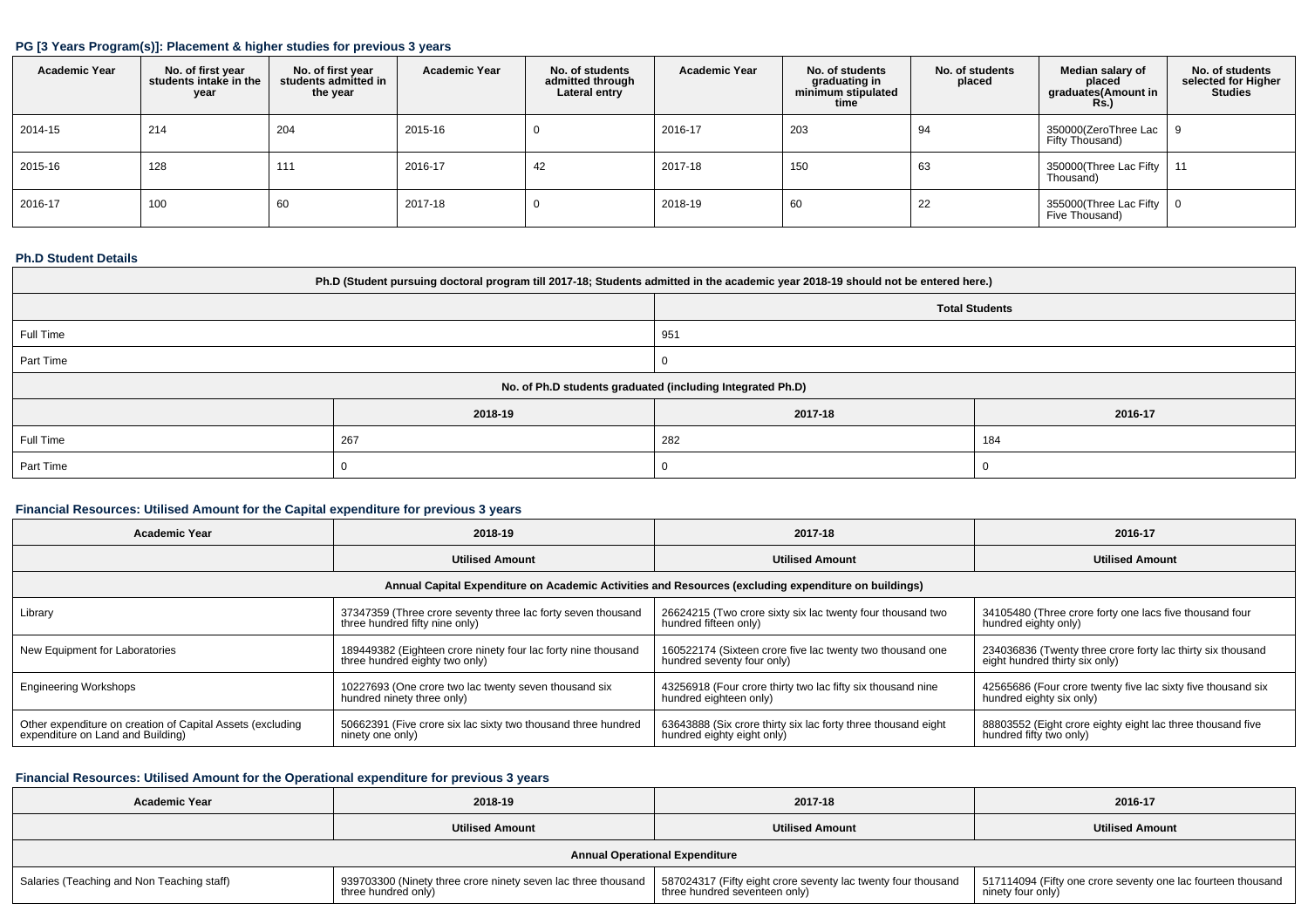| Maintenance of Academic Infrastructure or consumables and<br>other running expenditures (excluding maintenance of hostels<br>and allied services, rent of the building, depreciation cost, etc) | 667193224 (Sixty six crore seventy one lac ninety three<br>thousand two hundred twenty four only) | 346145452 (Thirty four crore sixty one lac forty five thousand<br>four hundred fifty two only) | 360648974 (Thirty six crore six lac forty eight thousand nine<br>hundred seventy four only) |
|-------------------------------------------------------------------------------------------------------------------------------------------------------------------------------------------------|---------------------------------------------------------------------------------------------------|------------------------------------------------------------------------------------------------|---------------------------------------------------------------------------------------------|
| Seminars/Conferences/Workshops                                                                                                                                                                  | 6816174 (Sixty eight lac sixteen thousand one hundred                                             | 5254305 (Fifty two lac fifty four thousand three hundred five                                  | 9389529 (Ninety three lac eighty nine thousand five hundred                                 |
|                                                                                                                                                                                                 | seventy four only)                                                                                | only'                                                                                          | twenty nine only)                                                                           |

#### **IPR**

| Calendar year            | 2018 | ${\bf 2017}$ | 2016 |
|--------------------------|------|--------------|------|
| No. of Patents Published |      |              |      |
| No. of Patents Granted   |      |              |      |

### **Sponsored Research Details**

| <b>Financial Year</b>                    | 2018-19                                                                                   | 2017-18                                                                       | 2016-17                                                                                  |
|------------------------------------------|-------------------------------------------------------------------------------------------|-------------------------------------------------------------------------------|------------------------------------------------------------------------------------------|
| Total no. of Sponsored Projects          |                                                                                           | 34                                                                            | 38                                                                                       |
| Total no. of Funding Agencies            |                                                                                           | 13                                                                            |                                                                                          |
| Total Amount Received (Amount in Rupees) | 177131576                                                                                 | 142426404                                                                     | 153895777                                                                                |
| Amount Received in Words                 | Seventeen Crore Seventy One Lakh Thirty One Thousand Five<br>Hundred and Seventy Six Only | Fourteen Crore Twenty Four Lakh Twenty Six Thousand Four<br>Hundred Four Only | Fifteen Crore Thirty Eight Lakh Ninety Five Thousand Seven<br>Hundred Seventy Seven only |

## **Consultancy Project Details**

| <b>Financial Year</b>                    | 2018-19                                          | 2017-18                                                | 2016-17                                                                      |
|------------------------------------------|--------------------------------------------------|--------------------------------------------------------|------------------------------------------------------------------------------|
| Total no. of Consultancy Projects        |                                                  |                                                        |                                                                              |
| Total no. of Client Organizations        |                                                  |                                                        |                                                                              |
| Total Amount Received (Amount in Rupees) | 91564000                                         | 77224000                                               | 70593525                                                                     |
| Amount Received in Words                 | Nine Crore Fifteen Lakh Sixty Four Thousand Only | Seven crore seventy two lakh twenty four thousand only | Seven crore five lakh ninety three thousand five hundred<br>twenty five only |

## **Executive Development Program/Management Development Programs**

| <b>Financial Year</b>                                                             | 2018-19                                        | 2017-18                               | 2016-17                               |
|-----------------------------------------------------------------------------------|------------------------------------------------|---------------------------------------|---------------------------------------|
| Total no. of Executive Development Programs/ Management<br>Development Programs   | 17                                             |                                       |                                       |
| Total no. of Participants                                                         | 60                                             | -30                                   | 28                                    |
| Total Annual Earnings (Amount in Rupees)(Excluding Lodging<br>& Boarding Charges) | 941900                                         | 91900                                 | 51300                                 |
| Total Annual Earnings in Words                                                    | Nine Lacs forty one thousand nine hundred only | Ninety One Thousand Nine Hundred Only | Fifty one thousand three hundred only |

## **PCS Facilities: Facilities of physically challenged students**

| 1. Do your institution buildings have Lifts/Ramps?                                                                                                        | Yes, more than 80% of the buildings |
|-----------------------------------------------------------------------------------------------------------------------------------------------------------|-------------------------------------|
| 2. Do your institution have provision for walking aids, includingwheelchairs and transportation from one building to another for<br>handicapped students? | Yes                                 |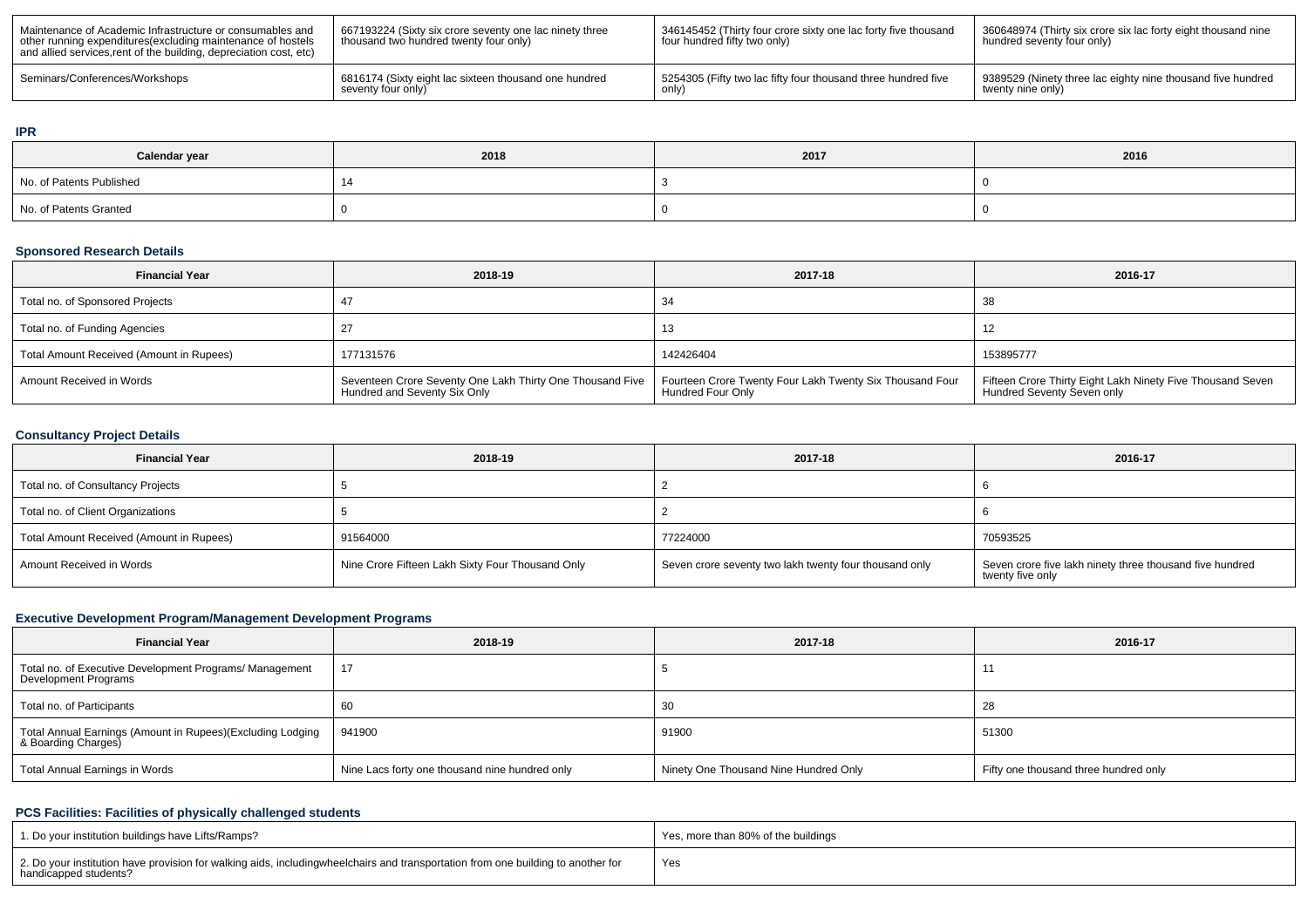|  | 3. Do your institution buildings have specially designed toilets for handicapped students? |  |  |  |  |  |
|--|--------------------------------------------------------------------------------------------|--|--|--|--|--|
|--|--------------------------------------------------------------------------------------------|--|--|--|--|--|

Yes, more than 80% of the buildings

## **Awards Details**

| 1. How many faculty member of your institution have received highly reputed national/international awards/recognition from central<br>government agencies in the previous academic year 2018-19 |                        | 15                                                              |                                                                                                                |                                                                                                                                                      |                                             |                            |                                   |                               |                              |
|-------------------------------------------------------------------------------------------------------------------------------------------------------------------------------------------------|------------------------|-----------------------------------------------------------------|----------------------------------------------------------------------------------------------------------------|------------------------------------------------------------------------------------------------------------------------------------------------------|---------------------------------------------|----------------------------|-----------------------------------|-------------------------------|------------------------------|
| Srno                                                                                                                                                                                            | Name of the Faculty    | Name of the Award                                               | Name of the Central<br>government<br>agency/international<br>agencies from where<br>award has been<br>received | Address of the<br>Agency giving award                                                                                                                | <b>Contact Email ID of</b><br>the Agency    | Year of receiving<br>award | Email ID of the<br>faculty        | Contact no. of the<br>faculty | Is it<br>Fellowship?(Yes/No) |
| $\mathbf{1}$                                                                                                                                                                                    | Shiv Darshan Dubey     | A Grade artist Award                                            | Akashvani All India<br>radio                                                                                   | All India Radio, Jaipur                                                                                                                              | dgair@air.org.in                            | 2019                       | shivdarshandubey@g<br>mail.com    | 9887257971                    | No                           |
| $\overline{2}$                                                                                                                                                                                  | Ashutosh Pareek        | <b>Young Scientist</b><br>International travel<br>support Award | <b>ICMR</b>                                                                                                    | Sandhya Diwakar,<br>Consultant (Former<br>Scientist-F), Indian<br>Council of Medical<br>Research (ICMR),<br>Ansari Nagar, New<br>Delhi-110029 India. | icmrhqds@sansad.nic.i<br>n                  | 2019                       | ashu83aadi@gmail.co<br>m          | 9829176631                    | No                           |
| 3                                                                                                                                                                                               | <b>Abhishek Pareek</b> | <b>Fifty Education</b><br><b>Innovative Leaders</b>             | World Innovation<br>Congress                                                                                   | World Innovation<br>Congress, Mumbai                                                                                                                 | secretariat@worldinno<br>vationcongress.org | 2019                       | abhishek.pareek@ban<br>asthali.in | 9829339362                    | No                           |
| $\overline{4}$                                                                                                                                                                                  | Shweta Dubey           | Swami Vivekananda<br><b>Excellence Award</b>                    | Forty Two Annual<br>International<br>Conference on Oriental<br>Heritage                                        | Shri Adya Katyayani<br>Shaktipeeth<br>Auditorium,<br>Chhatarpur, Mehrauli,<br>New Delhi                                                              | ramk_780201@bsnl.in                         | 2019                       | shwetapandeydubey@<br>qmail.com   | 9783950677                    | No                           |
| 5                                                                                                                                                                                               | Nilima Kumari          | Women Scientist<br>Award                                        | <b>Indian Botinical Society</b>                                                                                | Fortieth All India<br><b>Botanical Conferenc</b><br>,Jiwaji University<br>Gwalior                                                                    | ibjsu2018@gmail.com                         | 2018                       | nilima_km@yahoo.co<br>m           | 9414424383                    | No                           |
| 6                                                                                                                                                                                               | Hamsavahini Singh      | German Language<br><b>Professional Award</b>                    | Ministry of Education<br><b>Art and Culture</b>                                                                | Ministry of Education,<br>Art and Culture.<br>Vienna, Austria                                                                                        | office@kulturundsprac<br>he.at              | 2018                       | hamsachinju@gmail.co<br>m         | 9414440144                    | Yes                          |
| $\overline{7}$                                                                                                                                                                                  | Anju Patel             | Outstanding<br>contribution in<br>Reviewing                     | <b>ELSEVIER</b>                                                                                                | Editors of<br><b>INDUSTRIAL CROPS</b><br>& PRODUCTS,<br>Elsevier, Amsterdam,<br><b>Netherlands</b>                                                   | sciencedirect@gmail.c<br>om                 | 2018                       | patel7anju@gmail.com              | 7054246809                    | No                           |
| 8                                                                                                                                                                                               | Sumitra Nain           | Most impactful health<br>care leaders global<br>listing award   | World Health Wellness<br>Congress and Awards                                                                   | World Health Wellness<br>Congress, Mumbai                                                                                                            | secretariat@worldhealt<br>hcongress.com     | 2019                       | nainsumitra@gmail.co<br>m         | 7665555900                    | No                           |
| 9                                                                                                                                                                                               | Kiran Sarna            | Recognition as a Juri<br>Member                                 | Thirty Fourth Inter<br>Universities Youth<br>Festival                                                          | Association of Indian<br>Universities, Delhi                                                                                                         | info@aiu.ac.in                              | 2019                       | kiransarnajp@gmail.co<br>m        | 9414440156                    | No                           |
| 10                                                                                                                                                                                              | Suphiya Khan           | National Winner Award                                           | TIE BIRAC DBT                                                                                                  | TIE-BIRAC, DBT<br>Govt. of India New<br>Delhi                                                                                                        | birac.dbt@nic.in                            | 2018                       | suphiyakhan@gmail.co<br>m         | 9829926646                    | No                           |
| 11                                                                                                                                                                                              | Suphiya Khan           | Oxford Fellow                                                   | <b>Oxford University</b><br><b>Oxford United</b><br>Kingdom                                                    | <b>British High</b><br>Commission                                                                                                                    | crisp.team@stx.ox.ac.<br>uk                 | 2018                       | suphiyakhan@gmail.co<br>m         | 9829926646                    | Yes                          |
| 12                                                                                                                                                                                              | Swati Paliwal          | <b>CSIR Travel</b><br>Fellowship                                | <b>CSIR New Delhi</b>                                                                                          | CSIR,<br><b>DEVELOPMENT</b><br><b>GROUP CSIR</b><br>COMPLEX, LIBRARY<br>AVENUE, PUSA, NEW<br>DELHI-110012, INDIA                                     | tgsm@csirhrdg.res.in                        | 2018                       | swatzpaliwal@gmail.co<br>m        | 7011332868                    | Yes                          |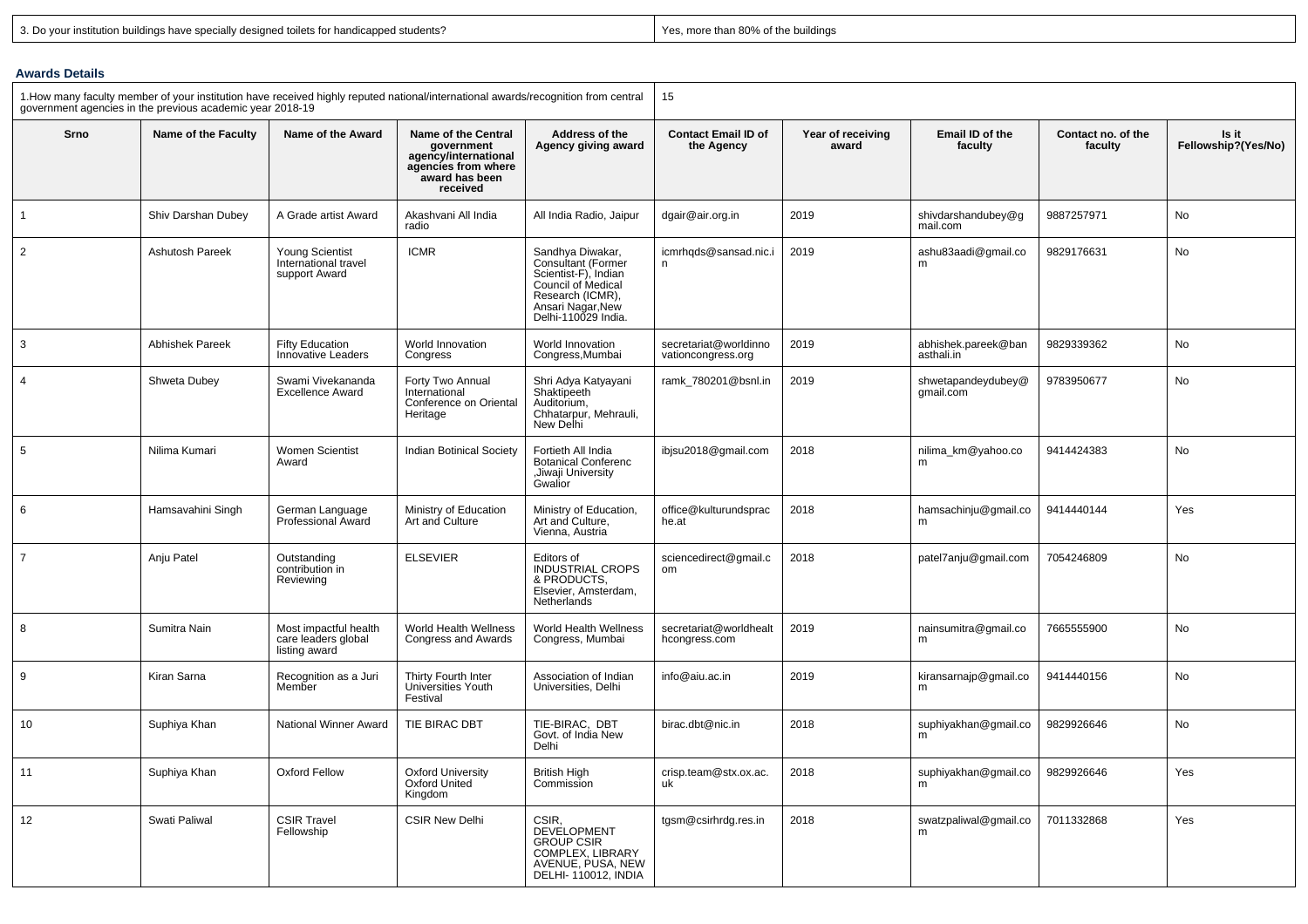| 13             | Nidhi Srivastava                           | PRAKRATI PRERAK<br>GAURAV SAMMAN               | <b>International Congress</b><br>on Food and<br>Agricultural Kuala<br>Lumpur Malasysia                       | <b>International Congress</b><br>on Food and<br>Agricultural, Kuala<br>Lumpur, Malasysia                  | isgbrd@gmail.com                                                            | 2018                                      | nidhiscientist@gmail.c<br><sub>om</sub> | 9389695769                        | No                            |
|----------------|--------------------------------------------|------------------------------------------------|--------------------------------------------------------------------------------------------------------------|-----------------------------------------------------------------------------------------------------------|-----------------------------------------------------------------------------|-------------------------------------------|-----------------------------------------|-----------------------------------|-------------------------------|
| 14             | Sarika Gupta                               | Science and women<br>enterpreneurship<br>Award | DST Rajasthan<br>Registered Startup firm<br>Greenathon and<br>Company                                        | Greenathon and<br>Company, Jaipur                                                                         | grenathonandcompany<br>@gmail.com                                           | 2018                                      | sarikagupta@banastha<br>li.in           | 9414461423                        | No                            |
| 15             | Debajit Chakraborty                        | Top Grade artist Award                         | Akashvani All India<br>radio                                                                                 | All India radio, New<br>Delhi                                                                             | dgair@air.org.in                                                            | 2018                                      | debsitar@yahoo.com                      | 9831612958                        | No                            |
|                |                                            |                                                | 2. How many students of your institution have won international awards in the previous academic year 2018-19 |                                                                                                           | 34                                                                          |                                           |                                         |                                   |                               |
| Srno           | Name of the<br>Student/Name of the<br>Team | <b>Enrolment Number</b>                        | Name of the Award                                                                                            | Name of International<br><b>Institution/Organisati</b><br>on from where the<br>award has been<br>received | Address of the<br>Agency giving award                                       | <b>Contact Email ID of</b><br>the Agency  | Year of receiving<br>award              | Email ID of the<br>faculty        | Contact no. of the<br>faculty |
|                | Ananya Agarwal                             | 2015/66                                        | <b>Baden Wuerttemberg</b><br>Fellowship Award                                                                | University of Education<br>Weingargen Germany                                                             | International Office,<br>University of<br>Education,<br>Weingarten, Germany | enderle@ph-<br>weingarten.de              | 2018                                    | ananya.matchless@g<br>mail.com    | 9412260606                    |
| 2              | Varnika Tyagi                              | 2015/84                                        | Baden Wuerttemberg<br><b>Fellowship Award</b>                                                                | University of Education<br>Weingargen Germany                                                             | International Office,<br>University of<br>Education.<br>Weingarten, Germany | enderle@ph-<br>weingarten.de              | 2018                                    | varnikatyagi709@gmai<br>I.com     | 9012110016                    |
| 3              | Srishti Rajput                             | 2015/665                                       | Baden Wuerttemberg<br>Fellowship Award                                                                       | University of Education<br>Weingargen Germany                                                             | International Office,<br>University of<br>Education,<br>Weingarten, Germany | enderle@ph-<br>weingarten.de              | 2018                                    | mailtosrishtirajput@gm<br>ail.com | 9737091234                    |
| 4              | Mahima Jain                                | 2018                                           | <b>Baden Wuerttemberg</b><br><b>Fellowship Award</b>                                                         | University of Education<br>Weingargen Germany                                                             | International Office,<br>University of<br>Education,<br>Weingarten, Germany | enderle@ph-<br>weingarten.de              | 2018                                    | mahi.01mj@gmail.com               | 9719071712                    |
| 5              | Aditi Dudeja                               | 2017/1437                                      | Baden Wuerttemberg<br><b>Fellowship Award</b>                                                                | University of Education<br>Weingargen Germany                                                             | International Office,<br>University of<br>Education,<br>Weingarten, Germany | enderle@ph-<br>weingarten.de              | 2019                                    | sanjaydudeja_1@yaho<br>o.co.in    | 8506908846                    |
| 6              | Akshita Chotia                             | 2015/1208                                      | <b>Baden Wuerttemberg</b><br>Fellowship Award                                                                | University of Education<br>Weingargen Germany                                                             | International Office,<br>University of<br>Education,<br>Weingarten, Germany | enderle@ph-<br>weingarten.de              | 2019                                    | akshitasharma0023@g<br>mail.com   | 9810779297                    |
| $\overline{7}$ | Neha Sharma                                | 2017/2836                                      | Baden Wuerttemberg<br><b>Fellowship Award</b>                                                                | University of Education<br>Weingargen Germany                                                             | International Office,<br>University of<br>Education,<br>Weingarten, Germany | enderle@ph-<br>weingarten.de              | 2019                                    | itsnehasharma6798@g<br>mail.com   | 8506865846                    |
| 8              | Vandana Pathak                             | 2006/1745                                      | <b>Fulbright Foreign</b><br>Language Teaching<br>Assistant Fellowship                                        | The United States<br>India Educational<br><b>Foundation USISF</b>                                         | The University of Utah,<br>Dept.of World<br>Languages and<br>Cultures       | Margaret.Toscano@ut<br>ah.edu             | 2019                                    | doon.vandana@gmail.<br>com        | 9119031988                    |
| 9              | Nishi Kumari                               | 2017/3294                                      | Silver Medalist in<br>Newaza Ju jitsu<br>Women U Eighteen<br>Sixty Two Kg                                    | JUJITSU THAILAND<br>OPEN WORLD<br><b>RANKING BANGKOK</b>                                                  | JU-JITSU International<br>Federation                                        | info@ju-jitsu.in                          | 2018                                    | nishikumari52230@gm<br>ail.com    | 7691067250                    |
| 10             | Nishi Kumari                               | 2017/3294                                      | Bronze Medalist in<br>Contact Ju Jitsu Senior<br>Women Sixty Two Kg                                          | JUJITSU THAILAND<br>OPEN WORLD<br><b>RANKING BANGKOK</b>                                                  | JU-JITSU International<br>Federation                                        | info@ju-jitsu.in                          | 2018                                    | nishikumari52230@gm<br>ail.com    | 7691067250                    |
| 11             | Drishti Rawal                              | 2013/2128                                      | Research Assistant at<br>the International Law<br><b>Commission United</b><br>Nations                        | <b>United Nations</b><br><b>Headquarters New</b><br>York USA                                              | Withers LLP, London.                                                        | aniruddha.rajput@with<br>ersworldwide.com | 2018                                    |                                   | 9754200090                    |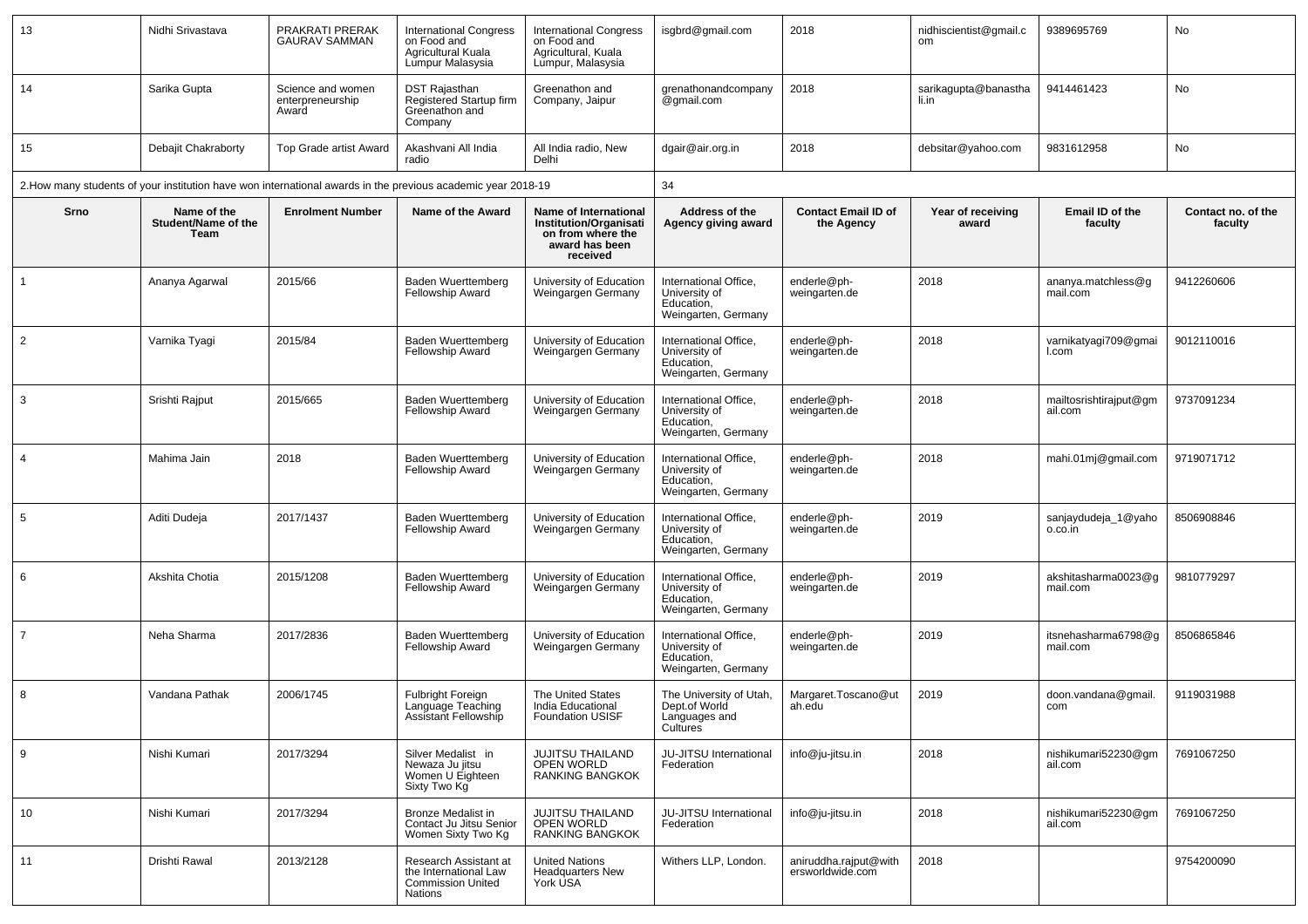| 12 | Shweta Seth        | 2014/1776         | <b>Invited Volunteer</b><br>Internship Programme<br>with ISA                                | <b>International Solar</b><br>Alliance ISA                                                 | India Expo Mart Ltd.,<br>Greater Noida, India.                                      | info@isolaralliance.org       | 2018 | sethshwetag@gmail.co              | 9509203195 |
|----|--------------------|-------------------|---------------------------------------------------------------------------------------------|--------------------------------------------------------------------------------------------|-------------------------------------------------------------------------------------|-------------------------------|------|-----------------------------------|------------|
| 13 | Anushree Singh     | 2015/2363         | Winner of seventh VS<br>Mani Memorial<br>International Law Moot<br><b>Court Competition</b> | VS Mani International<br>Law Moot Court                                                    | Seedling School of<br>Law and Governance,<br>Jaipur National<br>University, Jaipur. | mootcourt@jnujaipur.a<br>c.in | 2018 | anapuranushree@gma<br>il.com      | 7733052014 |
| 14 | Akanksha Ingole    | 2015/2356         | Winner of seventh VS<br>Mani Memorial<br>International Law Moot<br><b>Court Competition</b> | VS Mani International<br>Law Moot Court                                                    | Seedling School of<br>Law and Governance,<br>Jaipur National<br>University, Jaipur  | mootcourt@jnujaipur.a<br>c.in | 2018 | akankshavinodingole@<br>gmail.com | 9829352097 |
| 15 | Ishita Rai         | 2015/2373         | Winner of seventh VS<br>Mani Memorial<br>International Law Moot<br><b>Court Competition</b> | Seventh VS Mani<br><b>International Law Moot</b><br>Court                                  | Seedling School of<br>Law and Governance,<br>Jaipur National<br>University, Jaipur. | mootcourt@jnujaipur.a<br>c.in | 2018 | raiishita97@gmail.com             | 7727017798 |
| 16 | Akanksha           | <b>HEMVM18006</b> | <b>SAUFEST Award</b><br>Certificate                                                         | South Asian<br>Universities Youth<br>Festival Association of<br><b>Indian Universities</b> | Association of Indian<br>Universities, New<br>Delhi                                 | youthaffairs@aiu.ac.in        | 2019 | sharma.akanksha1996<br>@gmail.com | 7488565712 |
| 17 | Anjali Verma       | <b>HEBAG17839</b> | SAUFEST Award<br>Certificate                                                                | South Asian<br>Universities Youth<br>Festival Association of<br><b>Indian Universities</b> | Association of Indian<br>Universities, New<br>Delhi                                 | youthaffairs@aiu.ac.in        | 2019 | dancequeenanjali@gm<br>ail.com    | 9568635188 |
| 18 | Kumari Bhavana     | SBBS16167         | SAUFEST Award<br>Certificate                                                                | South Asian<br>Universities Youth<br>Festival Association of<br><b>Indian Universities</b> | Association of Indian<br>Universities, New<br>Delhi                                 | youthaffairs@aiu.ac.in        | 2019 | bhavna234@gmail.co<br>m           | 7023555600 |
| 19 | Bhumika Joshi      | LSBBS16258        | SAUFEST Award<br>Certificate                                                                | South Asian<br>Universities Youth<br>Festival Association of<br><b>Indian Universities</b> | Association of Indian<br>Universities, New<br>Delhi                                 | youthaffairs@aiu.ac.in        | 2019 | joshibhumika31@gmail<br>.com      | 7297985487 |
| 20 | Deeksha Sahu       | <b>HEMKD16002</b> | SAUFEST Award<br>Certificate                                                                | South Asian<br>Universities Youth<br>Festival Association of<br><b>Indian Universities</b> | Association of Indian<br>Universities, New<br>Delhi                                 | youthaffairs@aiu.ac.in        | 2019 | deeksha1sahu@gmail.<br>com        | 8233192014 |
| 21 | Hem Kanwar Tanwar  | LSMSC17236        | SAUFEST Award<br>Certificate                                                                | South Asian<br>Universities Youth<br>Festival Association of<br><b>Indian Universities</b> | Association of Indian<br>Universities, New<br>Delhi                                 | youthaffairs@aiu.ac.in        | 2019 | hemkanwartanwar8@q<br>mail.com    | 9119257172 |
| 22 | Meenal Sahu        | <b>LSMSS17161</b> | SAUFEST Award<br>Certificate                                                                | South Asian<br>Universities Youth<br>Festival Association of<br><b>Indian Universities</b> | Association of Indian<br>Universities, New<br>Delhi                                 | youthaffairs@aiu.ac.in        | 2019 | meenalsahu97@gmail.<br>com        | 7073252601 |
| 23 | Ridhi Arora        | HEBAG16084        | SAUFEST Award<br>Certificate                                                                | South Asian<br>Universities Youth<br>Festival Association of<br><b>Indian Universities</b> | Association of Indian<br>Universities, New<br>Delhi                                 | youthaffairs@aiu.ac.in        | 2019 | arora.ridhi30@gmail.co<br>m       | 7860412084 |
| 24 | Sudeeksha Upadhaya | <b>JMBMC18285</b> | SAUFEST Award<br>Certificate                                                                | South Asian<br>Universities Youth<br>Festival Association of<br><b>Indian Universities</b> | Association of Indian<br>Universities, New<br>Delhi                                 | youthaffairs@aiu.ac.in        | 2019 | sudeeksha03@gmail.c<br>om         | 6397211557 |
| 25 | Anupriya           | BTBTI16102        | SAUFEST Award<br>Certificate                                                                | South Asian<br>Universities Youth<br>Festival Association of<br><b>Indian Universities</b> | Association of Indian<br>Universities, New<br>Delhi                                 | youthaffairs@aiu.ac.in        | 2019 | panupriya2606@gmail.<br>com       | 7023539692 |
| 26 | Vijaya Tripathi    | <b>HEMHS16012</b> | SAUFEST Award<br>Certificate                                                                | South Asian<br>Universities Youth<br>Festival Association of<br><b>Indian Universities</b> | Association of Indian<br>Universities, New<br>Delhi                                 | youthaffairs@aiu.ac.in        | 2019 | vijayatripathi1012@qm<br>ail.com  | 8696895733 |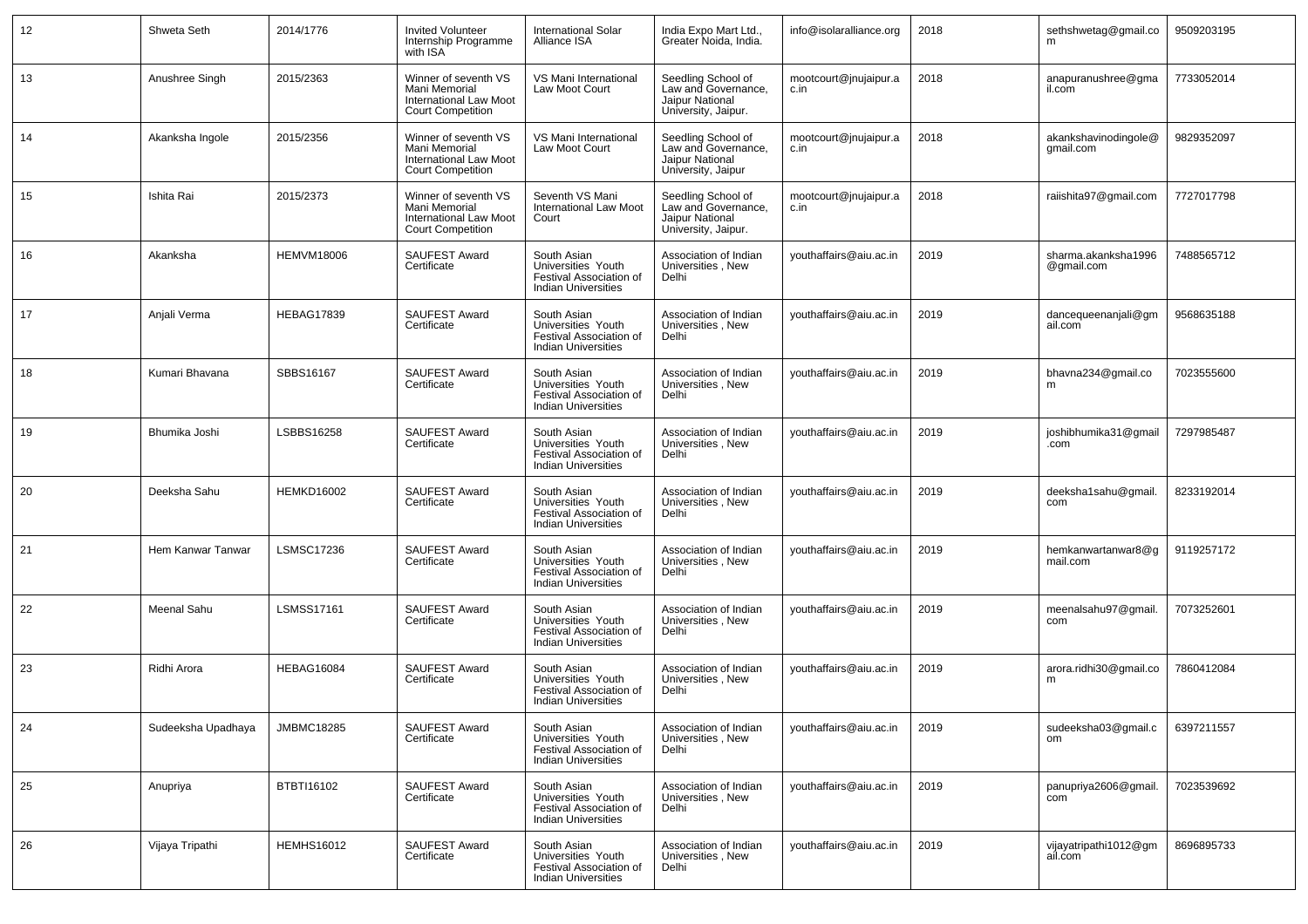| 27 | Sunita Kumari Jat  | LSBBS17094        | SAUFEST Award<br>Certificate        | South Asian<br>Universities Youth<br>Festival Association of<br><b>Indian Universities</b> | Association of Indian<br>Universities, New<br>Delhi | youthaffairs@aiu.ac.in | 2019 | jatsunita648@gmail.co<br>m       | 8107047060 |
|----|--------------------|-------------------|-------------------------------------|--------------------------------------------------------------------------------------------|-----------------------------------------------------|------------------------|------|----------------------------------|------------|
| 28 | Varsha Meena       | <b>HERPY18022</b> | <b>SAUFEST Award</b><br>Certificate | South Asian<br>Universities Youth<br>Festival Association of<br><b>Indian Universities</b> | Association of Indian<br>Universities, New<br>Delhi | youthaffairs@aiu.ac.in | 2019 | varshameenabv@yaho<br>o.com      | 7610819456 |
| 29 | Ayonija Srivastava | <b>BTBTC18145</b> | <b>SAUFEST Award</b><br>Certificate | South Asian<br>Universities Youth<br>Festival Association of<br><b>Indian Universities</b> | Association of Indian<br>Universities, New<br>Delhi | youthaffairs@aiu.ac.in | 2019 | ayonijasri31@gmail.co            | 8318678160 |
| 30 | Gargi Dwivedi      | BTBTC17108        | <b>SAUFEST Award</b><br>Certificate | South Asian<br>Universities Youth<br>Festival Association of<br><b>Indian Universities</b> | Association of Indian<br>Universities, New<br>Delhi | youthaffairs@aiu.ac.in | 2019 | dwivedigargi@gmail.co<br>m       | 8299859589 |
| 31 | Shradha Debnath    | <b>HEBDS17152</b> | <b>SAUFEST Award</b><br>Certificate | South Asian<br>Universities Youth<br>Festival Association of<br><b>Indian Universities</b> | Association of Indian<br>Universities, New<br>Delhi | youthaffairs@aiu.ac.in | 2019 | shraddha.debnath25@<br>qmail.com | 9057831389 |
| 32 | Sophiya Gaikwad    | <b>HEMVM17006</b> | <b>SAUFEST Award</b><br>Certificate | South Asian<br>Universities Youth<br>Festival Association of<br><b>Indian Universities</b> | Association of Indian<br>Universities, New<br>Delhi | vouthaffairs@aiu.ac.in | 2019 | sophiya05071996@gm<br>ail.com    | 8840196112 |
| 33 | Ruth Zomuansangi   | <b>LSMST17084</b> | <b>SAUFEST Award</b><br>Certificate | South Asian<br>Universities Youth<br>Festival Association of<br><b>Indian Universities</b> | Association of Indian<br>Universities, New<br>Delhi | youthaffairs@aiu.ac.in | 2019 | zomuaniruth@gmail.co<br>m        | 9436956199 |
| 34 | Emily Lyngdoh      | <b>HEBAG16155</b> | SAUFEST Award<br>Certificate        | South Asian<br>Universities Youth<br>Festival Association of<br><b>Indian Universities</b> | Association of Indian<br>Universities, New<br>Delhi | youthaffairs@aiu.ac.in | 2019 | emilylyngodh16@gmail<br>.com     | 8890121459 |

### **Accreditation**

### **NBA Accreditation**

| e have a valid NBA Accreditation?<br>. Does<br>vour institute | <b>NC</b> |
|---------------------------------------------------------------|-----------|
|---------------------------------------------------------------|-----------|

## **NAAC Accreditation**

| 1. Does your institute have a valid NAAC Accreditation? |            | <b>YES</b> |             |  |  |  |
|---------------------------------------------------------|------------|------------|-------------|--|--|--|
| Valid from                                              |            | Valid upto | <b>CGPA</b> |  |  |  |
| 17-11-2011                                              | 16-11-2018 |            | 3.02        |  |  |  |

## **ICAR Accreditation**

| 1. Does vour institute have a valid ICAR Accreditation? | NO |
|---------------------------------------------------------|----|
|---------------------------------------------------------|----|

## **Village Adoption**

| Have your institute adopted any village under Unnat Bharat Scheme? |  |
|--------------------------------------------------------------------|--|
|--------------------------------------------------------------------|--|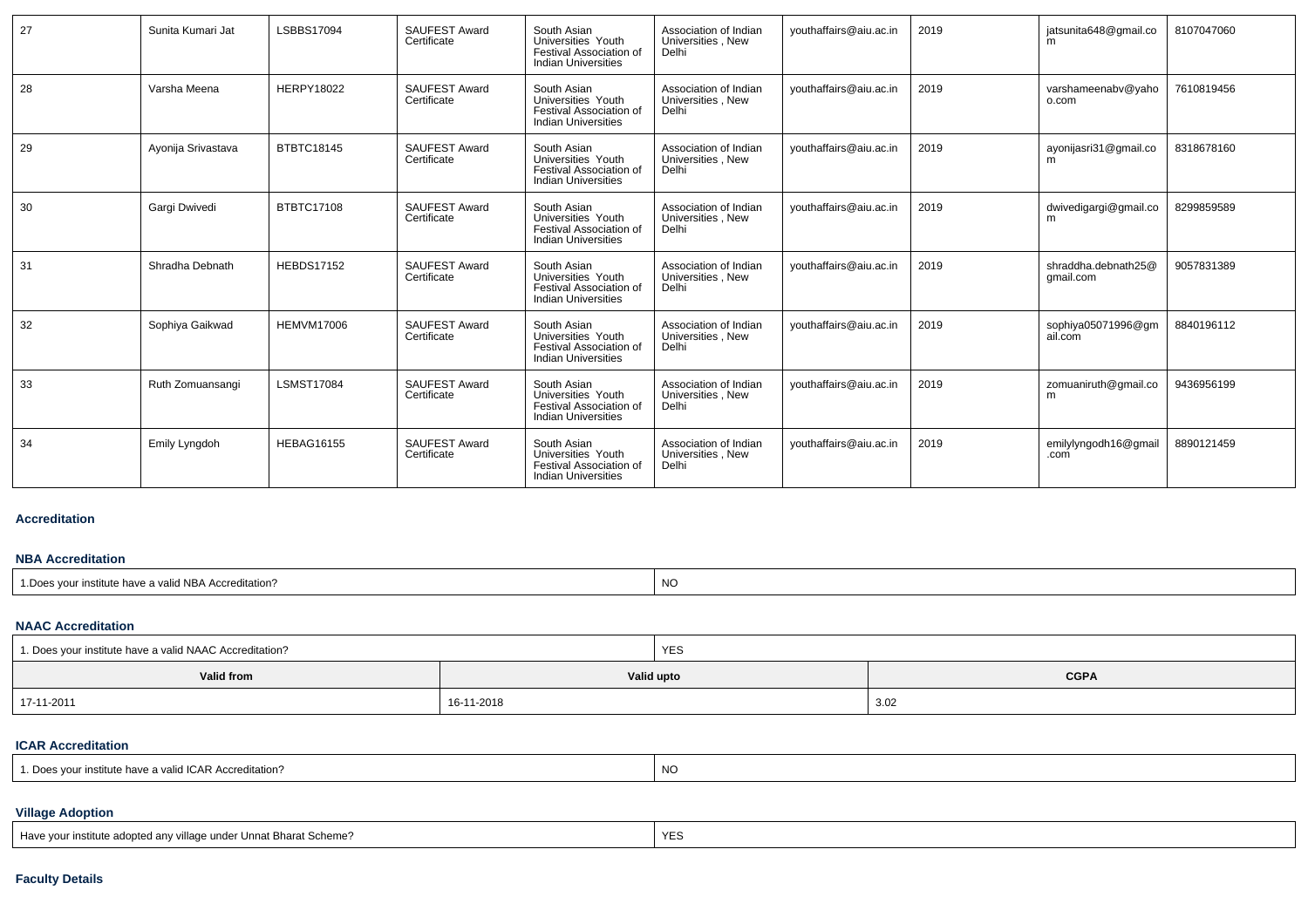| Srno           | Name                      | Age | Designation                                         | Gender | Qualification         | <b>Experience (In</b><br>Months) | <b>Is Associated</b><br><b>Last Year</b> | <b>Currently</b><br>working with<br>institution? | <b>Joining Date</b> | <b>Leaving Date</b>      | <b>Association type</b> |
|----------------|---------------------------|-----|-----------------------------------------------------|--------|-----------------------|----------------------------------|------------------------------------------|--------------------------------------------------|---------------------|--------------------------|-------------------------|
| $\mathbf{1}$   | Aaushi Pareek             | 26  | Lecturer                                            | Female | Master of<br>Pharmacy | 36                               | Yes                                      | Yes                                              | 24-04-2017          | ц.                       | Regular                 |
| $\overline{2}$ | Abhishek Singh            | 35  | Assistant<br>Professor                              | Male   | Ph.D                  | 120                              | Yes                                      | Yes                                              | 25-06-2018          | $\overline{\phantom{a}}$ | Regular                 |
| 3              | Arti                      | 35  | Assistant<br>Professor                              | Female | Ph.D                  | 66                               | Yes                                      | Yes                                              | 16-01-2014          | $\overline{\phantom{a}}$ | Regular                 |
| 4              | <b>Ashutosh Pareek</b>    | 35  | Associate<br>Professor                              | Male   | Ph.D                  | 132                              | Yes                                      | Yes                                              | 24-06-2010          | $\overline{\phantom{a}}$ | Regular                 |
| 5              | Bhawna Sati               | 38  | Assistant<br>Professor                              | Female | Ph.D                  | 150                              | Yes                                      | Yes                                              | 06-07-2012          | $\overline{\phantom{a}}$ | Regular                 |
| 6              | Divya Yadav               | 35  | Assistant<br>Professor                              | Female | Ph.D                  | 146                              | Yes                                      | Yes                                              | 23-09-2007          | --                       | Regular                 |
| $\overline{7}$ | Easha Pandey              | 27  | Lecturer                                            | Female | Master of<br>Pharmacy | 50                               | Yes                                      | Yes                                              | 10-02-2016          | $\overline{\phantom{a}}$ | Regular                 |
| 8              | Kanika Verma              | 26  | Lecturer                                            | Female | M. Pharm              | 12                               | Yes                                      | Yes                                              | 11-07-2018          | Ξ.                       | Regular                 |
| 9              | Manu Sharma               | 38  | Associate<br>Professor                              | Female | Ph.D                  | 182                              | Yes                                      | Yes                                              | 06-07-2005          | --                       | Regular                 |
| 10             | Meghadeepa<br>Chakraborty | 39  | Assistant<br>Professor                              | Female | Ph.D                  | 180                              | Yes                                      | Yes                                              | 13-07-2018          | --                       | Regular                 |
| 11             | Mohd Tarique<br>lqbal     | 35  | Assistant<br>Professor                              | Male   | MPA(Perf. Arts)       | 132                              | Yes                                      | No                                               | 01-11-2017          | 30-04-2019               | Regular                 |
| 12             | Monika Chauhan            | 29  | Lecturer                                            | Female | Master of<br>Pharmacy | 67                               | Yes                                      | Yes                                              | 06-02-2016          | --                       | Regular                 |
| 13             | Monika Maan               | 28  | Lecturer                                            | Female | Ph.D                  | 67                               | Yes                                      | Yes                                              | 03-02-2016          | ц.                       | Regular                 |
| 14             | Pankaj Kumar Jain         | 37  | Assistant<br>Professor                              | Male   | Ph.D                  | 112                              | Yes                                      | Yes                                              | 25-07-2010          | --                       | Regular                 |
| 15             | Priti Kumari              | 28  | Lecturer                                            | Female | M. Pharm              | 24                               | Yes                                      | Yes                                              | 01-07-2017          | --                       | Regular                 |
| 16             | Rajani Chauhan            | 38  | Associate<br>Professor                              | Female | Ph.D                  | 158                              | Yes                                      | Yes                                              | 26-07-2006          | ٠.                       | Regular                 |
| 17             | Rakesh Yadav              | 35  | Associate<br>Professor                              | Male   | Ph.D                  | 171                              | Yes                                      | Yes                                              | 06-02-2012          | $\overline{\phantom{a}}$ | Regular                 |
| 18             | Reetika Rawat             | 28  | Lecturer                                            | Female | Master of<br>Pharmacy | 43                               | Yes                                      | Yes                                              | 20-02-2016          | --                       | Regular                 |
| 19             | Ritika Gururani           | 24  | Lecturer                                            | Female | M. Pharm              | 12                               | Yes                                      | Yes                                              | 11-07-2018          | $\overline{\phantom{a}}$ | Regular                 |
| 20             | Sachdev Yadav             | 42  | Assistant<br>Professor                              | Male   | Ph.D                  | 194                              | Yes                                      | Yes                                              | 07-07-2010          | $\sim$                   | Regular                 |
| 21             | Samriti Faujdar           | 36  | Assistant<br>Professor                              | Female | Ph.D                  | 109                              | Yes                                      | Yes                                              | 25-07-2010          | $\overline{\phantom{a}}$ | Regular                 |
| 22             | Saraswati Patel           | 26  | Lecturer                                            | Female | M. Pharm              | 12                               | Yes                                      | Yes                                              | 11-07-2018          | $\overline{\phantom{a}}$ | Regular                 |
| 23             | Sarvesh Kumar<br>Paliwal  | 46  | Dean / Principal /<br>Director / Vice<br>Chancellor | Male   | Ph.D                  | 252                              | Yes                                      | Yes                                              | 04-07-2004          | $\overline{\phantom{a}}$ | Regular                 |
| 24             | Seema Sharma              | 45  | Professor                                           | Female | Ph.D                  | 265                              | Yes                                      | Yes                                              | 07-07-1997          | Ξ.                       | Regular                 |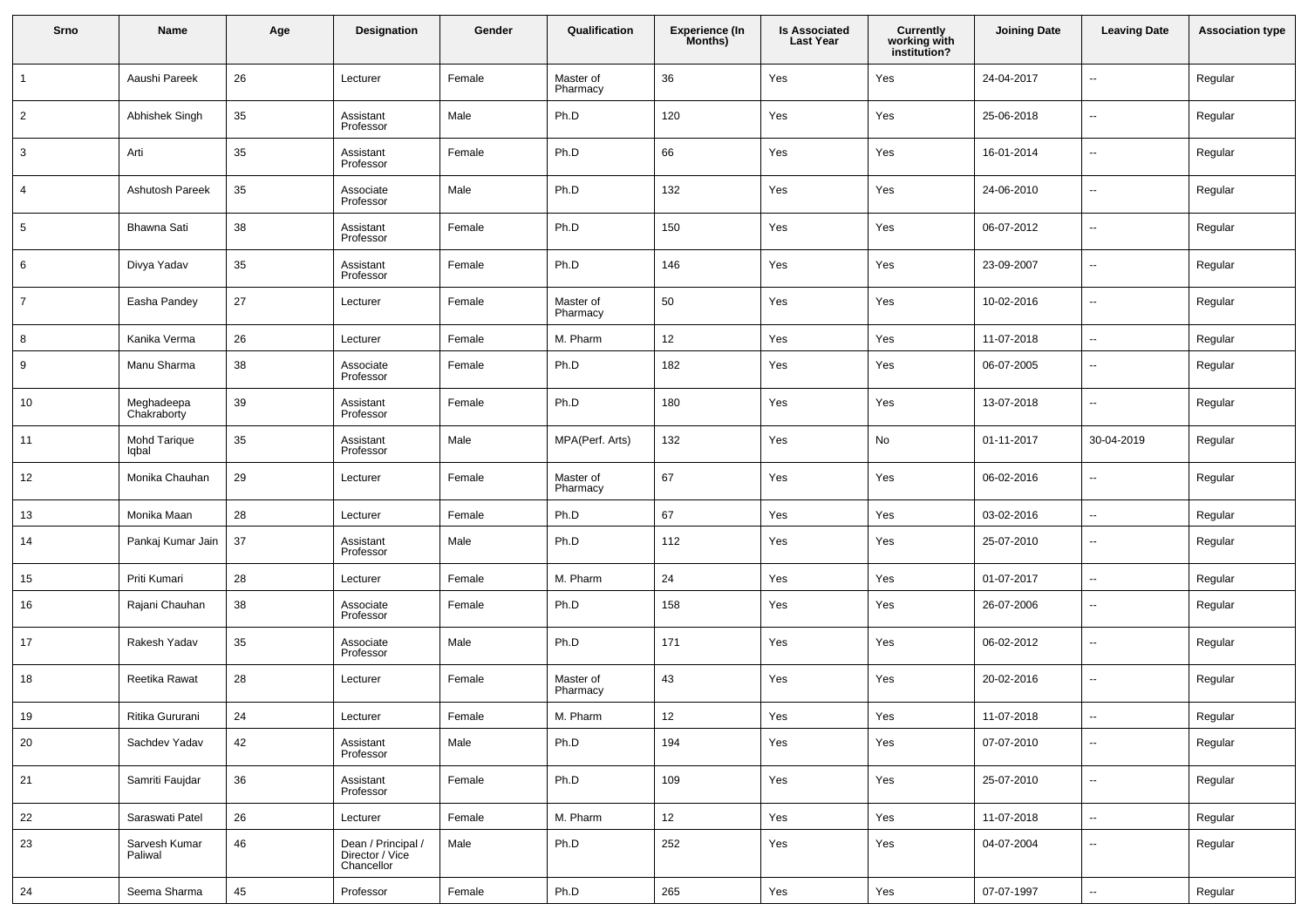| 25 | Sharda<br>Sambhakar   | 38     | Assistant<br>Professor | Female | Ph.D                                 | 171 | Yes | Yes | 27-06-2009 | $\overline{\phantom{a}}$ | Regular |
|----|-----------------------|--------|------------------------|--------|--------------------------------------|-----|-----|-----|------------|--------------------------|---------|
| 26 | Shilpi Gupta          | 41     | Associate<br>Professor | Female | Ph.D                                 | 178 | Yes | Yes | 10-07-2004 | $\overline{\phantom{a}}$ | Regular |
| 27 | Sophie Titus          | 64     | Professor              | Female | Ph.D                                 | 490 | Yes | Yes | 01-09-1978 | $\overline{\phantom{a}}$ | Regular |
| 28 | Suman Sharma          | 27     | Lecturer               | Female | Ph.D                                 | 67  | Yes | Yes | 06-02-2016 | $\overline{\phantom{a}}$ | Regular |
| 29 | Sumitra Nain          | 38     | Associate<br>Professor | Female | Ph.D                                 | 170 | Yes | Yes | 06-07-2005 | $\sim$                   | Regular |
| 30 | Swapnil Sharma        | 40     | Associate<br>Professor | Male   | Ph.D                                 | 156 | Yes | Yes | 13-08-2008 | $\overline{\phantom{a}}$ | Regular |
| 31 | Teena Agrawal         | 40     | Assistant<br>Professor | Female | Ph.D                                 | 204 | Yes | Yes | 01-07-2017 | $\overline{\phantom{a}}$ | Regular |
| 32 | Veena Sharma          | 52     | Professor              | Female | Ph.D                                 | 372 | Yes | Yes | 10-07-1992 | $\overline{\phantom{a}}$ | Regular |
| 33 | <b>Vivek Dave</b>     | 35     | Assistant<br>Professor | Male   | Ph.D                                 | 133 | Yes | Yes | 22-02-2012 | $\overline{\phantom{a}}$ | Regular |
| 34 | Yashumati Ratan       | 34     | Assistant<br>Professor | Female | Ph.D                                 | 146 | Yes | Yes | 01-09-2007 | $\overline{\phantom{a}}$ | Regular |
| 35 | Sapna Sharma          | 50     | Associate<br>Professor | Female | Ph.D                                 | 264 | Yes | Yes | 13-07-1997 | $\overline{\phantom{a}}$ | Regular |
| 36 | Kavita Chaudhary      | 44     | Associate<br>Professor | Female | Ph.D                                 | 228 | Yes | Yes | 10-07-2004 | $\overline{\phantom{a}}$ | Regular |
| 37 | Sunil Mahawar         | 40     | Associate<br>Professor | Male   | Ph.D                                 | 190 | Yes | Yes | 01-01-2005 | $\overline{\phantom{a}}$ | Regular |
| 38 | Anu Raj Singh         | 37     | Assistant<br>Professor | Female | M. Phil                              | 79  | Yes | Yes | 25-06-2015 | $\overline{\phantom{a}}$ | Regular |
| 39 | Lokesh Sharma         | 41     | Associate<br>Professor | Male   | MA(MC):<br>M.A.Mass<br>Communication | 239 | Yes | Yes | 01-08-2014 | $\overline{\phantom{a}}$ | Regular |
| 40 | Sonika Jain           | 34     | Assistant<br>Professor | Female | Ph.D                                 | 130 | Yes | Yes | 21-08-2010 | $\overline{\phantom{a}}$ | Regular |
| 41 | Jyoti Mathur          | 37     | Associate<br>Professor | Female | Ph.D                                 | 204 | Yes | Yes | 08-07-2007 | $\overline{\phantom{a}}$ | Regular |
| 42 | Mamta Chauhan         | 41     | Assistant<br>Professor | Female | Ph.D                                 | 44  | Yes | Yes | 19-11-2015 | $\overline{\phantom{a}}$ | Regular |
| 43 | Pranjal Kaushal       | 47     | Assistant<br>Professor | Female | Ph.D                                 | 240 | Yes | Yes | 01-07-2013 | $\overline{\phantom{a}}$ | Regular |
| 44 | Ila Yadav             | 63     | Professor              | Female | M.A                                  | 514 | Yes | Yes | 05-09-1976 | $\overline{\phantom{a}}$ | Regular |
| 45 | Yogesh Kumar<br>Gupta | 34     | Assistant<br>Professor | Male   | Ph.D                                 | 132 | Yes | Yes | 10-07-2008 | $\overline{\phantom{a}}$ | Regular |
| 46 | Kuldeep Kumar<br>Yogi | $39\,$ | Assistant<br>Professor | Male   | Ph.D                                 | 178 | Yes | Yes | 19-09-2007 | $\overline{\phantom{a}}$ | Regular |
| 47 | Rajnish Kumar         | 32     | Assistant<br>Professor | Male   | M.Tech                               | 84  | Yes | No  | 03-01-2013 | 30-04-2019               | Regular |
| 48 | Usha Sharma           | $35\,$ | Associate<br>Professor | Female | Ph.D                                 | 158 | Yes | Yes | 25-06-2008 | $\overline{\phantom{a}}$ | Regular |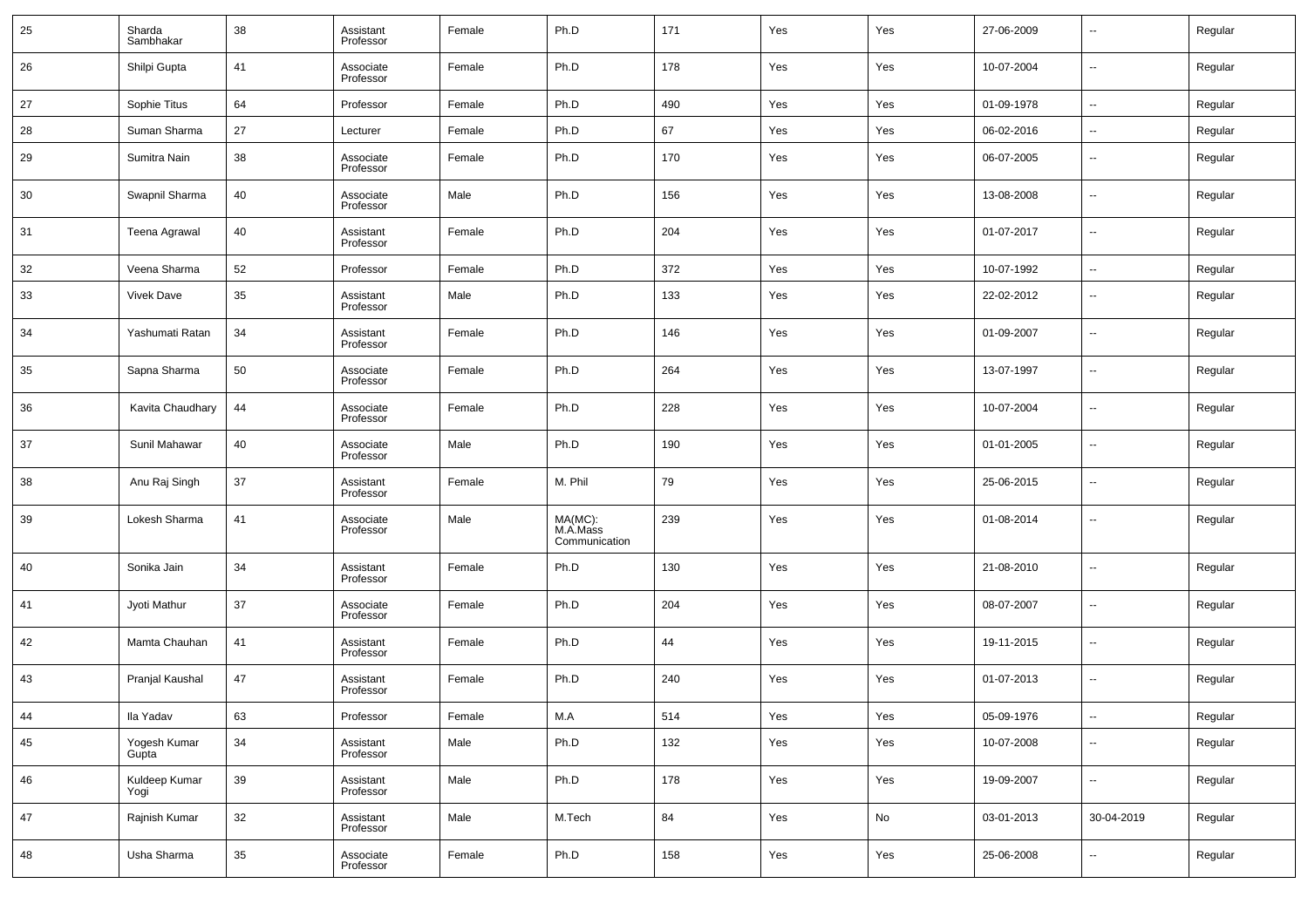| 49 | Sandeep Kumar<br>Patel    | 35 | Assistant<br>Professor | Male   | M.Tech          | 122 | Yes | Yes | 02-01-2014 | $\overline{\phantom{a}}$ | Regular |
|----|---------------------------|----|------------------------|--------|-----------------|-----|-----|-----|------------|--------------------------|---------|
| 50 | Megha Aggarwal            | 33 | Assistant<br>Professor | Female | Ph.D            | 125 | Yes | Yes | 25-07-2010 | $\overline{\phantom{a}}$ | Regular |
| 51 | Qamar Alam                | 31 | Assistant<br>Professor | Male   | Ph.D            | 47  | Yes | Yes | 22-08-2015 | $\ddotsc$                | Regular |
| 52 | <b>B R Natarajan</b>      | 62 | Professor              | Male   | Ph.D            | 504 | Yes | Yes | 01-05-2017 | $\sim$                   | Regular |
| 53 | Meenu Pareek              | 39 | Lecturer               | Female | M. Phil         | 62  | Yes | Yes | 03-12-2016 | $\sim$                   | Regular |
| 54 | Vaibhav Jain              | 30 | Assistant<br>Professor | Male   | M.Tech          | 109 | Yes | Yes | 11-06-2017 | $\overline{\phantom{a}}$ | Regular |
| 55 | Madhu Kumari              | 31 | Assistant<br>Professor | Female | <b>NET</b>      | 84  | Yes | Yes | 30-06-2016 | $\overline{\phantom{a}}$ | Regular |
| 56 | Spandita Mahisiya         | 23 | Other                  | Female | B.P.Ed          | 36  | Yes | Yes | 08-10-2016 | $\overline{\phantom{a}}$ | Regular |
| 57 | Ram Niwas                 | 52 | Other                  | Male   | B.A             | 224 | Yes | Yes | 08-07-2013 | $\overline{\phantom{a}}$ | Regular |
| 58 | Lakshmi Gupta             | 62 | Lecturer               | Female | Ph.D            | 420 | Yes | Yes | 19-12-1984 | ۰.                       | Regular |
| 59 | Meenakshi<br>Sharma       | 36 | Lecturer               | Female | Ph.D            | 120 | Yes | Yes | 12-07-2010 | $\overline{\phantom{a}}$ | Regular |
| 60 | Shaheema<br>Hameed        | 39 | Assistant<br>Professor | Female | Ph.D            | 138 | Yes | Yes | 25-06-2017 | $\overline{\phantom{a}}$ | Regular |
| 61 | Seema Sharma              | 34 | Associate<br>Professor | Female | Ph.D            | 110 | Yes | Yes | 01-07-2010 | $\overline{\phantom{a}}$ | Regular |
| 62 | Ranjana<br>Upadhyay       | 31 | Assistant<br>Professor | Female | <b>NET</b>      | 96  | Yes | Yes | 10-08-2017 | $\overline{\phantom{a}}$ | Regular |
| 63 | Ashima Sharma             | 29 | Assistant<br>Professor | Female | <b>NET</b>      | 36  | Yes | Yes | 18-07-2018 | $\overline{\phantom{a}}$ | Regular |
| 64 | Jyoti Verma               | 29 | Lecturer               | Female | M.A             | 60  | Yes | Yes | 21-07-2014 | $\overline{\phantom{a}}$ | Regular |
| 65 | Kirti Tiwari              | 43 | Lecturer               | Female | Ph.D            | 204 | Yes | Yes | 04-07-2014 | $\overline{\phantom{a}}$ | Regular |
| 66 | Amrita Jha                | 25 | Assistant<br>Professor | Female | LLM             | 24  | Yes | Yes | 11-07-2018 | $\sim$                   | Regular |
| 67 | Harsh Kumar<br>Nirmal     | 44 | Other                  | Male   | Ph.D            | 156 | Yes | Yes | 03-10-2007 | $\overline{\phantom{a}}$ | Regular |
| 68 | Shilpi Purohit            | 44 | Associate<br>Professor | Female | Ph.D            | 232 | Yes | Yes | 01-09-2001 | $\sim$                   | Regular |
| 69 | N Natraj Singh            | 44 | Other                  | Male   | B.A             | 71  | Yes | Yes | 17-08-2013 | $\overline{\phantom{a}}$ | Regular |
| 70 | Chudamani Trivedi         | 43 | Associate<br>Professor | Male   | Ph.D            | 181 | Yes | Yes | 26-08-2007 | $\overline{\phantom{a}}$ | Regular |
| 71 | Veerendra Kumar<br>Mishra | 41 | Assistant<br>Professor | Male   | Ph.D            | 156 | Yes | Yes | 30-06-2014 | ⊷                        | Regular |
| 72 | Neelam Pareek             | 66 | Professor              | Female | Ph.D            | 430 | Yes | Yes | 21-12-1989 | н.                       | Regular |
| 73 | Naba Kumar Dutta          | 40 | Lecturer               | Male   | MPA(Perf. Arts) | 156 | Yes | Yes | 14-02-2014 | ⊷                        | Regular |
| 74 | Veena Garg                | 62 | Professor              | Female | Ph.D            | 504 | Yes | No  | 16-11-1977 | 30-04-2019               | Regular |
| 75 | Himani Kuntal             | 34 | Assistant<br>Professor | Female | Ph.D            | 132 | Yes | Yes | 06-07-2008 | $\overline{\phantom{a}}$ | Regular |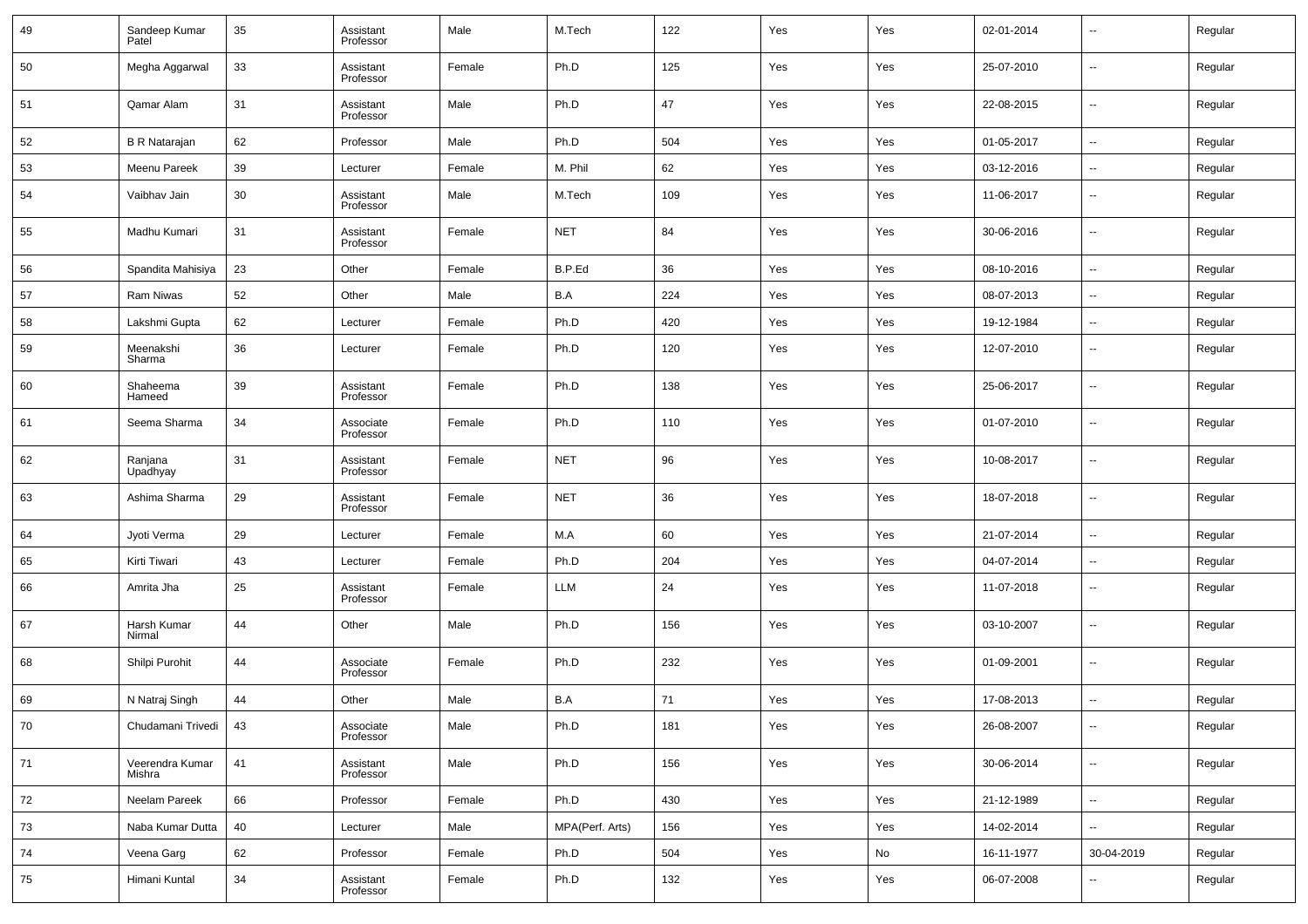| 76  | Ashutosh                 | 41 | Associate<br>Professor | Male   | Ph.D         | 197 | Yes | Yes | 23-07-2007 | --                       | Regular |
|-----|--------------------------|----|------------------------|--------|--------------|-----|-----|-----|------------|--------------------------|---------|
| 77  | Namrata Arora<br>Charpe  | 41 | Associate<br>Professor | Female | Ph.D         | 188 | Yes | Yes | 10-11-2003 | --                       | Regular |
| 78  | Parul Sharma             | 43 | Assistant<br>Professor | Female | Ph.D         | 180 | Yes | Yes | 19-07-2004 | --                       | Regular |
| 79  | Nisheeth Joshi           | 40 | Associate<br>Professor | Male   | Ph.D         | 154 | Yes | Yes | 06-07-2007 | --                       | Regular |
| 80  | Anoop Kumar<br>Bhola     | 38 | Assistant<br>Professor | Male   | Ph.D         | 155 | Yes | Yes | 21-08-2006 | ш.                       | Regular |
| 81  | Richa Jain               | 33 | Assistant<br>Professor | Female | M.Tech       | 124 | Yes | Yes | 05-07-2015 | --                       | Regular |
| 82  | Shekhar Yadav            | 33 | Assistant<br>Professor | Male   | M.Tech       | 94  | Yes | Yes | 26-06-2014 | --                       | Regular |
| 83  | Shanu Goyal              | 29 | Assistant<br>Professor | Female | Ph.D         | 88  | Yes | Yes | 11-07-2012 | --                       | Regular |
| 84  | <b>Abhishek Pareek</b>   | 36 | Associate<br>Professor | Male   | <b>PGDBA</b> | 160 | Yes | Yes | 08-07-2015 | ш.                       | Regular |
| 85  | Monika Dwivedi           | 31 | Assistant<br>Professor | Female | Ph.D         | 101 | Yes | No  | 15-04-2015 | 30-04-2019               | Regular |
| 86  | Priyadarshini<br>Purohit | 34 | Assistant<br>Professor | Female | Ph.D         | 130 | Yes | Yes | 01-09-2008 | --                       | Regular |
| 87  | Kirti Pandey             | 31 | Assistant<br>Professor | Female | M.Tech       | 60  | Yes | Yes | 28-06-2017 | --                       | Regular |
| 88  | Ashish Mathur            | 39 | Assistant<br>Professor | Male   | M.Tech       | 156 | Yes | Yes | 15-06-2017 | --                       | Regular |
| 89  | Hitesh Panda             | 32 | Assistant<br>Professor | Male   | M.E.         | 82  | Yes | Yes | 30-06-2017 | --                       | Regular |
| 90  | Ashima Arora             | 32 | Assistant<br>Professor | Female | PGDJ         | 108 | Yes | Yes | 28-06-2017 | --                       | Regular |
| 91  | Parmita Sharma           | 47 | Lecturer               | Female | Ph.D         | 276 | Yes | Yes | 04-07-2004 | --                       | Regular |
| 92  | T Ramesh                 | 42 | Other                  | Male   | B.A          | 228 | Yes | Yes | 30-07-2017 | $\sim$                   | Regular |
| 93  | Rajneesh                 | 48 | Lecturer               | Male   | Ph.D         | 240 | Yes | Yes | 31-08-2006 | --                       | Regular |
| 94  | Himanshu Gupta           | 32 | Assistant<br>Professor | Male   | <b>NET</b>   | 96  | Yes | Yes | 28-06-2017 | --                       | Regular |
| 95  | Banwari Lal<br>Choudhary | 35 | Assistant<br>Professor | Male   | Ph.D         | 132 | Yes | Yes | 07-07-2018 | --                       | Regular |
| 96  | Shubhangi Patidar        | 25 | Assistant<br>Professor | Female | <b>MFT</b>   | 24  | Yes | Yes | 04-07-2018 | $\overline{\phantom{a}}$ | Regular |
| 97  | Ankit Kumar<br>Burnwal   | 25 | Assistant<br>Professor | Male   | M.A          | 18  | Yes | Yes | 23-08-2018 | $\sim$                   | Regular |
| 98  | Rubi Singh               | 24 | Assistant<br>Professor | Female | <b>NET</b>   | 24  | Yes | Yes | 02-07-2018 | $\overline{\phantom{a}}$ | Regular |
| 99  | Saumya Pandey            | 31 | Lecturer               | Female | Ph.D         | 72  | Yes | Yes | 22-07-2018 | $\sim$                   | Regular |
| 100 | Sukhwant Kaur            | 25 | Lecturer               | Female | LLM          | 24  | Yes | Yes | 19-07-2018 | $\overline{\phantom{a}}$ | Regular |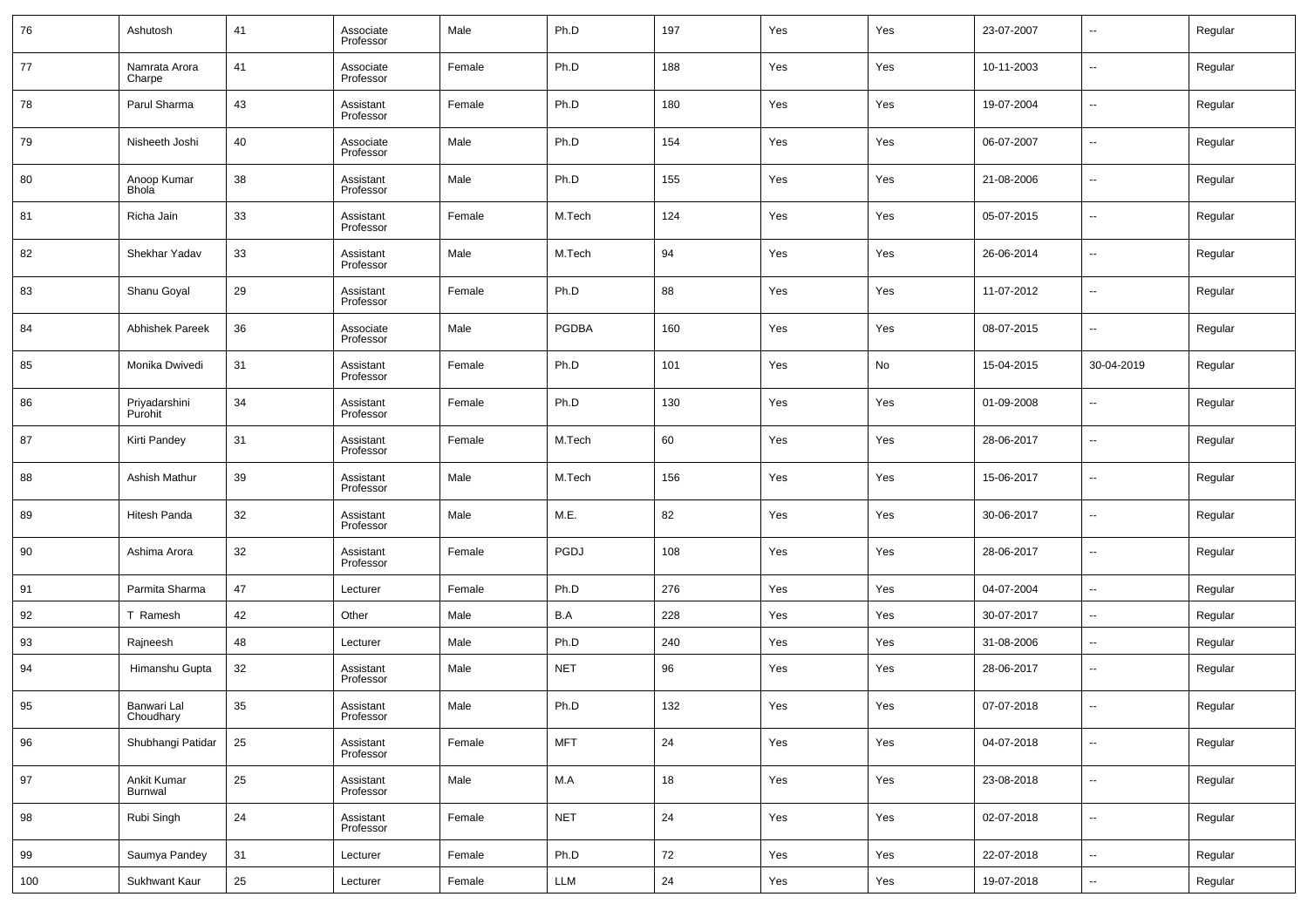| 101 | Kavita Mittal            | 52 | Professor              | Female | Ph.D       | 324 | Yes | Yes | 22-07-1992 | $\overline{\phantom{a}}$ | Regular |
|-----|--------------------------|----|------------------------|--------|------------|-----|-----|-----|------------|--------------------------|---------|
| 102 | Deep Shikha<br>Raghav    | 39 | Assistant<br>Professor | Female | M.A        | 166 | Yes | Yes | 01-09-2005 | $\overline{\phantom{a}}$ | Regular |
| 103 | Sharmila Gurjar          | 56 | Associate<br>Professor | Female | Ph.D       | 363 | Yes | Yes | 27-07-1988 | $\overline{\phantom{a}}$ | Regular |
| 104 | Ridhipa Jakhar           | 27 | Assistant<br>Professor | Female | <b>NET</b> | 38  | Yes | Yes | 13-07-2016 | $\overline{\phantom{a}}$ | Regular |
| 105 | Rupali Bhouradia         | 45 | Associate<br>Professor | Female | Ph.D       | 238 | Yes | Yes | 01-09-2006 | $\overline{\phantom{a}}$ | Regular |
| 106 | Swarna                   | 34 | Assistant<br>Professor | Female | Ph.D       | 110 | Yes | Yes | 14-08-2010 | $\overline{\phantom{a}}$ | Regular |
| 107 | Gautam Chandra           | 33 | Assistant<br>Professor | Male   | Ph.D       | 70  | Yes | Yes | 13-07-2013 | $\overline{\phantom{a}}$ | Regular |
| 108 | Sunita Sharma            | 42 | Lecturer               | Female | Ph.D       | 192 | Yes | Yes | 15-07-2005 | ۰.                       | Regular |
| 109 | Kavita Poonia            | 36 | Assistant<br>Professor | Female | Ph.D       | 142 | Yes | Yes | 18-09-2010 | $\overline{\phantom{a}}$ | Regular |
| 110 | Girish Chandra<br>Pandey | 43 | Assistant<br>Professor | Male   | Ph.D       | 143 | Yes | Yes | 04-07-2016 | $\overline{\phantom{a}}$ | Regular |
| 111 | Ngangom Mamata<br>Dev    | 32 | Assistant<br>Professor | Female | Ph.D       | 71  | Yes | Yes | 01-08-2013 | $\overline{\phantom{a}}$ | Regular |
| 112 | Navita Pareek            | 43 | Associate<br>Professor | Female | Ph.D       | 252 | Yes | Yes | 20-07-1998 | $\overline{\phantom{a}}$ | Regular |
| 113 | Kiran Sarna              | 62 | Professor              | Female | Ph.D       | 489 | Yes | Yes | 12-10-1978 | $\overline{\phantom{a}}$ | Regular |
| 114 | Aditi Upadhyaya          | 26 | Assistant<br>Professor | Female | Ph.D       | 31  | Yes | Yes | 01-02-2016 | $\overline{\phantom{a}}$ | Regular |
| 115 | Mainaz Faridi            | 39 | Assistant<br>Professor | Female | Ph.D       | 132 | Yes | Yes | 10-07-2008 | $\overline{\phantom{a}}$ | Regular |
| 116 | Abha Purohit             | 34 | Assistant<br>Professor | Female | <b>MCA</b> | 116 | Yes | Yes | 01-11-2009 | $\overline{\phantom{a}}$ | Regular |
| 117 | Pravendra Tyagi          | 43 | Assistant<br>Professor | Male   | Ph.D       | 216 | Yes | Yes | 11-03-2015 | $\overline{\phantom{a}}$ | Regular |
| 118 | Geetanjali Sharma        | 34 | Associate<br>Professor | Female | Ph.D       | 144 | Yes | Yes | 10-05-2008 | $\overline{\phantom{a}}$ | Regular |
| 119 | Saurabh Joshi            | 34 | Assistant<br>Professor | Male   | M.Tech     | 114 | Yes | Yes | 05-08-2013 | $\overline{\phantom{a}}$ | Regular |
| 120 | Nishtha Pareek           | 35 | Assistant<br>Professor | Female | Ph.D       | 173 | Yes | Yes | 11-07-2013 | $\sim$                   | Regular |
| 121 | Swati Shastri            | 33 | Associate<br>Professor | Female | Ph.D       | 90  | Yes | Yes | 04-01-2012 | $\overline{\phantom{a}}$ | Regular |
| 122 | Vivek Sharma             | 28 | Assistant<br>Professor | Male   | Ph.D       | 61  | Yes | No  | 12-07-2017 | 30-04-2019               | Regular |
| 123 | <b>Pinky Pareek</b>      | 39 | Lecturer               | Female | Ph.D       | 92  | Yes | Yes | 01-12-2016 | ۰.                       | Regular |
| 124 | Sumit Nema               | 31 | Assistant<br>Professor | Male   | M.E.       | 84  | Yes | Yes | 12-06-2017 | $\overline{\phantom{a}}$ | Regular |
| 125 | Pallavi Mishra           | 33 | Assistant<br>Professor | Female | Ph.D       | 96  | Yes | Yes | 27-06-2016 | $\overline{\phantom{a}}$ | Regular |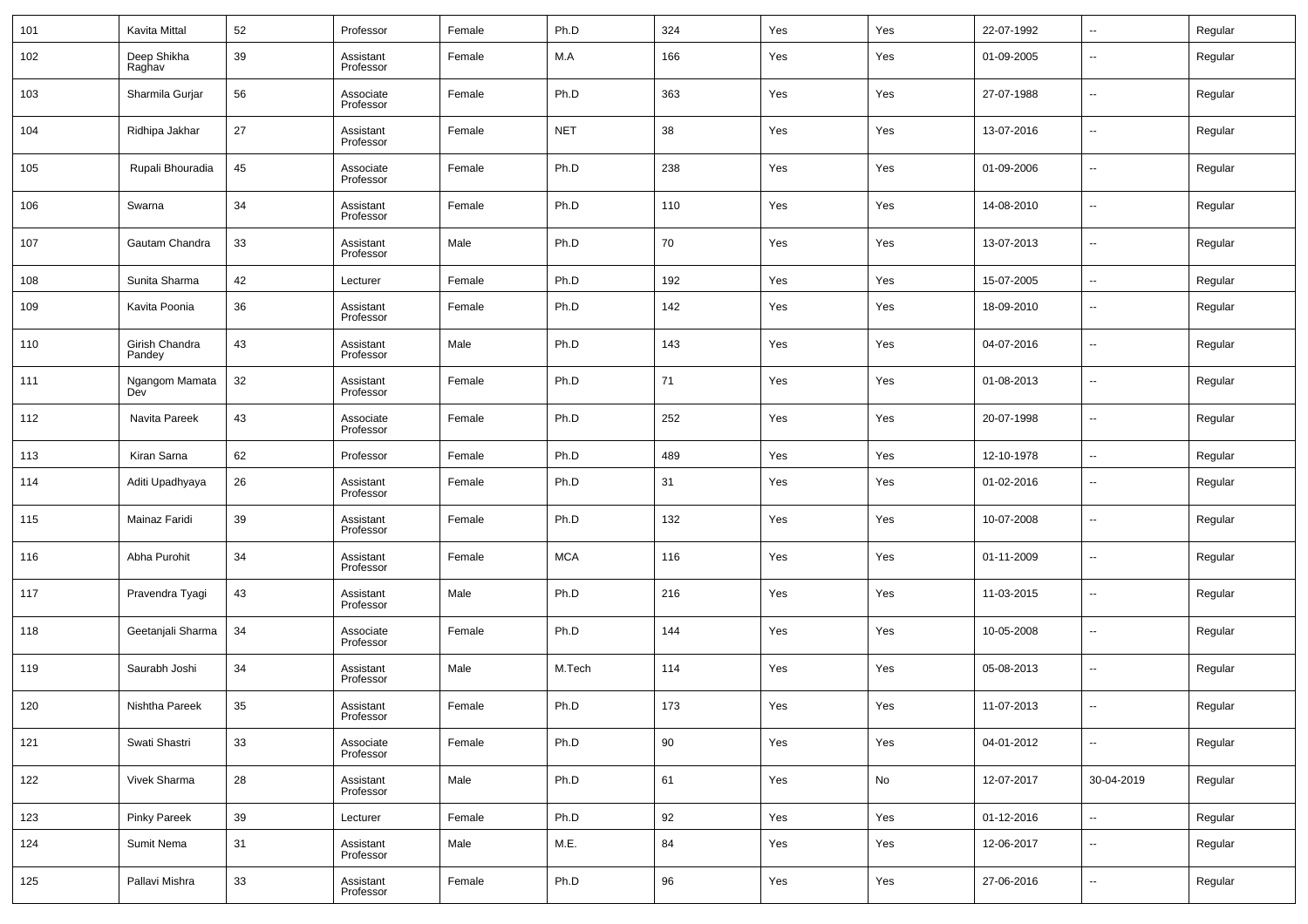| 126 | Narendra singh<br>Thakur | 39 | Assistant<br>Professor                              | Male   | Ph.D            | 108 | Yes | No  | 08-07-2011 | 30-04-2019               | Regular |
|-----|--------------------------|----|-----------------------------------------------------|--------|-----------------|-----|-----|-----|------------|--------------------------|---------|
| 127 | Prahlad Kumar<br>Sharma  | 47 | Assistant<br>Professor                              | Male   | Ph.D            | 253 | Yes | Yes | 30-12-2006 | $\overline{\phantom{a}}$ | Regular |
| 128 | Sunil Bhatt              | 49 | Lecturer                                            | Male   | Ph.D            | 276 | Yes | Yes | 29-09-2006 | Ξ.                       | Regular |
| 129 | Chetna Yogi              | 43 | Lecturer                                            | Female | M.Ed            | 184 | Yes | Yes | 16-11-2016 | $\sim$                   | Regular |
| 130 | Dharmansh                | 32 | Assistant<br>Professor                              | Male   | M.Tech          | 108 | Yes | Yes | 01-10-2017 | $\overline{\phantom{a}}$ | Regular |
| 131 | Sarika Singh             | 35 | Assistant<br>Professor                              | Female | Ph.D            | 132 | Yes | Yes | 24-06-2018 | ÷.                       | Regular |
| 132 | Yakshita Verma           | 30 | Lecturer                                            | Female | Ph.D            | 60  | Yes | Yes | 01-07-2017 | Ξ.                       | Regular |
| 133 | Deep Shikha<br>Paliwal   | 41 | Lecturer                                            | Female | Ph.D            | 204 | Yes | Yes | 20-08-2001 | $\overline{\phantom{a}}$ | Regular |
| 134 | Asha Rani Rawat          | 44 | Assistant<br>Professor                              | Female | LLM             | 192 | Yes | Yes | 23-02-2018 | $\overline{\phantom{a}}$ | Regular |
| 135 | Preeti Verma             | 31 | Assistant<br>Professor                              | Female | Ph.D            | 66  | Yes | Yes | 24-12-2017 | $\overline{\phantom{a}}$ | Regular |
| 136 | Jyoti Kumari             | 35 | Assistant<br>Professor                              | Female | Ph.D            | 126 | Yes | Yes | 31-08-2012 | $\overline{\phantom{a}}$ | Regular |
| 137 | Laxmi Sharma             | 32 | Lecturer                                            | Female | M.A             | 39  | Yes | No  | 02-07-2016 | 30-04-2019               | Regular |
| 138 | Vibha Kapoor             | 37 | Assistant<br>Professor                              | Female | Ph.D            | 119 | Yes | Yes | 10-08-2011 | ۰.                       | Regular |
| 139 | Kusum Gupta              | 47 | Professor                                           | Female | Ph.D            | 287 | Yes | Yes | 17-08-1995 | ÷.                       | Regular |
| 140 | Vinita Pandey            | 48 | Assistant<br>Professor                              | Female | Ph.D            | 204 | Yes | Yes | 10-09-2012 | --                       | Regular |
| 141 | Lalit Kishore<br>Sharma  | 41 | Associate<br>Professor                              | Male   | Ph.D            | 156 | Yes | Yes | 06-07-2014 | --                       | Regular |
| 142 | Sharmila Tailor          | 51 | Professor                                           | Female | Ph.D            | 312 | Yes | Yes | 04-08-1997 | Ξ.                       | Regular |
| 143 | Dharm Kishore            | 75 | Dean / Principal /<br>Director / Vice<br>Chancellor | Male   | Ph.D            | 598 | Yes | Yes | 12-08-1985 | $\overline{\phantom{a}}$ | Regular |
| 144 | Nilima Kumari            | 42 | Professor                                           | Female | Ph.D            | 249 | Yes | Yes | 30-07-2008 | --                       | Regular |
| 145 | Anand Prakash            | 40 | Assistant<br>Professor                              | Male   | Ph.D            | 156 | Yes | Yes | 10-07-2011 | --                       | Regular |
| 146 | Sheel Sharma             | 62 | Professor                                           | Male   | Ph.D            | 395 | Yes | Yes | 21-08-1986 | ۰.                       | Regular |
| 147 | Anju Patel               | 34 | Assistant<br>Professor                              | Female | Ph.D            | 112 | Yes | Yes | 27-07-2016 | ۰.                       | Regular |
| 148 | Uma Shankar              | 45 | Lecturer                                            | Male   | MPA(Perf. Arts) | 251 | Yes | Yes | 27-08-1999 | н.                       | Regular |
| 149 | Saral Kumar<br>Gupta     | 41 | Associate<br>Professor                              | Male   | Ph.D            | 150 | Yes | Yes | 19-08-2010 | н.                       | Regular |
| 150 | Pradeep Kumar<br>Sharma  | 45 | Associate<br>Professor                              | Male   | Ph.D            | 226 | Yes | No  | 01-08-2007 | 30-04-2019               | Regular |
| 151 | Manjeet Kumar            | 40 | Assistant<br>Professor                              | Male   | Ph.D            | 142 | Yes | Yes | 01-11-2009 | --                       | Regular |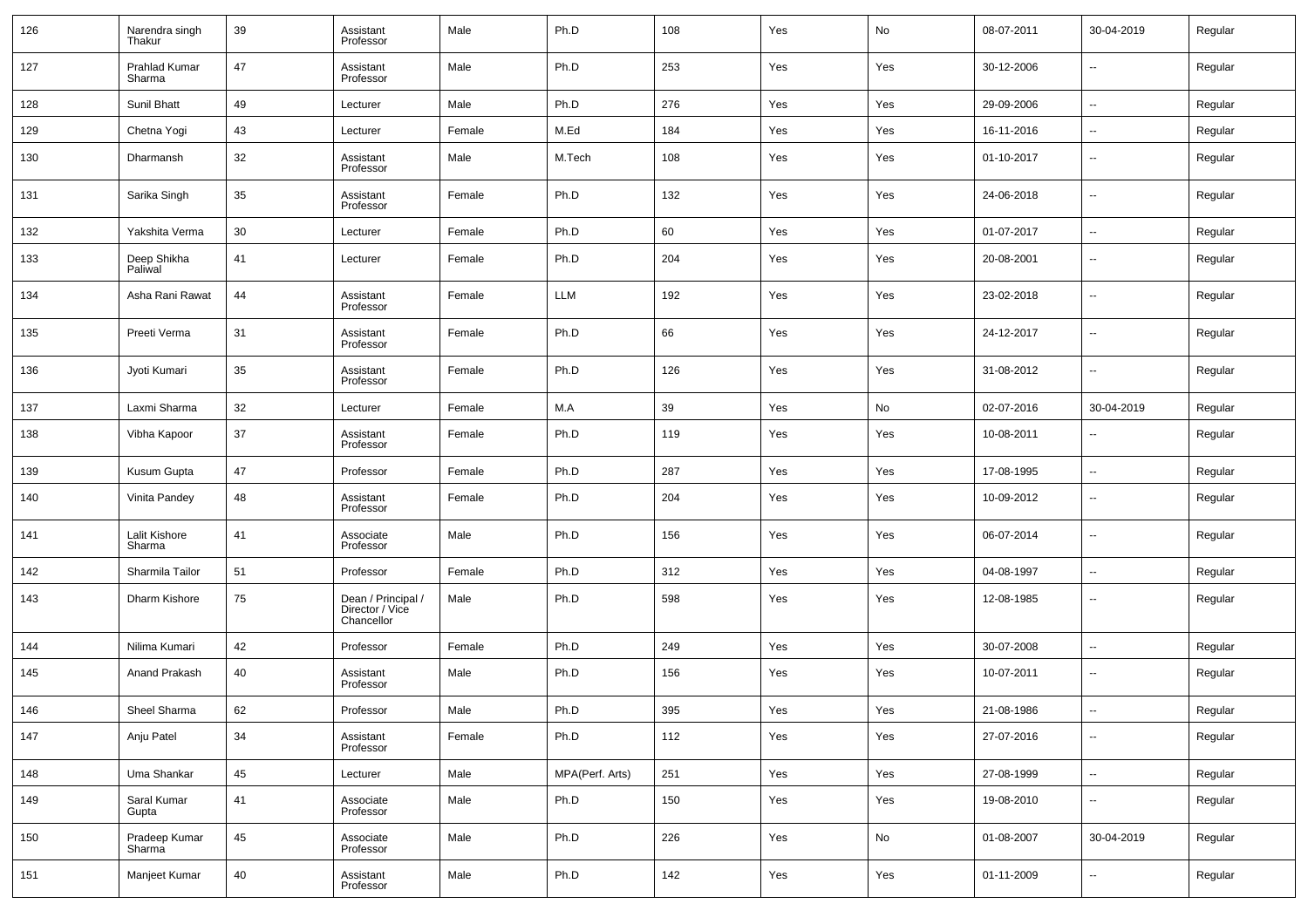| 152 | Uma Sharma                | 26 | Assistant<br>Professor | Female | M.Tech                                 | 39  | Yes | Yes | 24-06-2016 | $\overline{\phantom{a}}$ | Regular |
|-----|---------------------------|----|------------------------|--------|----------------------------------------|-----|-----|-----|------------|--------------------------|---------|
| 153 | Pooja Srivastava          | 34 | Assistant<br>Professor | Female | M.Tech                                 | 132 | Yes | Yes | 10-08-2013 | $\overline{\phantom{a}}$ | Regular |
| 154 | Ameet Kumar<br>Banerjee   | 44 | Associate<br>Professor | Male   | Ph.D                                   | 252 | Yes | No  | 03-08-2016 | 30-04-2019               | Regular |
| 155 | Jitendra Singh<br>Rathore | 38 | Assistant<br>Professor | Male   | Ph.D                                   | 167 | Yes | Yes | 27-06-2016 | $\overline{\phantom{a}}$ | Regular |
| 156 | Sandhya Gupta             | 39 | Associate<br>Professor | Female | Ph.D                                   | 84  | Yes | Yes | 04-07-2012 | $\overline{\phantom{a}}$ | Regular |
| 157 | Monika Narang             | 28 | Assistant<br>Professor | Female | M.Tech                                 | 36  | Yes | Yes | 24-06-2017 | $\overline{\phantom{a}}$ | Regular |
| 158 | Kailash Chand<br>Sharma   | 29 | Assistant<br>Professor | Male   | Ph.D                                   | 83  | Yes | Yes | 12-06-2017 | $\overline{\phantom{a}}$ | Regular |
| 159 | Mahesh Kumar<br>Mishra    | 35 | Assistant<br>Professor | Male   | MA(BJ):<br>M.A.Broadcast<br>Journalism | 109 | Yes | Yes | 29-06-2017 | $\overline{\phantom{a}}$ | Regular |
| 160 | Shalini Chandra           | 45 | Professor              | Female | Ph.D                                   | 204 | Yes | Yes | 07-07-2002 | --                       | Regular |
| 161 | <b>Bharti Pareek</b>      | 42 | Lecturer               | Female | Ph.D                                   | 204 | Yes | Yes | 03-08-2005 | $\overline{\phantom{a}}$ | Regular |
| 162 | Nandu Bala<br>Sharma      | 41 | Assistant<br>Professor | Female | Ph.D                                   | 215 | Yes | Yes | 27-08-2007 | --                       | Regular |
| 163 | Gitam Singh               | 38 | Assistant<br>Professor | Male   | Ph.D                                   | 183 | Yes | Yes | 30-05-2014 | $\overline{\phantom{a}}$ | Regular |
| 164 | Vivek Sharma              | 46 | Assistant<br>Professor | Male   | <b>NET</b>                             | 193 | Yes | Yes | 28-06-2017 | --                       | Regular |
| 165 | Ram Lal Awasthi           | 36 | Assistant<br>Professor | Male   | Ph.D                                   | 132 | Yes | Yes | 14-07-2018 | --                       | Regular |
| 166 | Preeti Sen                | 28 | Lecturer               | Female | Master of Design                       | 48  | Yes | Yes | 27-06-2018 | $\overline{\phantom{a}}$ | Regular |
| 167 | Reeta                     | 32 | Assistant<br>Professor | Female | Ph.D                                   | 84  | Yes | Yes | 05-07-2018 | $\overline{\phantom{a}}$ | Regular |
| 168 | Raju Devi                 | 44 | Lecturer               | Female | Ph.D                                   | 204 | Yes | Yes | 09-11-2017 | --                       | Regular |
| 169 | Vriti Upadhyaya           | 26 | Lecturer               | Female | LLM                                    | 24  | Yes | Yes | 25-07-2018 | $\overline{\phantom{a}}$ | Regular |
| 170 | Divya Sharma              | 27 | Lecturer               | Female | Ph.D                                   | 50  | Yes | No  | 11-05-2015 | 03-06-2019               | Regular |
| 171 | Suman Pandey              | 29 | Assistant<br>Professor | Female | M.A                                    | 71  | Yes | Yes | 13-07-2013 |                          | Regular |
| 172 | Siddharth Shastri         | 69 | Professor              | Male   | Ph.D                                   | 548 | Yes | Yes | 05-09-1976 | Ξ.                       | Regular |
| 173 | Yogesh Sharma             | 62 | Professor              | Male   | Ph.D                                   | 375 | Yes | Yes | 24-09-2012 | Ξ.                       | Regular |
| 174 | Tamishra Swain            | 42 | Assistant<br>Professor | Female | Ph.D                                   | 180 | Yes | Yes | 17-07-2004 | $\sim$                   | Regular |
| 175 | Kinshuk<br>Srivastava     | 47 | Professor              | Male   | Ph.D                                   | 240 | Yes | Yes | 05-08-1999 | $\sim$                   | Regular |
| 176 | Sudha Shastri             | 69 | Professor              | Female | Ph.D                                   | 504 | Yes | Yes | 21-07-1977 | $\overline{\phantom{a}}$ | Regular |
| 177 | Nidhi Srivastava          | 41 | Associate<br>Professor | Female | Ph.D                                   | 234 | Yes | Yes | 30-07-2008 | --                       | Regular |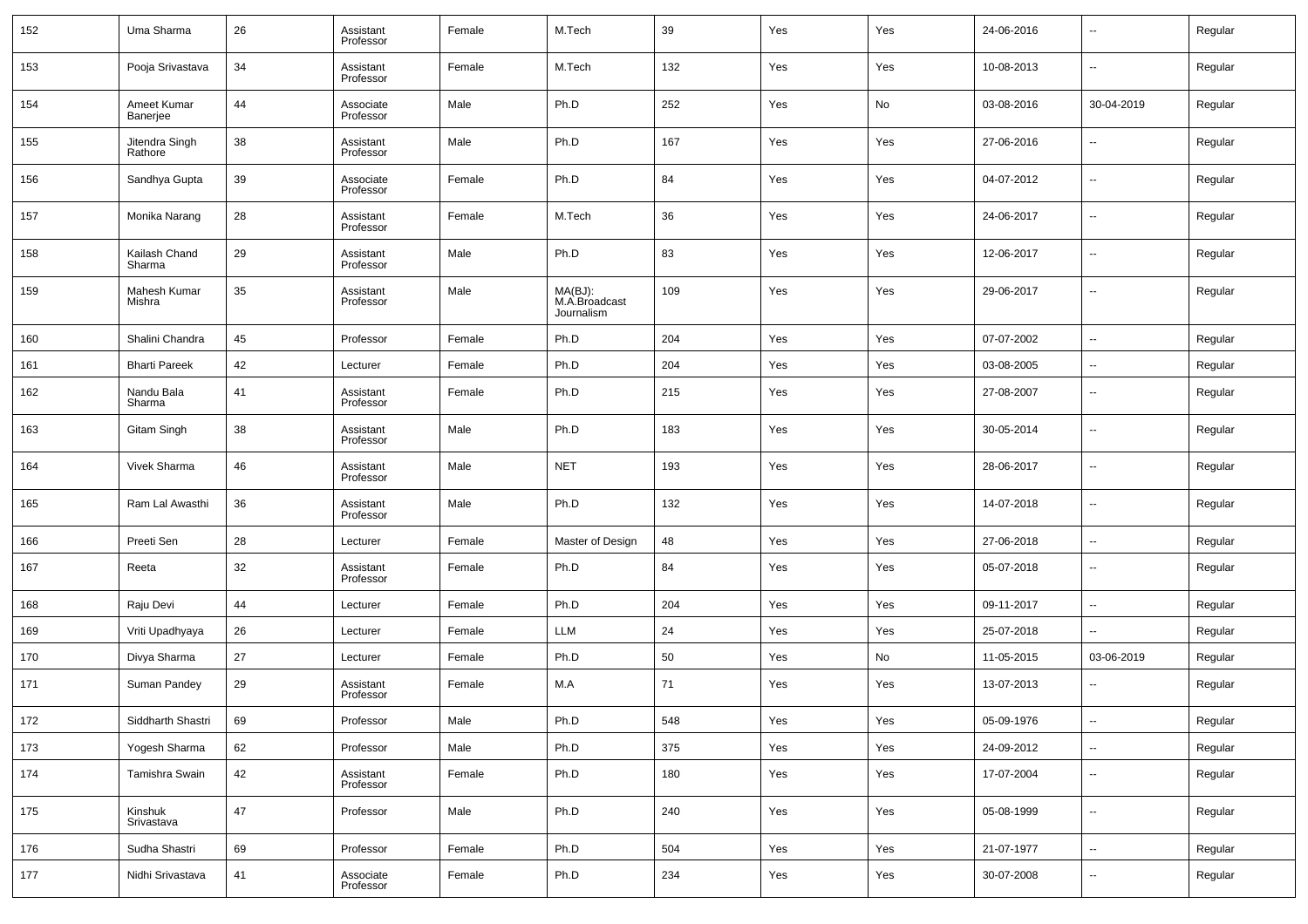| 178 | Rashmi Tripathi           | 44 | Assistant<br>Professor | Female | Ph.D             | 168 | Yes | Yes | 04-07-2010 | $\sim$                   | Regular |
|-----|---------------------------|----|------------------------|--------|------------------|-----|-----|-----|------------|--------------------------|---------|
| 179 | Vipin Kumar               | 39 | Assistant<br>Professor | Male   | Ph.D             | 166 | Yes | Yes | 16-08-2010 | $\sim$                   | Regular |
| 180 | Ashutosh Kumar<br>Pandey  | 34 | Assistant<br>Professor | Male   | Ph.D             | 108 | Yes | Yes | 27-07-2016 | $\sim$                   | Regular |
| 181 | Susanta Kumar<br>Das      | 59 | Lecturer               | Male   | MPA(Perf. Arts)  | 320 | Yes | Yes | 15-09-1994 | $\sim$                   | Regular |
| 182 | Parvej Ahmad Alvi         | 38 | Associate<br>Professor | Male   | Ph.D             | 180 | Yes | Yes | 04-07-2008 | --                       | Regular |
| 183 | <b>Vivek Purohit</b>      | 42 | Associate<br>Professor | Male   | <b>NET</b>       | 214 | Yes | Yes | 15-07-2006 | $\sim$                   | Regular |
| 184 | Pooja Asopa               | 34 | Assistant<br>Professor | Female | Ph.D             | 118 | Yes | Yes | 08-07-2012 | --                       | Regular |
| 185 | Pooja Gupta               | 27 | Assistant<br>Professor | Female | M.Tech           | 61  | Yes | Yes | 29-06-2014 | $\sim$                   | Regular |
| 186 | Rajesh Singh<br>Gurjar    | 33 | Assistant<br>Professor | Male   | M.Tech           | 138 | Yes | Yes | 15-07-2013 | $\sim$                   | Regular |
| 187 | Priyanka Tyagi            | 47 | Associate<br>Professor | Female | M. Phil          | 174 | Yes | Yes | 13-07-2005 | $\overline{\phantom{a}}$ | Regular |
| 188 | Saman Khan                | 31 | Assistant<br>Professor | Female | <b>NET</b>       | 96  | Yes | No  | 29-06-2016 | 30-04-2019               | Regular |
| 189 | Hitendra Singh<br>Rathore | 43 | Associate<br>Professor | Male   | Ph.D             | 152 | Yes | Yes | 06-11-2006 | --                       | Regular |
| 190 | Roopesh Kumar             | 41 | Assistant<br>Professor | Male   | <b>NET</b>       | 168 | Yes | Yes | 28-06-2017 | --                       | Regular |
| 191 | Om Prakash<br>Verma       | 34 | Assistant<br>Professor | Male   | Ph.D             | 72  | Yes | Yes | 29-06-2017 | --                       | Regular |
| 192 | Gulab Singh               | 34 | Assistant<br>Professor | Male   | Ph.D             | 109 | Yes | Yes | 14-07-2012 | ш,                       | Regular |
| 193 | Sharvee Shrotriya         | 26 | Lecturer               | Female | <b>MBA</b>       | 48  | Yes | Yes | 30-06-2017 | $\sim$                   | Regular |
| 194 | Anil Kumar Gupta          | 50 | Lecturer               | Male   | Ph.D             | 276 | Yes | Yes | 25-08-1996 | $\sim$                   | Regular |
| 195 | Pramila Jheeba            | 40 | Lecturer               | Female | Ph.D             | 157 | Yes | Yes | 16-06-2006 | ш,                       | Regular |
| 196 | Neeru Gupta               | 45 | Lecturer               | Female | Ph.D             | 132 | Yes | Yes | 23-07-2008 | --                       | Regular |
| 197 | Sadhu Veera<br>Bhadraiah  | 42 | Assistant<br>Professor | Male   | Ph.D             | 228 | Yes | No  | 01-10-2017 | 30-04-2019               | Regular |
| 198 | Monika                    | 25 | Assistant<br>Professor | Female | Master of Design | 36  | Yes | Yes | 07-07-2018 | ш,                       | Regular |
| 199 | Babli Kumari              | 27 | Assistant<br>Professor | Female | $M.A$            | 36  | Yes | Yes | 01-07-2016 | $\overline{\phantom{a}}$ | Regular |
| 200 | Kirti Udayai              | 34 | Assistant<br>Professor | Female | Ph.D             | 110 | Yes | Yes | 06-07-2018 | $\overline{\phantom{a}}$ | Regular |
| 201 | Ratan Singh<br>Solanki    | 45 | Associate<br>Professor | Male   | Ph.D             | 204 | Yes | Yes | 03-12-2017 | $\overline{\phantom{a}}$ | Regular |
| 202 | Ratnambara<br>Sharma      | 39 | Lecturer               | Female | Ph.D             | 132 | Yes | Yes | 22-06-2018 | $\overline{\phantom{a}}$ | Regular |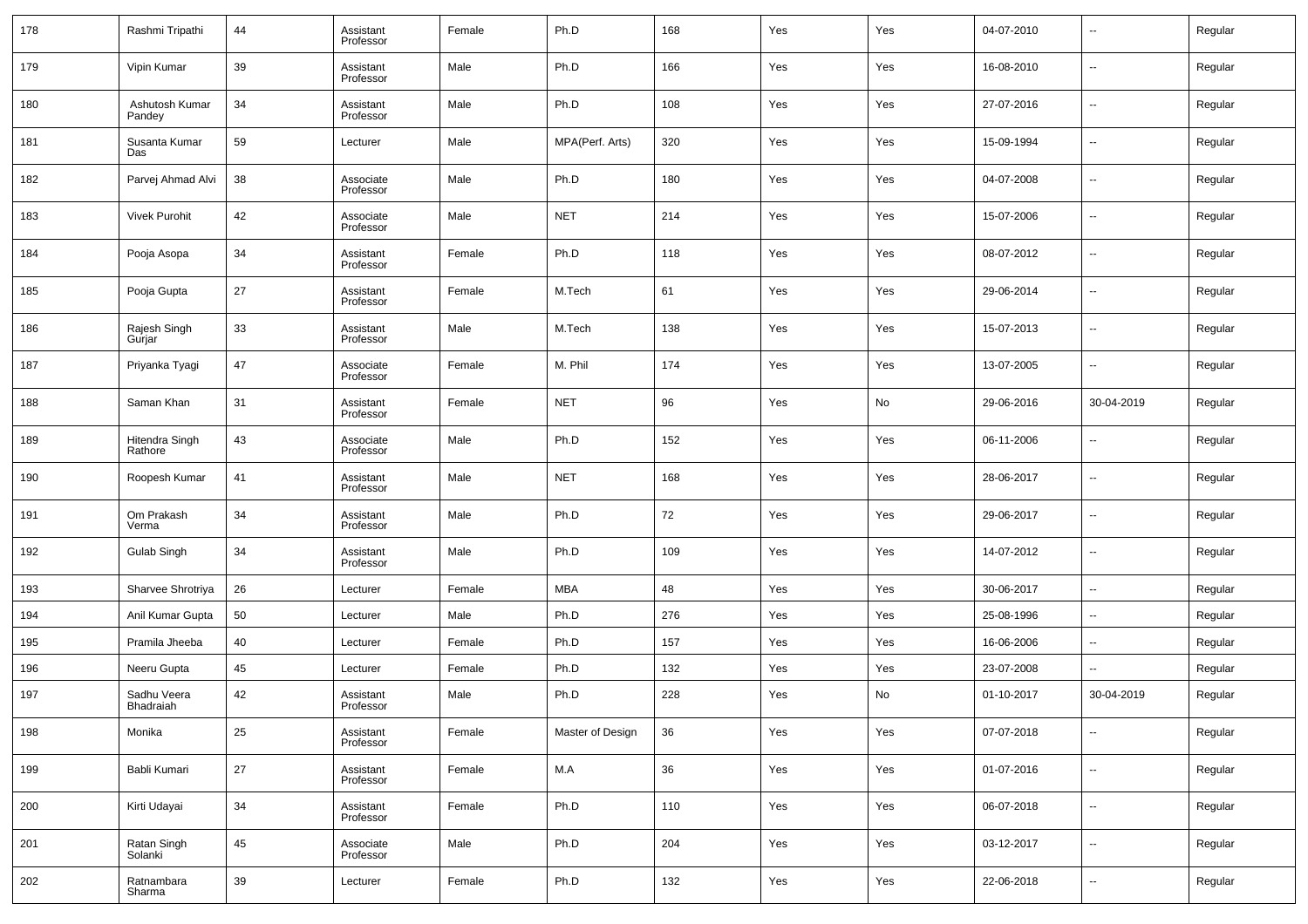| 203 | Mallika Shekhar          | 33 | Assistant<br>Professor                              | Female | Ph.D       | 132 | Yes | Yes | 31-10-2015 | --                       | Regular |
|-----|--------------------------|----|-----------------------------------------------------|--------|------------|-----|-----|-----|------------|--------------------------|---------|
| 204 | Sana Kausar              | 26 | Lecturer                                            | Female | MP.Ed.     | 35  | Yes | Yes | 28-09-2016 | $\overline{\phantom{a}}$ | Regular |
| 205 | Rituja Sharma            | 44 | Associate<br>Professor                              | Female | Ph.D       | 206 | Yes | Yes | 16-07-2016 | $\overline{\phantom{a}}$ | Regular |
| 206 | Shruti Shastri           | 29 | Associate<br>Professor                              | Female | Ph.D       | 98  | Yes | Yes | 07-07-2011 | $\overline{\phantom{a}}$ | Regular |
| 207 | Soniya Joshi             | 30 | Assistant<br>Professor                              | Female | Ph.D       | 58  | Yes | Yes | 02-07-2014 | $\overline{\phantom{a}}$ | Regular |
| 208 | Sneha Pathak             | 31 | Assistant<br>Professor                              | Female | Ph.D       | 61  | Yes | Yes | 26-06-2014 | $\overline{\phantom{a}}$ | Regular |
| 209 | Sujit Deoghoria          | 52 | Associate<br>Professor                              | Male   | Ph.D       | 240 | Yes | Yes | 22-07-2005 | $\overline{\phantom{a}}$ | Regular |
| 210 | Jaya Dwivedi             | 49 | Professor                                           | Female | Ph.D       | 250 | Yes | Yes | 02-09-2006 | $\overline{\phantom{a}}$ | Regular |
| 211 | Dipjyoti<br>Chakraborty  | 44 | Dean / Principal /<br>Director / Vice<br>Chancellor | Male   | Ph.D       | 218 | Yes | Yes | 30-07-2008 | $\overline{\phantom{a}}$ | Regular |
| 212 | Arindam Kuila            | 34 | Assistant<br>Professor                              | Male   | Ph.D       | 105 | Yes | Yes | 15-07-2015 | $\overline{\phantom{a}}$ | Regular |
| 213 | Salahuddin Mohd          | 34 | Assistant<br>Professor                              | Male   | Ph.D       | 119 | Yes | Yes | 18-08-2010 | $\overline{\phantom{a}}$ | Regular |
| 214 | Neelam<br>Chaturvedi     | 42 | Associate<br>Professor                              | Female | Ph.D       | 180 | Yes | Yes | 12-07-2004 | $\overline{\phantom{a}}$ | Regular |
| 215 | Kh Shanta Nanda<br>Singh | 49 | Lecturer                                            | Male   | M.A        | 225 | Yes | Yes | 01-10-2011 | $\overline{\phantom{a}}$ | Regular |
| 216 | Ajay Singh Verma         | 40 | Assistant<br>Professor                              | Male   | Ph.D       | 119 | Yes | Yes | 05-08-2012 | $\overline{\phantom{a}}$ | Regular |
| 217 | Ajit Kumar Jain          | 44 | Associate<br>Professor                              | Male   | Ph.D       | 214 | Yes | Yes | 19-06-2006 | $\overline{\phantom{a}}$ | Regular |
| 218 | Parul Raman              | 38 | Assistant<br>Professor                              | Female | M.Sc.      | 71  | Yes | No  | 17-08-2013 | 15-12-2018               | Regular |
| 219 | Divya                    | 31 | Assistant<br>Professor                              | Female | Ph.D       | 84  | Yes | Yes | 05-07-2012 | $\overline{\phantom{a}}$ | Regular |
| 220 | Kishore Chahar           | 33 | Assistant<br>Professor                              | Male   | M.Tech     | 111 | Yes | Yes | 27-06-2014 | $\overline{\phantom{a}}$ | Regular |
| 221 | Praveen Dhyani           | 70 | Professor                                           | Male   | Ph.D       | 514 | Yes | Yes | 08-06-2011 | $\overline{\phantom{a}}$ | Regular |
| 222 | <b>Bal Gopal Singh</b>   | 41 | Associate<br>Professor                              | Male   | Ph.D       | 192 | Yes | Yes | 07-11-2008 | $\overline{\phantom{a}}$ | Regular |
| 223 | Ankur Joshi              | 32 | Assistant<br>Professor                              | Male   | Ph.D       | 47  | Yes | Yes | 02-09-2015 | $\overline{\phantom{a}}$ | Regular |
| 224 | Reeti Raj                | 44 | Assistant<br>Professor                              | Female | <b>NET</b> | 96  | Yes | Yes | 01-07-2011 | $\overline{\phantom{a}}$ | Regular |
| 225 | Hemant Kumar             | 32 | Assistant<br>Professor                              | Male   | M.Tech     | 97  | Yes | Yes | 28-06-2017 | $\overline{\phantom{a}}$ | Regular |
| 226 | Madhumita Halder         | 37 | Assistant<br>Professor                              | Female | Ph.D       | 135 | Yes | Yes | 28-06-2017 | $\overline{\phantom{a}}$ | Regular |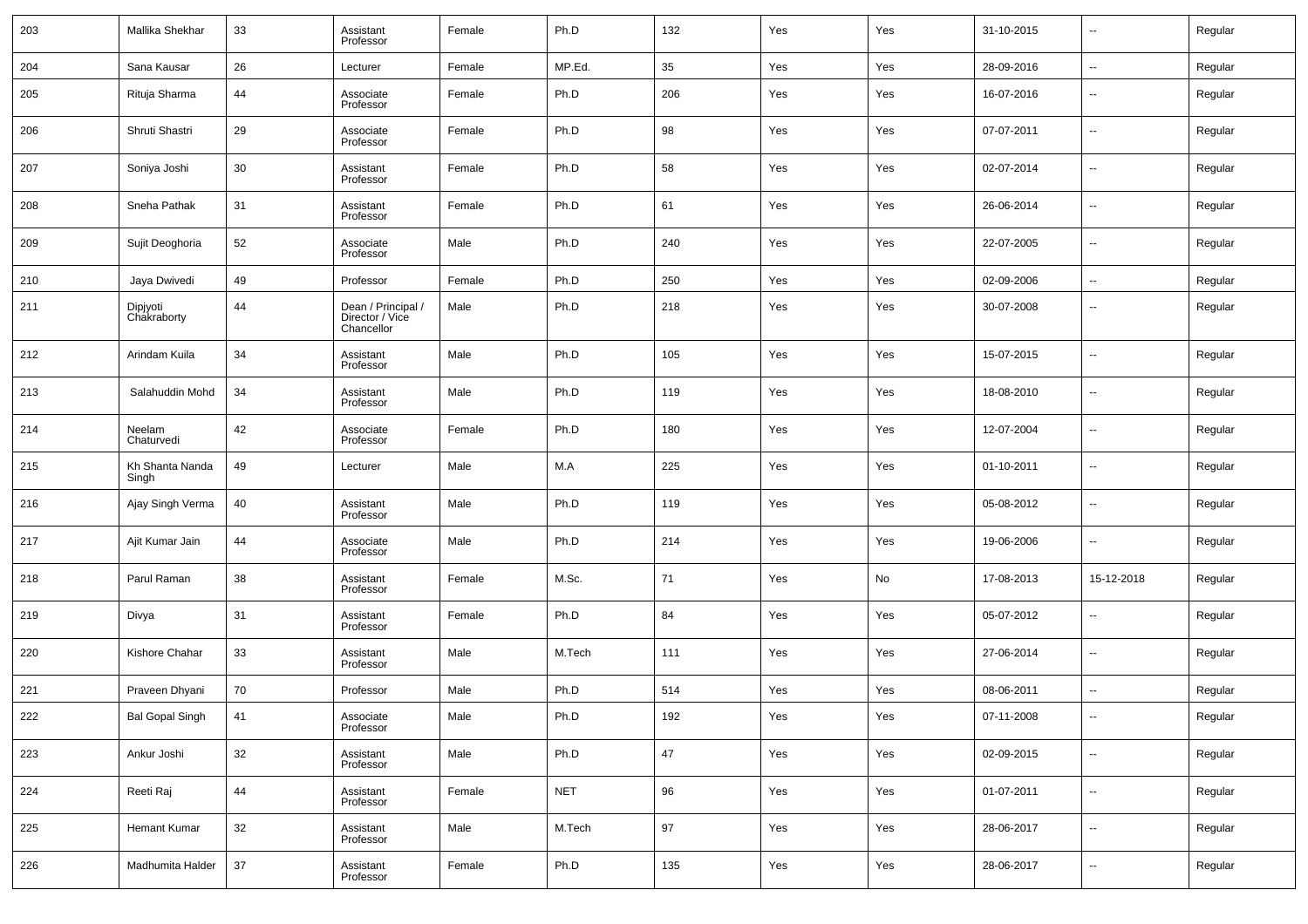| 227 | Shiv Darshan<br>Dubey  | 34 | Assistant<br>Professor | Male   | Ph.D       | 96  | Yes | Yes | 22-07-2017 | $\overline{\phantom{a}}$ | Regular |
|-----|------------------------|----|------------------------|--------|------------|-----|-----|-----|------------|--------------------------|---------|
| 228 | Chetna Soni            | 28 | Assistant<br>Professor | Female | M.Tech     | 54  | Yes | Yes | 04-01-2017 | $\overline{\phantom{a}}$ | Regular |
| 229 | <b>G N Purohit</b>     | 79 | Professor              | Male   | Ph.D       | 624 | Yes | Yes | 14-04-2001 | $\overline{\phantom{a}}$ | Regular |
| 230 | Praveen Babel          | 41 | Lecturer               | Male   | Ph.D       | 240 | Yes | Yes | 02-02-2000 | --                       | Regular |
| 231 | Sapna Gupta            | 41 | Lecturer               | Female | Ph.D       | 192 | Yes | Yes | 16-07-2008 | $\sim$                   | Regular |
| 232 | Poonam Gupta           | 50 | Lecturer               | Female | Ph.D       | 122 | Yes | Yes | 19-06-2009 | $\sim$                   | Regular |
| 233 | Momina Zahan           | 39 | Assistant<br>Professor | Female | <b>LLM</b> | 120 | Yes | Yes | 01-07-2017 | $\sim$                   | Regular |
| 234 | Anjali                 | 26 | Assistant<br>Professor | Female | Ph.D       | 40  | Yes | No  | 01-02-2016 | 30-04-2019               | Regular |
| 235 | Rinku Singh            | 27 | Lecturer               | Female | <b>NET</b> | 36  | Yes | Yes | 08-07-2017 | $\sim$                   | Regular |
| 236 | Karuna                 | 29 | Assistant<br>Professor | Female | Ph.D       | 60  | Yes | Yes | 01-07-2016 | $\ddotsc$                | Regular |
| 237 | Richa Chauhan          | 33 | Assistant<br>Professor | Female | Ph.D       | 96  | Yes | Yes | 01-07-2018 | $\ddotsc$                | Regular |
| 238 | Neelni Giri<br>Goswami | 31 | Assistant<br>Professor | Female | Ph.D       | 36  | Yes | Yes | 05-07-2018 | $\overline{\phantom{a}}$ | Regular |
| 239 | Rajesh Kumar<br>Nigam  | 51 | Other                  | Male   | Ph.D       | 252 | Yes | Yes | 05-01-1998 | $\ddotsc$                | Regular |
| 240 | Meena Sirola           | 49 | Associate<br>Professor | Female | Ph.D       | 291 | Yes | Yes | 14-07-1997 | $\ddotsc$                | Regular |
| 241 | Urvesh Kumar<br>Sharma | 33 | Assistant<br>Professor | Male   | Ph.D       | 113 | Yes | Yes | 29-08-2010 | $\sim$                   | Regular |
| 242 | Meenakshi Gupta        | 51 | Associate<br>Professor | Female | Ph.D       | 216 | Yes | Yes | 12-07-1991 | $\overline{\phantom{a}}$ | Regular |
| 243 | Naresh Chandra         | 36 | Assistant<br>Professor | Male   | Ph.D       | 132 | Yes | Yes | 22-07-2012 | $\sim$                   | Regular |
| 244 | <b>Bharti Pandey</b>   | 76 | Professor              | Female | Ph.D       | 529 | Yes | No  | 19-08-1975 | 11-03-2019               | Regular |
| 245 | Zafar Khan             | 45 | Assistant<br>Professor | Male   | M.A        | 168 | Yes | Yes | 01-07-2015 | $\overline{\phantom{a}}$ | Regular |
| 246 | Manik Banerjee         | 66 | Associate<br>Professor | Male   | M.A        | 504 | Yes | Yes | 24-08-2011 | $\overline{\phantom{a}}$ | Regular |
| 247 | Navjeet Kaur           | 33 | Assistant<br>Professor | Female | Ph.D       | 132 | Yes | Yes | 12-07-2013 | $\overline{\phantom{a}}$ | Regular |
| 248 | Sarika Gupta           | 40 | Assistant<br>Professor | Female | Ph.D       | 232 | Yes | Yes | 02-07-2015 | $\sim$                   | Regular |
| 249 | Suvidha                | 44 | Associate<br>Professor | Female | Ph.D       | 252 | Yes | Yes | 03-07-1998 | $\sim$                   | Regular |
| 250 | Shweta Dubey           | 44 | Associate<br>Professor | Female | Ph.D       | 240 | Yes | Yes | 19-07-1999 | $\sim$                   | Regular |
| 251 | Indu Singh             | 58 | Professor              | Female | M.A        | 407 | Yes | Yes | 11-08-1985 | $\sim$                   | Regular |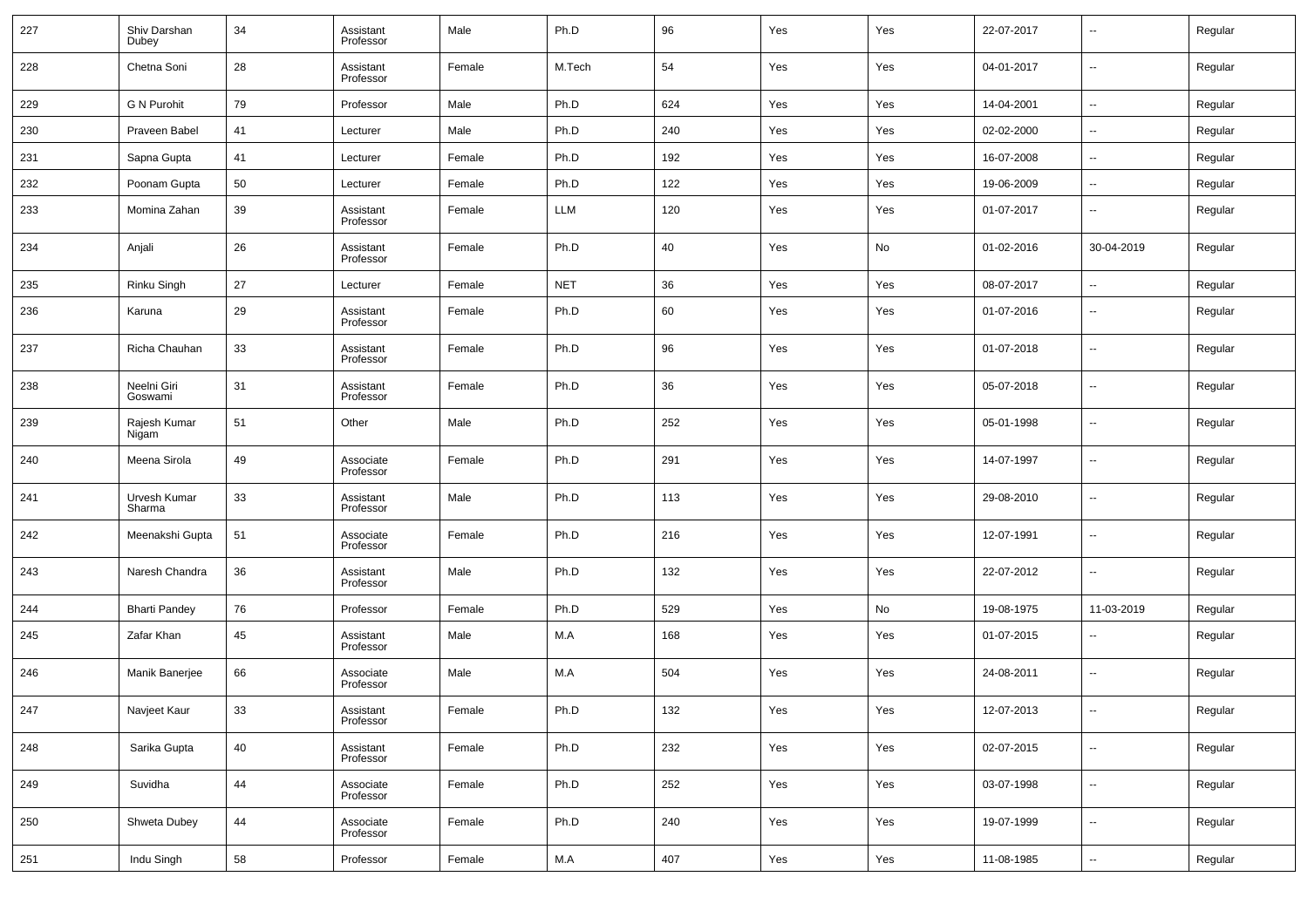| 252 | Aditya Shastri           | 56 | Dean / Principal /<br>Director / Vice<br>Chancellor | Male   | Ph.D                                 | 336 | Yes | Yes | 01-07-1991 | $\overline{\phantom{a}}$ | Regular |
|-----|--------------------------|----|-----------------------------------------------------|--------|--------------------------------------|-----|-----|-----|------------|--------------------------|---------|
| 253 | Ashok Kumar              | 36 | Assistant<br>Professor                              | Male   | M.Tech                               | 132 | Yes | Yes | 10-07-2008 | $\ddotsc$                | Regular |
| 254 | Deepti Goswami           | 34 | Assistant<br>Professor                              | Female | Ph.D                                 | 83  | Yes | No  | 29-08-2012 | 30-04-2019               | Regular |
| 255 | Shivani Saxena           | 34 | Assistant<br>Professor                              | Female | M.Tech                               | 108 | Yes | Yes | 23-06-2010 | $\sim$                   | Regular |
| 256 | Preeti Jain              | 35 | Assistant<br>Professor                              | Female | Ph.D                                 | 130 | Yes | Yes | 01-11-2009 | $\overline{\phantom{a}}$ | Regular |
| 257 | Vibha Verma              | 31 | Assistant<br>Professor                              | Female | M.Tech                               | 86  | Yes | No  | 28-06-2014 | 30-04-2019               | Regular |
| 258 | Pawandeep Kaur<br>Bindra | 35 | Assistant<br>Professor                              | Female | Ph.D                                 | 149 | Yes | Yes | 22-07-2015 | $\sim$                   | Regular |
| 259 | Niharika                 | 30 | Assistant<br>Professor                              | Female | Ph.D                                 | 36  | Yes | Yes | 01-07-2016 | $\overline{\phantom{a}}$ | Regular |
| 260 | G Savitha                | 50 | Associate<br>Professor                              | Female | Ph.D                                 | 252 | Yes | No  | 01-07-2017 | 30-04-2019               | Regular |
| 261 | Swati Sonal              | 32 | Assistant<br>Professor                              | Female | Ph.D                                 | 84  | Yes | No  | 01-01-2017 | 04-05-2019               | Regular |
| 262 | Manju suresh<br>prasad   | 38 | Assistant<br>Professor                              | Female | <b>NET</b>                           | 140 | Yes | Yes | 25-06-2017 | $\overline{\phantom{a}}$ | Regular |
| 263 | Gajanand                 | 40 | Assistant<br>Professor                              | Male   | MA(MC):<br>M.A.Mass<br>Communication | 133 | Yes | Yes | 29-06-2017 | $\ddotsc$                | Regular |
| 264 | Girija Rao               | 27 | Lecturer                                            | Female | M.Sc.                                | 25  | Yes | Yes | 21-07-2017 | --                       | Regular |
| 265 | Kamal Thakur             | 57 | Assistant<br>Professor                              | Female | Ph.D                                 | 372 | Yes | Yes | 01-07-1988 | $\overline{\phantom{a}}$ | Regular |
| 266 | Archana Sharma           | 37 | Lecturer                                            | Female | Ph.D                                 | 121 | Yes | Yes | 30-06-2016 | $\overline{\phantom{a}}$ | Regular |
| 267 | Rashmi Singh<br>Rana     | 44 | Associate<br>Professor                              | Female | <b>NET</b>                           | 168 | Yes | Yes | 31-03-2013 | $\overline{\phantom{a}}$ | Regular |
| 268 | Anjana Singha            | 45 | Assistant<br>Professor                              | Female | MP.Ed.                               | 276 | Yes | Yes | 16-01-2017 | $\overline{\phantom{a}}$ | Regular |
| 269 | Ankieta Ulhas<br>Thaakur | 30 | Assistant<br>Professor                              | Female | <b>MFA</b>                           | 96  | Yes | Yes | 02-08-2017 | $\overline{\phantom{a}}$ | Regular |
| 270 | Pulkita Anand            | 38 | Assistant<br>Professor                              | Female | Ph.D                                 | 160 | Yes | Yes | 25-06-2014 | $\overline{\phantom{a}}$ | Regular |
| 271 | Nimish Sharma            | 30 | Assistant<br>Professor                              | Male   | <b>NET</b>                           | 48  | Yes | Yes | 15-12-2017 | $\overline{\phantom{a}}$ | Regular |
| 272 | Santosh Singh            | 44 | Lecturer                                            | Female | Ph.D                                 | 204 | Yes | Yes | 26-02-2005 | $\overline{\phantom{a}}$ | Regular |
| 273 | Samiksha Todaria         | 27 | Lecturer                                            | Female | M.A                                  | 48  | Yes | Yes | 15-12-2017 | ۰.                       | Regular |
| 274 | Shiv Charan<br>Sharma    | 47 | Other                                               | Male   | Ph.D                                 | 276 | Yes | Yes | 29-11-1996 | $\overline{\phantom{a}}$ | Regular |
| 275 | Himadri Ghosh            | 72 | Dean / Principal /<br>Director / Vice<br>Chancellor | Male   | Ph.D                                 | 597 | Yes | Yes | 20-06-2011 | ۰.                       | Regular |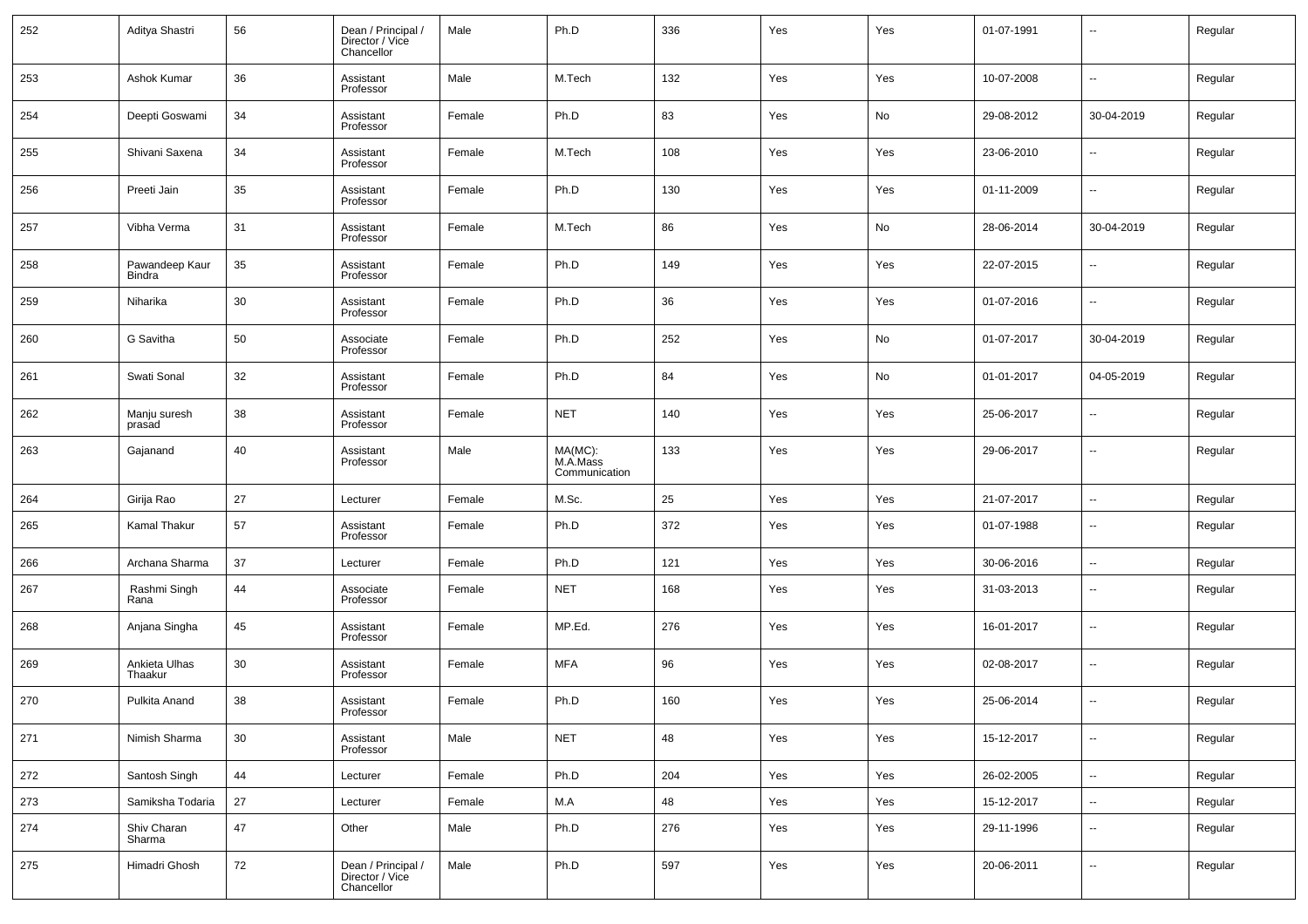| 276 | Harshavardhan<br>Yadav   | 32     | Assistant<br>Professor | Male   | LLM                                  | 50  | Yes | No  | 11-07-2015 | 15-10-2018               | Regular |
|-----|--------------------------|--------|------------------------|--------|--------------------------------------|-----|-----|-----|------------|--------------------------|---------|
| 277 | Rajshree Mathpal         | 32     | Assistant<br>Professor | Female | Ph.D                                 | 77  | Yes | Yes | 26-02-2013 | $\sim$                   | Regular |
| 278 | Vandana Sharma           | 34     | Assistant<br>Professor | Female | Ph.D                                 | 132 | Yes | Yes | 26-02-2014 | $\overline{\phantom{a}}$ | Regular |
| 279 | Swasti Devarshi          | 34     | Assistant<br>Professor | Female | <b>NET</b>                           | 132 | Yes | Yes | 25-09-2013 | $\overline{\phantom{a}}$ | Regular |
| 280 | <b>Ankit Bhatt</b>       | 36     | Assistant<br>Professor | Male   | Ph.D                                 | 130 | Yes | Yes | 11-08-2010 | $\sim$                   | Regular |
| 281 | Rajendra                 | 41     | Associate<br>Professor | Male   | Ph.D                                 | 178 | Yes | Yes | 01-09-2007 | $\overline{\phantom{a}}$ | Regular |
| 282 | Afroz Alam               | 46     | Associate<br>Professor | Male   | Ph.D                                 | 238 | Yes | Yes | 04-07-2010 | $\sim$                   | Regular |
| 283 | Priyanka Singh           | 39     | Assistant<br>Professor | Female | Ph.D                                 | 166 | Yes | Yes | 11-12-2013 | $\overline{\phantom{a}}$ | Regular |
| 284 | Monika Jain              | 45     | Professor              | Female | Ph.D                                 | 264 | Yes | Yes | 11-07-1997 | $\sim$                   | Regular |
| 285 | Ekta Singh<br>Chauhan    | 45     | Associate<br>Professor | Female | Ph.D                                 | 180 | Yes | Yes | 16-07-2004 | --                       | Regular |
| 286 | Deepti Bhargava          | 33     | Assistant<br>Professor | Female | Ph.D                                 | 78  | Yes | Yes | 03-01-2013 | --                       | Regular |
| 287 | Devendra Pratap<br>Singh | 38     | Assistant<br>Professor | Male   | Ph.D                                 | 144 | Yes | No  | 05-07-2015 | 03-04-2019               | Regular |
| 288 | Dipanwita Thakur         | 42     | Assistant<br>Professor | Female | M.Tech                               | 132 | Yes | Yes | 04-07-2008 | --                       | Regular |
| 289 | Anjali Verma             | 33     | Assistant<br>Professor | Female | M.Tech                               | 108 | Yes | Yes | 08-07-2010 | --                       | Regular |
| 290 | Seema Verma              | 44     | Professor              | Female | Ph.D                                 | 222 | Yes | Yes | 08-01-2001 | $\overline{\phantom{a}}$ | Regular |
| 291 | Vartika<br>Kulshrestha   | 33     | Assistant<br>Professor | Female | Ph.D                                 | 89  | Yes | Yes | 08-02-2012 | $\sim$                   | Regular |
| 292 | Somen Jana               | 41     | Associate<br>Professor | Male   | Ph.D                                 | 197 | Yes | Yes | 28-06-2014 | $\sim$                   | Regular |
| 293 | Priyanka Vijay           | 36     | Assistant<br>Professor | Female | Ph.D                                 | 144 | Yes | Yes | 04-07-2007 | $\overline{\phantom{a}}$ | Regular |
| 294 | Ankita Pareek            | 30     | Assistant<br>Professor | Female | Ph.D                                 | 94  | Yes | Yes | 07-09-2011 | --                       | Regular |
| 295 | Akansha Mer              | 33     | Assistant<br>Professor | Female | MBA                                  | 125 | Yes | Yes | 29-06-2016 | $\overline{\phantom{a}}$ | Regular |
| 296 | Priyanka Saxena          | $32\,$ | Assistant<br>Professor | Female | M.Tech                               | 85  | Yes | Yes | 24-06-2017 | $\sim$                   | Regular |
| 297 | Amit Kumar               | 33     | Assistant<br>Professor | Male   | Ph.D                                 | 112 | Yes | Yes | 09-01-2017 | $\sim$                   | Regular |
| 298 | Arushi Rana              | 27     | Assistant<br>Professor | Female | Ph.D                                 | 66  | Yes | Yes | 24-06-2017 | $\sim$                   | Regular |
| 299 | Abhishek Kumar           | 32     | Lecturer               | Male   | MA(MC):<br>M.A.Mass<br>Communication | 120 | Yes | Yes | 30-06-2017 | $\overline{\phantom{a}}$ | Regular |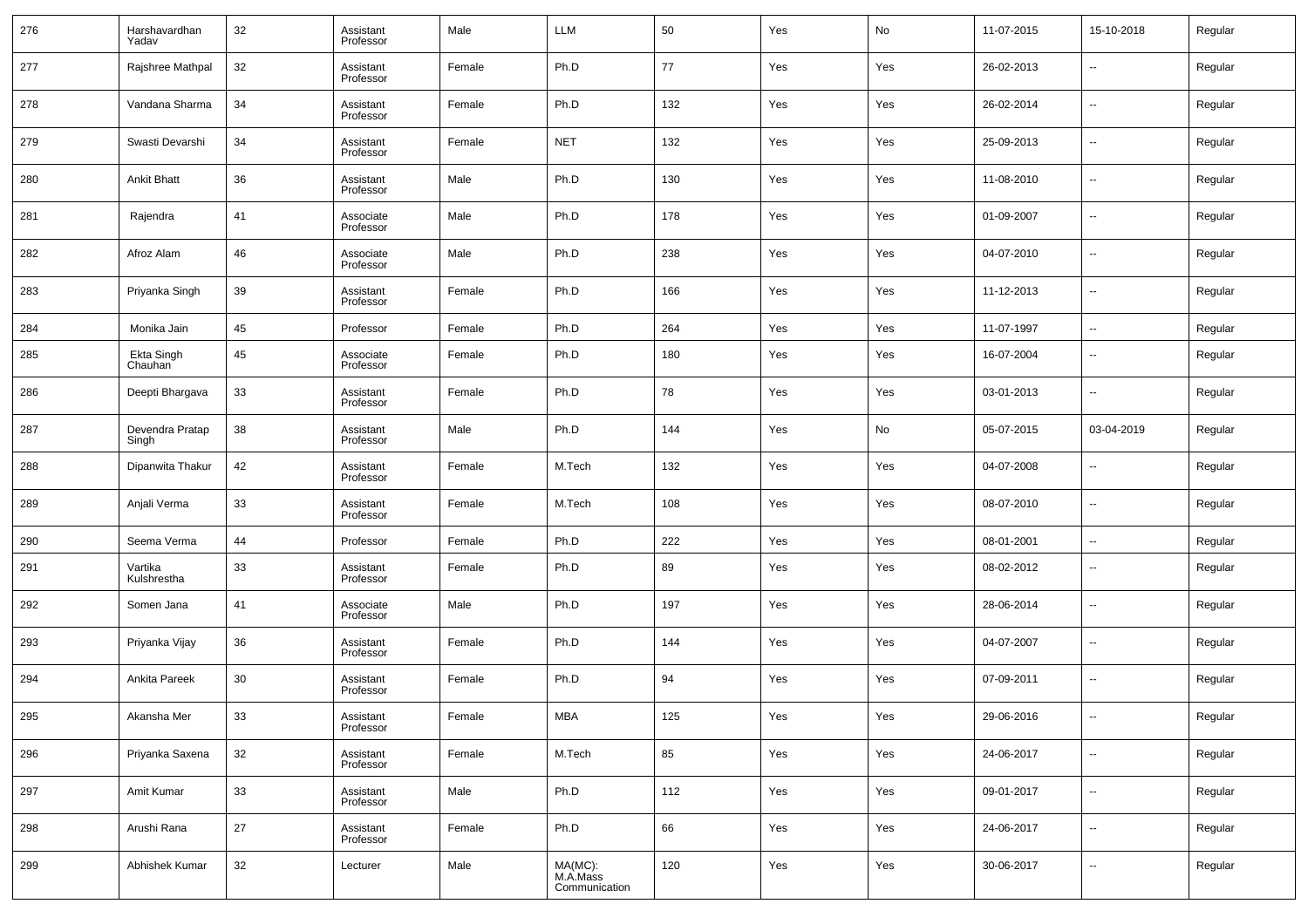| 300 | Rajendra Prasad<br>Banerjee | 46 | Assistant<br>Professor | Male   | MPA(Perf. Arts) | 144 | Yes | Yes | 06-07-2007 | $\overline{\phantom{a}}$     | Regular |
|-----|-----------------------------|----|------------------------|--------|-----------------|-----|-----|-----|------------|------------------------------|---------|
| 301 | Rajendra Kumar<br>Gupta     | 51 | Assistant<br>Professor | Male   | Ph.D            | 372 | Yes | Yes | 02-01-1988 | $\overline{\phantom{a}}$     | Regular |
| 302 | Neetu Jain                  | 42 | Assistant<br>Professor | Female | Ph.D            | 204 | Yes | Yes | 09-07-2010 | $\qquad \qquad \blacksquare$ | Regular |
| 303 | Pushpa Dixit                | 46 | Lecturer               | Female | Ph.D            | 133 | Yes | Yes | 01-07-2017 | $\overline{\phantom{a}}$     | Regular |
| 304 | Raghubir Singh<br>Chauhan   | 39 | Assistant<br>Professor | Male   | Ph.D            | 141 | Yes | Yes | 29-06-2017 | $\overline{\phantom{a}}$     | Regular |
| 305 | Manisha Sharma              | 33 | Assistant<br>Professor | Female | Ph.D            | 132 | Yes | No  | 24-06-2018 | 09-12-2018                   | Regular |
| 306 | Subhashree<br>Mishra        | 30 | Assistant<br>Professor | Female | Ph.D            | 72  | Yes | No  | 24-06-2018 | 25-08-2019                   | Regular |
| 307 | Arvind                      | 25 | Lecturer               | Male   | MP.Ed.          | 24  | Yes | Yes | 18-11-2017 | $\overline{\phantom{a}}$     | Regular |
| 308 | Ruchi Maheshwari<br>Bangur  | 34 | Assistant<br>Professor | Female | Ph.D            | 110 | Yes | Yes | 01-07-2018 | $\overline{\phantom{a}}$     | Regular |
| 309 | Archana Relan               | 37 | Lecturer               | Female | M.A             | 108 | Yes | No  | 30-11-2017 | 30-04-2019                   | Regular |
| 310 | Suyanka Gupta               | 38 | Other                  | Female | Ph.D            | 60  | Yes | Yes | 02-07-2014 | $\overline{\phantom{a}}$     | Regular |
| 311 | Vandana<br>Goswami          | 53 | Professor              | Female | Ph.D            | 347 | Yes | Yes | 22-08-1990 | $\overline{\phantom{a}}$     | Regular |
| 312 | Ghanshyam<br>Mataria        | 50 | Associate<br>Professor | Male   | M.A             | 239 | Yes | Yes | 22-08-1999 | $\overline{\phantom{a}}$     | Regular |
| 313 | Meghshyam<br>Gurjar         | 58 | Associate<br>Professor | Male   | Ph.D            | 372 | Yes | No  | 27-07-1988 | 30-06-2019                   | Regular |
| 314 | <b>Bhavna Singh</b>         | 39 | Assistant<br>Professor | Female | <b>LLM</b>      | 94  | Yes | Yes | 18-12-2015 | $\overline{\phantom{a}}$     | Regular |
| 315 | Sangeeta Vijay              | 42 | Associate<br>Professor | Female | Ph.D            | 250 | Yes | Yes | 01-09-1999 | $\overline{\phantom{a}}$     | Regular |
| 316 | Bijay Kumar<br>Pradhan      | 43 | Associate<br>Professor | Male   | Ph.D            | 198 | Yes | Yes | 15-07-2004 | $\sim$                       | Regular |
| 317 | Vandana Sharma              | 41 | Assistant<br>Professor | Female | Ph.D            | 130 | Yes | Yes | 28-01-2007 | $\overline{\phantom{a}}$     | Regular |
| 318 | Manish Srivastava           | 39 | Assistant<br>Professor | Male   | Ph.D            | 202 | Yes | Yes | 01-07-2010 | $\overline{\phantom{a}}$     | Regular |
| 319 | Surya Pratap<br>Singh       | 34 | Assistant<br>Professor | Male   | Ph.D            | 121 | Yes | Yes | 03-07-2016 | $\overline{\phantom{a}}$     | Regular |
| 320 | Charu Vyas                  | 46 | Professor              | Female | Ph.D            | 264 | Yes | Yes | 07-07-1997 | $\overline{\phantom{a}}$     | Regular |
| 321 | Anasuya Devi                | 46 | Assistant<br>Professor | Female | M.A             | 276 | Yes | Yes | 18-02-2011 | $\overline{\phantom{a}}$     | Regular |
| 322 | Ekta Sharma                 | 31 | Assistant<br>Professor | Female | M.Sc.           | 83  | Yes | Yes | 18-08-2012 | $\overline{\phantom{a}}$     | Regular |
| 323 | Sraja                       | 30 | Assistant<br>Professor | Female | M.Tech          | 48  | Yes | No  | 05-07-2015 | 30-04-2019                   | Regular |
| 324 | Vaibhav Vyas                | 41 | Associate<br>Professor | Male   | Ph.D            | 154 | Yes | Yes | 16-07-2008 | $\overline{\phantom{a}}$     | Regular |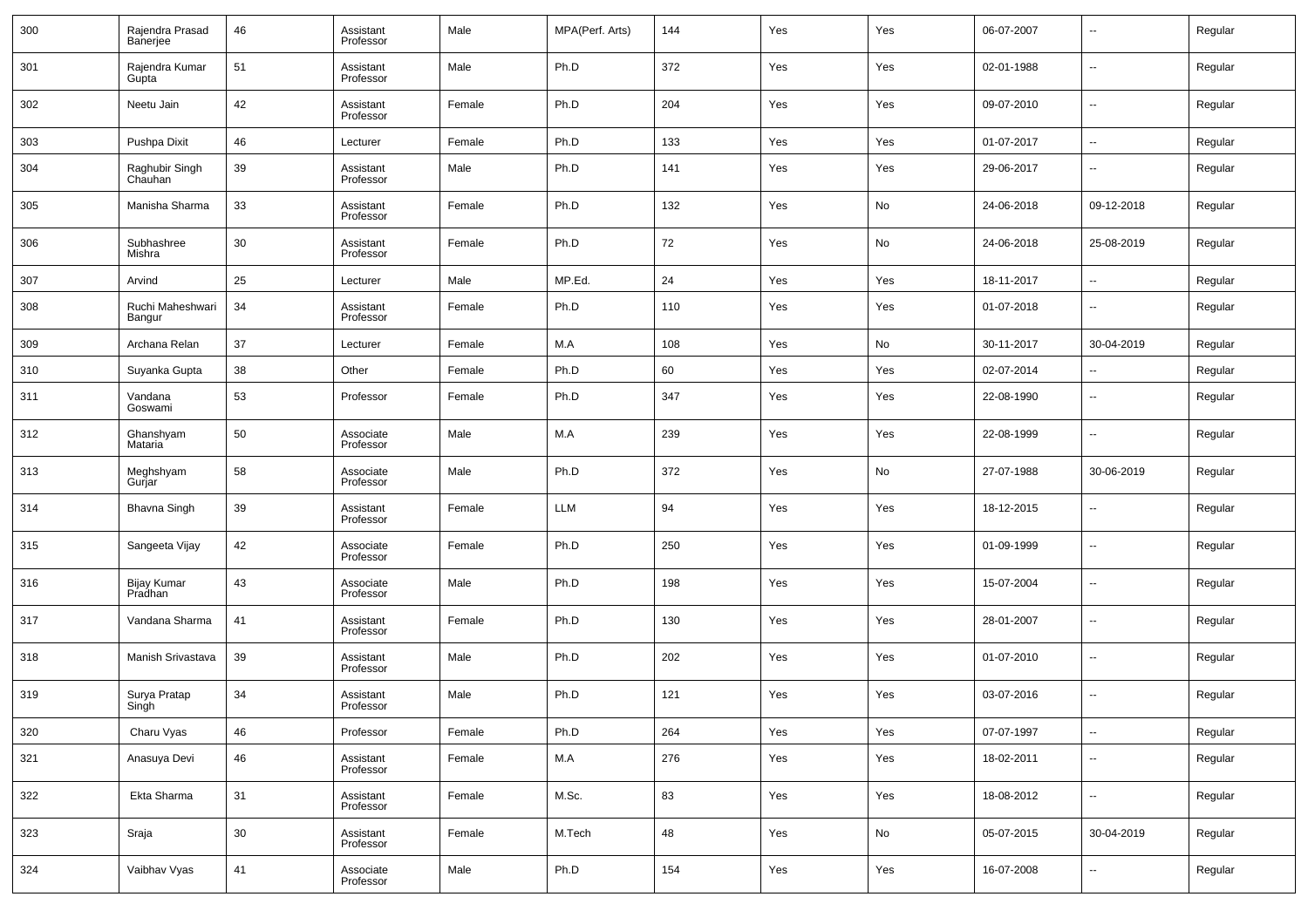| 325 | Deepak Kumar                | 34 | Assistant<br>Professor | Male   | Ph.D       | 120 | Yes | Yes | 13-07-2015 | $\overline{\phantom{a}}$ | Regular |
|-----|-----------------------------|----|------------------------|--------|------------|-----|-----|-----|------------|--------------------------|---------|
| 326 | Chandra Mohan<br>Singh Negi | 40 | Associate<br>Professor | Male   | Ph.D       | 186 | Yes | Yes | 18-07-2009 | $\overline{\phantom{a}}$ | Regular |
| 327 | Prashant Kushwah            | 35 | Associate<br>Professor | Male   | Ph.D       | 136 | Yes | Yes | 01-11-2009 | $\overline{\phantom{a}}$ | Regular |
| 328 | Depak Kumar                 | 33 | Assistant<br>Professor | Male   | M.Tech     | 108 | Yes | Yes | 23-07-2010 | $\overline{\phantom{a}}$ | Regular |
| 329 | Urvashi Bhamboo             | 33 | Assistant<br>Professor | Female | Ph.D       | 108 | Yes | Yes | 04-01-2013 | $\overline{\phantom{a}}$ | Regular |
| 330 | Sunita Guriar               | 30 | Lecturer               | Female | Ph.D       | 108 | Yes | Yes | 01-04-2015 | $\overline{\phantom{a}}$ | Regular |
| 331 | Nirmala Kumari<br>Jangid    | 29 | Assistant<br>Professor | Female | Ph.D       | 102 | Yes | Yes | 04-01-2017 | --                       | Regular |
| 332 | Ashish Pandey               | 33 | Assistant<br>Professor | Male   | Ph.D       | 107 | Yes | Yes | 31-12-2016 | --                       | Regular |
| 333 | Sneha V Sah                 | 30 | Assistant<br>Professor | Female | M.E.       | 49  | Yes | Yes | 29-06-2015 | --                       | Regular |
| 334 | <b>Teena Goyal</b>          | 28 | Assistant<br>Professor | Female | <b>NET</b> | 60  | Yes | Yes | 26-06-2014 | --                       | Regular |
| 335 | Taruna Rajpurohit           | 30 | Lecturer               | Female | Ph.D       | 53  | Yes | Yes | 07-12-2016 | $\overline{\phantom{a}}$ | Regular |
| 336 | Rakhi Sharma                | 29 | Assistant<br>Professor | Female | Ph.D       | 36  | Yes | Yes | 01-03-2017 | $\overline{\phantom{a}}$ | Regular |
| 337 | Shesh Mishra                | 49 | Assistant<br>Professor | Male   | Ph.D       | 228 | Yes | Yes | 12-05-2003 | $\overline{\phantom{a}}$ | Regular |
| 338 | Shweta Sharma               | 36 | Assistant<br>Professor | Female | Ph.D       | 121 | Yes | Yes | 02-07-2015 | $\sim$                   | Regular |
| 339 | Apeksha Santosh<br>Agrawal  | 37 | Associate<br>Professor | Female | Ph.D       | 108 | Yes | Yes | 11-08-2013 | $\sim$                   | Regular |
| 340 | Vinita Bisht                | 37 | Lecturer               | Female | M.Ed       | 161 | Yes | Yes | 30-10-2015 | $\sim$                   | Regular |
| 341 | Gaurav Kumar                | 37 | Assistant<br>Professor | Male   | Ph.D       | 132 | Yes | Yes | 16-09-2017 | --                       | Regular |
| 342 | Resmi M R                   | 34 | Assistant<br>Professor | Female | Ph.D       | 120 | Yes | Yes | 27-06-2018 | --                       | Regular |
| 343 | Saurav Kumar<br>Nahar       | 35 | Assistant<br>Professor | Male   | Ph.D       | 132 | Yes | Yes | 18-08-2017 | --                       | Regular |
| 344 | <b>Dipti Paliwal</b>        | 44 | Lecturer               | Female | Ph.D       | 228 | Yes | Yes | 10-07-2013 | --                       | Regular |
| 345 | Aparana Agrawal             | 24 | Lecturer               | Female | MBA        | 18  | Yes | Yes | 01-12-2017 | $\sim$                   | Regular |
| 346 | Dharam Vir Singh            | 38 | Professor              | Male   | Ph.D       | 156 | Yes | Yes | 27-01-2018 | u,                       | Regular |
| 347 | Sapna Verma                 | 47 | Assistant<br>Professor | Female | Ph.D       | 252 | Yes | Yes | 31-10-2015 | $\overline{\phantom{a}}$ | Regular |
| 348 | Krishan Lal<br>Sharma       | 67 | Other                  | Male   | B.A        | 72  | Yes | No  | 20-07-2013 | 30-04-2019               | Regular |
| 349 | Preeti Sharma               | 45 | Professor              | Female | Ph.D       | 262 | Yes | Yes | 07-07-1997 | ω,                       | Regular |
| 350 | Sumitra<br>Sarangdevot      | 39 | Lecturer               | Female | Ph.D       | 63  | Yes | Yes | 24-02-2014 | $\overline{\phantom{a}}$ | Regular |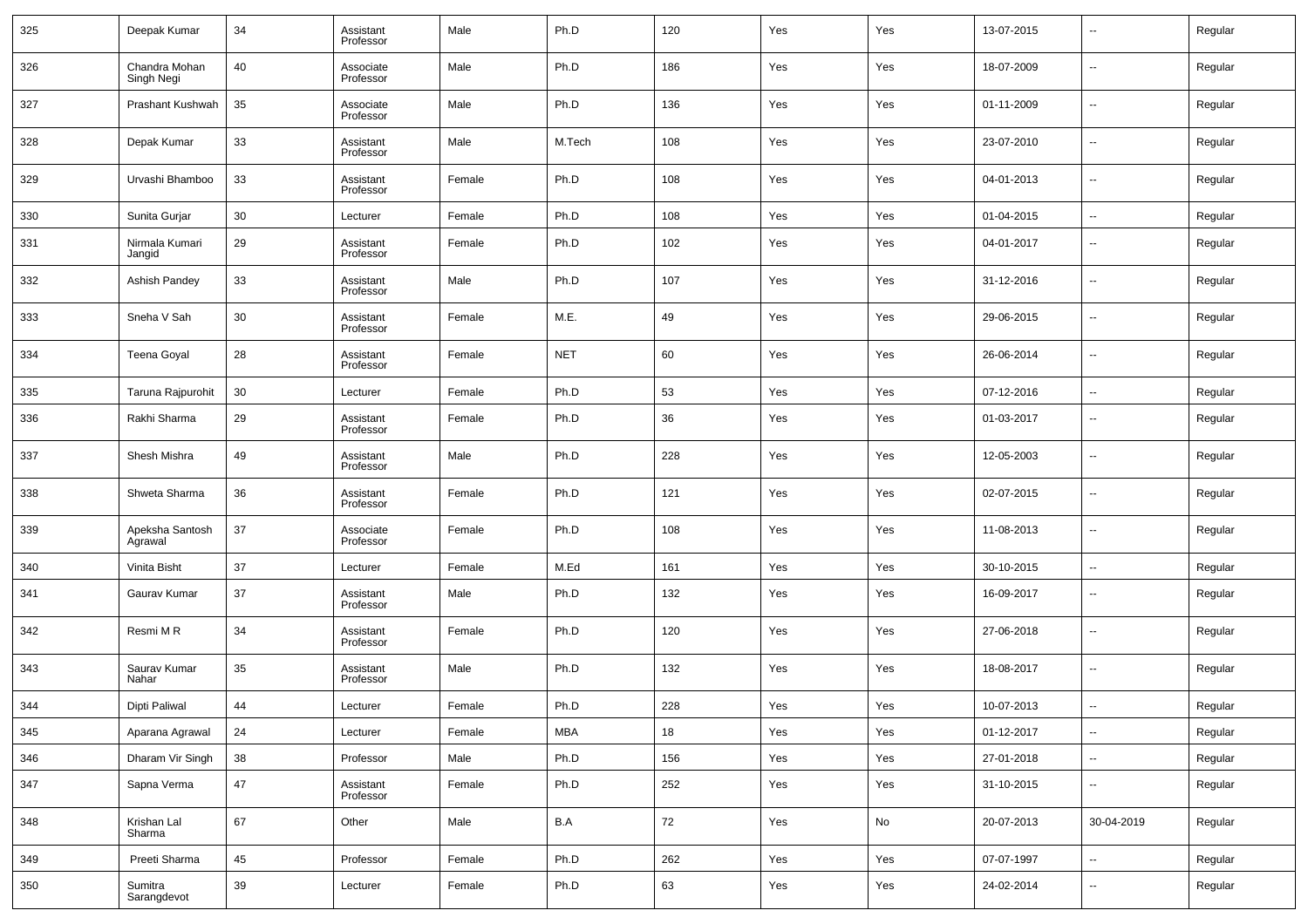| 351 | Mandvi Singh             | 40     | Associate<br>Professor | Female | Ph.D       | 156     | Yes | Yes | 29-06-2014 | --                       | Regular |
|-----|--------------------------|--------|------------------------|--------|------------|---------|-----|-----|------------|--------------------------|---------|
| 352 | Santosh Kumar<br>Pathak  | 43     | Associate<br>Professor | Male   | Ph.D       | 250     | Yes | Yes | 24-07-2005 | $\overline{\phantom{a}}$ | Regular |
| 353 | Sudhanshu<br>Sharma      | 46     | Associate<br>Professor | Male   | Ph.D       | 178     | Yes | Yes | 25-07-2009 | $\overline{\phantom{a}}$ | Regular |
| 354 | Suphiya Khan             | 43     | Associate<br>Professor | Female | Ph.D       | 196     | Yes | Yes | 28-03-2003 | --                       | Regular |
| 355 | Sangeeta<br>Choudhary    | 40     | Assistant<br>Professor | Female | Ph.D       | 158     | Yes | Yes | 07-07-2012 | $\overline{\phantom{a}}$ | Regular |
| 356 | Suman Pant               | 56     | Professor              | Female | Ph.D       | 383     | Yes | Yes | 03-08-1987 | --                       | Regular |
| 357 | Swati Tomar              | 32     | Assistant<br>Professor | Female | Ph.D       | 92      | Yes | No  | 01-08-2016 | 05-12-2018               | Regular |
| 358 | Charu Panwar             | 33     | Assistant<br>Professor | Female | M.Sc.      | 131     | Yes | Yes | 25-08-2008 | $\overline{\phantom{a}}$ | Regular |
| 359 | Vishant Gahlaut          | 34     | Assistant<br>Professor | Male   | Ph.D       | 109     | Yes | Yes | 25-06-2014 | $\overline{\phantom{a}}$ | Regular |
| 360 | Manisha Agarwal          | 39     | Associate<br>Professor | Female | Ph.D       | 180     | Yes | Yes | 10-07-2004 | $\overline{\phantom{a}}$ | Regular |
| 361 | Monika Saxena            | 32     | Assistant<br>Professor | Female | Ph.D       | 94      | Yes | Yes | 06-08-2012 | $\overline{\phantom{a}}$ | Regular |
| 362 | Sneha Asopa              | 31     | Assistant<br>Professor | Female | Ph.D       | 48      | Yes | Yes | 02-07-2015 | $\overline{\phantom{a}}$ | Regular |
| 363 | Shalini Jharia           | 35     | Assistant<br>Professor | Female | M.Tech     | 124     | Yes | Yes | 27-06-2009 | $\overline{\phantom{a}}$ | Regular |
| 364 | Satish Chandra<br>Shukla | 42     | Associate<br>Professor | Male   | Ph.D       | 226     | Yes | Yes | 27-11-2010 | $\overline{\phantom{a}}$ | Regular |
| 365 | Neeraja Dixit            | 43     | Assistant<br>Professor | Female | Ph.D       | 228     | Yes | Yes | 26-07-2010 | $\overline{\phantom{a}}$ | Regular |
| 366 | Ravisha Chotani          | 28     | Assistant<br>Professor | Female | Ph.D       | 78      | Yes | Yes | 24-06-2015 | $\overline{\phantom{a}}$ | Regular |
| 367 | Ruchi                    | 36     | Assistant<br>Professor | Female | Ph.D       | 131     | Yes | Yes | 03-02-2016 | $\overline{\phantom{a}}$ | Regular |
| 368 | Lajwanti Singh           | 33     | Assistant<br>Professor | Female | M.Tech     | 154     | Yes | Yes | 24-06-2017 | $\overline{\phantom{a}}$ | Regular |
| 369 | Aavishkar Katti          | 29     | Assistant<br>Professor | Male   | <b>NET</b> | 58      | Yes | Yes | 30-06-2017 | $\overline{\phantom{a}}$ | Regular |
| 370 | Parth Patpatiya          | 26     | Assistant<br>Professor | Male   | M.Tech     | 26      | Yes | Yes | 12-06-2017 | $\overline{\phantom{a}}$ | Regular |
| 371 | Hitesh Sharma            | $30\,$ | Assistant<br>Professor | Male   | M.A        | $120\,$ | Yes | Yes | 28-06-2017 | ۰.                       | Regular |
| 372 | L Gyaneshwari<br>Devi    | 47     | Assistant<br>Professor | Female | M.A        | 264     | Yes | Yes | 24-07-1997 | ۰.                       | Regular |
| 373 | Ram Charan<br>Yadav      | 55     | Associate<br>Professor | Male   | Ph.D       | 276     | Yes | Yes | 23-05-1996 | ۰.                       | Regular |
| 374 | Anita Bhandawat          | 53     | Lecturer               | Female | Ph.D       | 252     | Yes | Yes | 04-07-2013 | ۰.                       | Regular |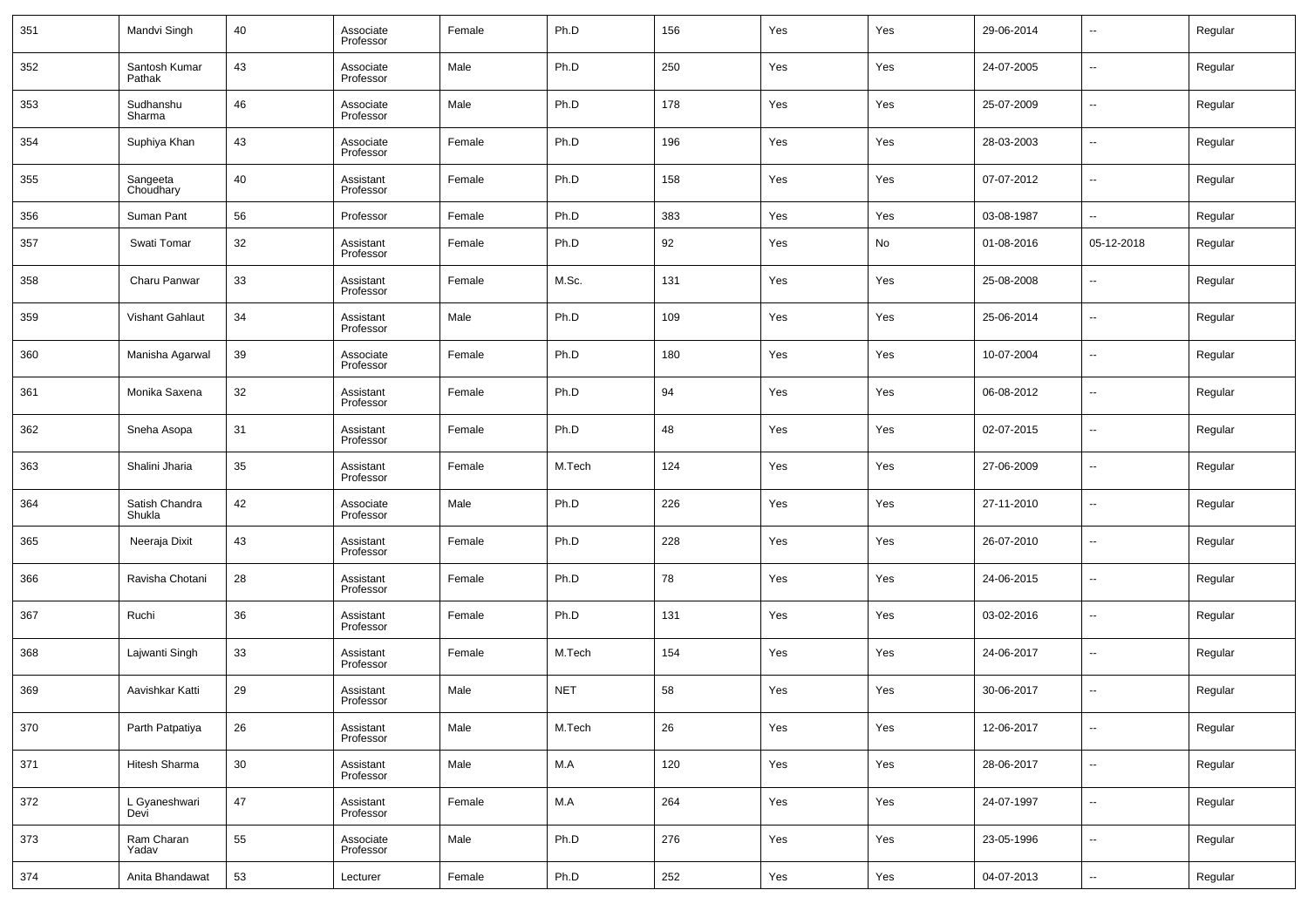| 375 | Madhu Bhadauria            | 46 | Lecturer               | Female | Ph.D           | 131 | Yes | Yes | 09-07-2012 | $\overline{\phantom{a}}$ | Regular |
|-----|----------------------------|----|------------------------|--------|----------------|-----|-----|-----|------------|--------------------------|---------|
| 376 | Peeyush Bangur             | 35 | Associate<br>Professor | Male   | Ph.D           | 154 | Yes | Yes | 25-06-2017 | $\overline{\phantom{a}}$ | Regular |
| 377 | Aneesh Goyal               | 40 | Assistant<br>Professor | Male   | Ph.D           | 192 | Yes | Yes | 04-01-2018 | $\overline{\phantom{a}}$ | Regular |
| 378 | Nisha Choudhary            | 28 | Lecturer               | Female | M.A            | 48  | Yes | Yes | 01-10-2017 | $\overline{\phantom{a}}$ | Regular |
| 379 | <b>Tamil Selvi Moses</b>   | 57 | Professor              | Female | M.Sc.(Nursing) | 372 | Yes | Yes | 13-10-2017 | $\overline{\phantom{a}}$ | Regular |
| 380 | Vandana                    | 38 | Assistant<br>Professor | Female | Ph.D           | 156 | Yes | Yes | 01-12-2017 | $\overline{\phantom{a}}$ | Regular |
| 381 | Stuti Ghosh                | 26 | Assistant<br>Professor | Female | <b>NET</b>     | 18  | Yes | Yes | 14-07-2018 | $\overline{\phantom{a}}$ | Regular |
| 382 | Rakhi Chauhan              | 39 | Other                  | Female | Ph.D           | 117 | Yes | Yes | 25-09-2009 | $\overline{\phantom{a}}$ | Regular |
| 383 | Mahesh Kumar<br>Gangal     | 49 | Associate<br>Professor | Male   | Ph.D           | 264 | Yes | Yes | 24-12-2006 | $\overline{\phantom{a}}$ | Regular |
| 384 | <b>Ritesh Kumar</b>        | 34 | Associate<br>Professor | Male   | Ph.D           | 125 | Yes | Yes | 29-06-2012 | $\overline{\phantom{a}}$ | Regular |
| 385 | Debasmita Ghosh<br>Roy     | 32 | Assistant<br>Professor | Female | M.Tech         | 89  | Yes | Yes | 28-06-2015 | $\overline{\phantom{a}}$ | Regular |
| 386 | Alpna Sharma               | 48 | Associate<br>Professor | Female | Ph.D           | 254 | Yes | Yes | 07-07-2003 | $\overline{\phantom{a}}$ | Regular |
| 387 | Geetha Yadav               | 50 | Associate<br>Professor | Female | Ph.D           | 231 | Yes | Yes | 23-07-2005 | $\overline{\phantom{a}}$ | Regular |
| 388 | Aparna                     | 35 | Associate<br>Professor | Female | Ph.D           | 138 | Yes | Yes | 20-01-2013 | $\overline{\phantom{a}}$ | Regular |
| 389 | Aroop Chatterjee           | 39 | Lecturer               | Male   | Ph.D           | 180 | Yes | No  | 26-02-2014 | 26-08-2019               | Regular |
| 390 | Arun Kumar<br>Sharma       | 34 | Assistant<br>Professor | Male   | Ph.D           | 132 | Yes | Yes | 23-07-2008 | $\overline{\phantom{a}}$ | Regular |
| 391 | Indu Bansal                | 59 | Professor              | Female | Ph.D           | 442 | Yes | Yes | 12-09-1982 | $\overline{\phantom{a}}$ | Regular |
| 392 | Amit Kumar<br>Mishra       | 31 | Assistant<br>Professor | Male   | <b>NET</b>     | 37  | Yes | Yes | 23-06-2016 | $\overline{\phantom{a}}$ | Regular |
| 393 | Parul Tripathi             | 44 | Assistant<br>Professor | Female | Ph.D           | 180 | Yes | Yes | 11-07-2004 | $\sim$                   | Regular |
| 394 | Megha Attray<br>Purohit    | 29 | Assistant<br>Professor | Female | Ph.D           | 81  | Yes | Yes | 25-10-2012 | $\overline{\phantom{a}}$ | Regular |
| 395 | Sudha Morwal               | 45 | Associate<br>Professor | Female | Ph.D           | 240 | Yes | Yes | 19-07-1999 | $\overline{\phantom{a}}$ | Regular |
| 396 | Khandakar F<br>Rahman      | 43 | Assistant<br>Professor | Male   | Ph.D           | 142 | Yes | Yes | 28-07-2010 | $\overline{\phantom{a}}$ | Regular |
| 397 | Sushil Buriya              | 30 | Assistant<br>Professor | Male   | <b>NET</b>     | 48  | Yes | Yes | 05-07-2015 | $\overline{\phantom{a}}$ | Regular |
| 398 | Nishant Singh              | 36 | Assistant<br>Professor | Male   | M.Tech         | 104 | Yes | No  | 21-01-2011 | 30-04-2019               | Regular |
| 399 | Ramdayal Singh<br>Kushwaha | 33 | Assistant<br>Professor | Male   | Ph.D           | 41  | Yes | Yes | 09-05-2016 | $\overline{\phantom{a}}$ | Regular |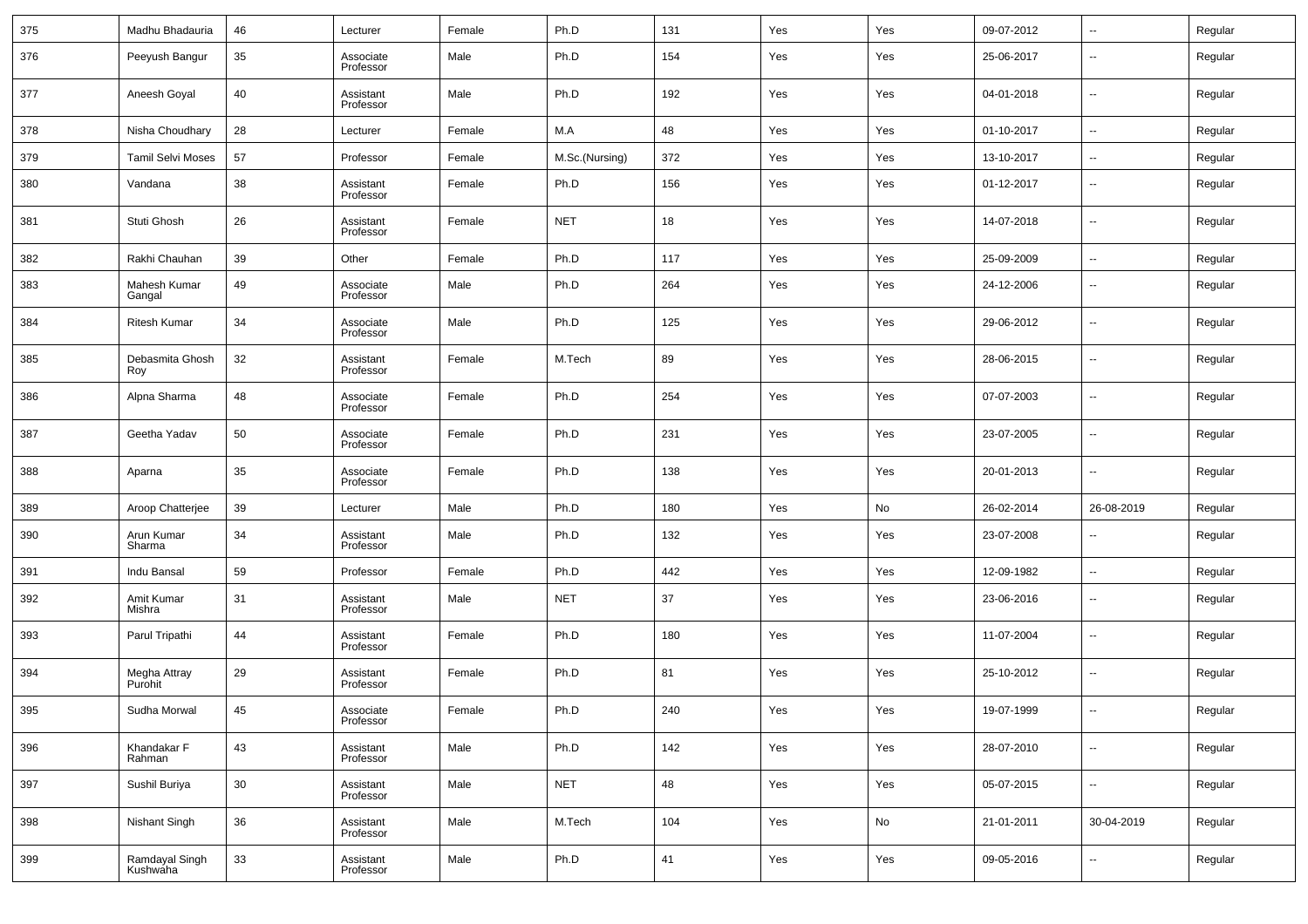| 400 | Prashant Raman               | 37 | Associate<br>Professor                              | Male   | Ph.D           | 154 | Yes | No  | 07-08-2013 | 30-04-2019               | Regular |
|-----|------------------------------|----|-----------------------------------------------------|--------|----------------|-----|-----|-----|------------|--------------------------|---------|
| 401 | Isha Bhatt                   | 31 | Assistant<br>Professor                              | Female | Ph.D           | 96  | Yes | Yes | 30-07-2011 | $\overline{\phantom{a}}$ | Regular |
| 402 | Dhirendra Kumar              | 29 | Assistant<br>Professor                              | Male   | <b>NET</b>     | 48  | Yes | No  | 23-07-2017 | 30-12-2018               | Regular |
| 403 | Samridhi                     | 28 | Lecturer                                            | Female | M.Sc(Phy)      | 32  | Yes | Yes | 16-12-2016 | $\ddotsc$                | Regular |
| 404 | Shrinivas S<br>Dudhgaonkar   | 39 | Associate<br>Professor                              | Male   | <b>MFA</b>     | 216 | Yes | Yes | 24-06-2017 | $\overline{\phantom{a}}$ | Regular |
| 405 | Sarla Pareek                 | 53 | Dean / Principal /<br>Director / Vice<br>Chancellor | Female | Ph.D           | 348 | Yes | Yes | 18-07-1990 | $\overline{\phantom{a}}$ | Regular |
| 406 | Preeti Sharma                | 39 | Lecturer                                            | Female | Ph.D           | 204 | Yes | Yes | 21-07-2003 | $\overline{\phantom{a}}$ | Regular |
| 407 | Ram Kumar<br>Sharma          | 45 | Lecturer                                            | Male   | M.A            | 264 | Yes | Yes | 02-01-2008 | $\overline{\phantom{a}}$ | Regular |
| 408 | Pyare Lal                    | 43 | Lecturer                                            | Male   | Ph.D           | 192 | Yes | Yes | 11-07-2008 | $\overline{\phantom{a}}$ | Regular |
| 409 | Kanchan Prabha               | 31 | Assistant<br>Professor                              | Female | <b>NET</b>     | 78  | Yes | Yes | 29-06-2017 | --                       | Regular |
| 410 | Aditi Paul                   | 35 | Assistant<br>Professor                              | Female | Ph.D           | 120 | Yes | Yes | 27-06-2018 | $\overline{\phantom{a}}$ | Regular |
| 411 | Sucheta Ghadge               | 33 | Assistant<br>Professor                              | Female | MFA(Fine Arts) | 122 | Yes | Yes | 28-10-2017 | $\overline{\phantom{a}}$ | Regular |
| 412 | Manish Ranjan                | 27 | Assistant<br>Professor                              | Male   | <b>NET</b>     | 24  | Yes | Yes | 16-07-2018 | $\overline{\phantom{a}}$ | Regular |
| 413 | Anjali Sharma                | 28 | Assistant<br>Professor                              | Female | <b>NET</b>     | 36  | Yes | Yes | 09-07-2018 | $\overline{\phantom{a}}$ | Regular |
| 414 | Shashina Pareek              | 32 | Lecturer                                            | Female | Ph.D           | 96  | Yes | Yes | 10-11-2016 | $\overline{\phantom{a}}$ | Regular |
| 415 | Poonam Bera                  | 44 | Assistant<br>Professor                              | Female | <b>NET</b>     | 204 | Yes | Yes | 28-06-2018 | --                       | Regular |
| 416 | Ajay Surana                  | 47 | Associate<br>Professor                              | Male   | Ph.D           | 252 | Yes | Yes | 03-07-1998 | $\overline{\phantom{a}}$ | Regular |
| 417 | Sweety Santra                | 37 | Lecturer                                            | Female | MP.Ed.         | 82  | Yes | Yes | 19-09-2012 | $\overline{\phantom{a}}$ | Regular |
| 418 | Anita Jain                   | 49 | Professor                                           | Female | Ph.D           | 301 | Yes | Yes | 01-08-1994 | $\overline{\phantom{a}}$ | Regular |
| 419 | Pradeep Kumar<br>Seth        | 70 | Professor                                           | Male   | Ph.D           | 517 | Yes | Yes | 07-08-1976 | $\overline{\phantom{a}}$ | Regular |
| 420 | Shalini Singh                | 36 | Assistant<br>Professor                              | Female | Ph.D           | 94  | Yes | Yes | 14-07-2012 | $\overline{\phantom{a}}$ | Regular |
| 421 | Kumar Nabajit<br>Narayan Deb | 45 | Assistant<br>Professor                              | Male   | Ph.D           | 227 | Yes | Yes | 08-09-2008 | $\overline{\phantom{a}}$ | Regular |
| 422 | Shruti                       | 38 | Assistant<br>Professor                              | Female | Ph.D           | 166 | Yes | Yes | 19-08-2015 | $\overline{\phantom{a}}$ | Regular |
| 423 | Monika Sharma                | 39 | Assistant<br>Professor                              | Female | Ph.D           | 180 | Yes | Yes | 04-07-2010 | $\overline{\phantom{a}}$ | Regular |
| 424 | Ras Bihari Das               | 50 | Assistant<br>Professor                              | Male   | Ph.D           | 216 | Yes | Yes | 21-12-2004 | $\overline{\phantom{a}}$ | Regular |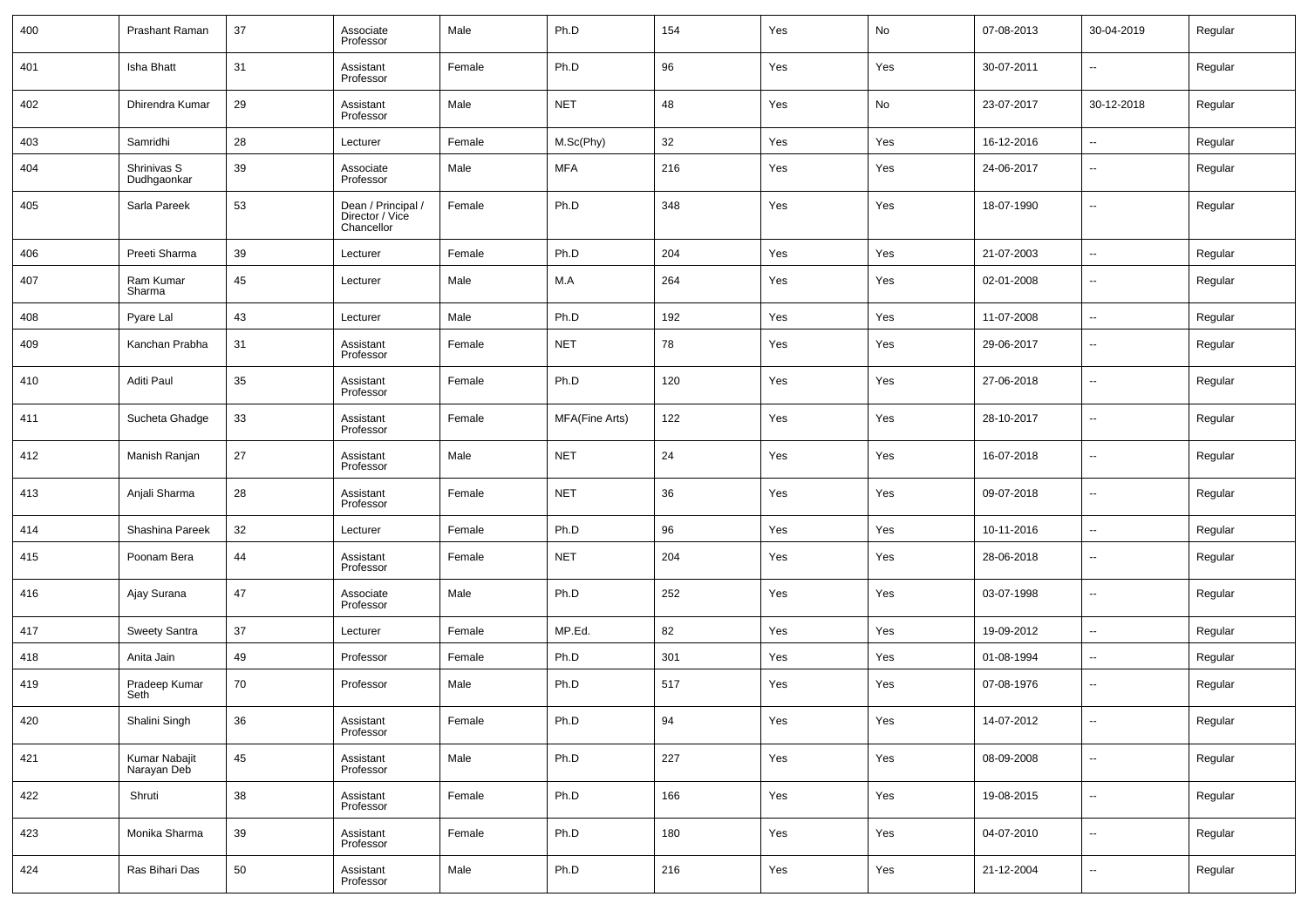| 425 | Annapurna Shukla              | 54 | Associate<br>Professor | Female | Ph.D       | 274 | Yes | Yes | 31-08-1996 | --                       | Regular |
|-----|-------------------------------|----|------------------------|--------|------------|-----|-----|-----|------------|--------------------------|---------|
| 426 | Chandra Kumar<br>Jha          | 55 | Professor              | Male   | Ph.D       | 322 | Yes | Yes | 09-08-1999 | --                       | Regular |
| 427 | Archana Mangal                | 38 | Assistant<br>Professor | Female | Ph.D       | 178 | Yes | Yes | 11-08-2003 | --                       | Regular |
| 428 | Meenakshi Pareek              | 33 | Assistant<br>Professor | Female | Ph.D       | 116 | Yes | Yes | 01-11-2009 | --                       | Regular |
| 429 | <b>Vineet Pandey</b>          | 34 | Assistant<br>Professor | Male   | M.Tech     | 132 | Yes | Yes | 13-11-2011 | --                       | Regular |
| 430 | Isha Sangal                   | 32 | Associate<br>Professor | Female | Ph.D       | 124 | Yes | Yes | 27-06-2008 | --                       | Regular |
| 431 | Meenakshi                     | 28 | Assistant<br>Professor | Female | M.Tech     | 63  | Yes | No  | 29-06-2014 | 30-04-2019               | Regular |
| 432 | Abhinav Nigam                 | 36 | Assistant<br>Professor | Male   | Ph.D       | 130 | Yes | Yes | 08-07-2012 | --                       | Regular |
| 433 | Shikha Verma                  | 39 | Assistant<br>Professor | Female | Ph.D       | 186 | Yes | Yes | 29-08-2005 | --                       | Regular |
| 434 | Supratim Mitra                | 36 | Assistant<br>Professor | Male   | Ph.D       | 133 | Yes | Yes | 28-06-2017 | --                       | Regular |
| 435 | Anil Kumar Yadav              | 34 | Assistant<br>Professor | Male   | Ph.D       | 132 | Yes | No  | 27-06-2015 | 26-11-2018               | Regular |
| 436 | <b>Umang Gupta</b>            | 28 | Assistant<br>Professor | Female | Ph.D       | 25  | Yes | Yes | 01-07-2017 | --                       | Regular |
| 437 | Uma Rani Agrawal              | 51 | Lecturer               | Female | Ph.D       | 336 | Yes | Yes | 31-07-1991 | $\overline{\phantom{a}}$ | Regular |
| 438 | Vishva Abha<br>Tripathi       | 56 | Assistant<br>Professor | Female | Ph.D       | 372 | Yes | Yes | 09-07-1988 | --                       | Regular |
| 439 | Manisha Paliwal               | 36 | Lecturer               | Female | Ph.D       | 132 | Yes | Yes | 13-07-2008 | ш,                       | Regular |
| 440 | Nidhi Arora                   | 27 | Assistant<br>Professor | Female | LLM        | 37  | Yes | Yes | 25-06-2017 | --                       | Regular |
| 441 | Priyanka Pareek               | 35 | Lecturer               | Female | Ph.D       | 132 | Yes | Yes | 03-09-2011 | --                       | Regular |
| 442 | Rekha Talukdar<br>Kalita      | 45 | Assistant<br>Professor | Female | <b>MFA</b> | 252 | Yes | Yes | 09-08-2017 | --                       | Regular |
| 443 | Sunil Kumar Jha               | 47 | Assistant<br>Professor | Male   | Ph.D       | 204 | Yes | Yes | 07-07-2018 | --                       | Regular |
| 444 | Anna Varghese                 | 37 | Assistant<br>Professor | Female | Ph.D       | 132 | Yes | Yes | 15-01-2018 | --                       | Regular |
| 445 | Dipti Vasdev                  | 35 | Lecturer               | Female | Ph.D       | 120 | Yes | Yes | 15-07-2018 | $\overline{\phantom{a}}$ | Regular |
| 446 | Rikkee Mishra                 | 27 | Lecturer               | Female | Ph.D       | 48  | Yes | Yes | 01-07-2016 | $\overline{\phantom{a}}$ | Regular |
| 447 | <b>Birbal Luniwal</b>         | 41 | Lecturer               | Male   | Ph.D       | 194 | Yes | Yes | 15-03-2002 | $\overline{\phantom{a}}$ | Regular |
| 448 | Vinita Singh<br>Gopalkrishnan | 58 | Associate<br>Professor | Female | Ph.D       | 354 | Yes | Yes | 01-09-1999 | $\sim$                   | Regular |
| 449 | Madhu                         | 38 | Lecturer               | Female | M. Phil    | 105 | Yes | Yes | 10-10-2010 | $\overline{\phantom{a}}$ | Regular |
| 450 | Dushyant Dave                 | 33 | Associate<br>Professor | Female | Ph.D       | 85  | Yes | Yes | 24-06-2012 | $\sim$                   | Regular |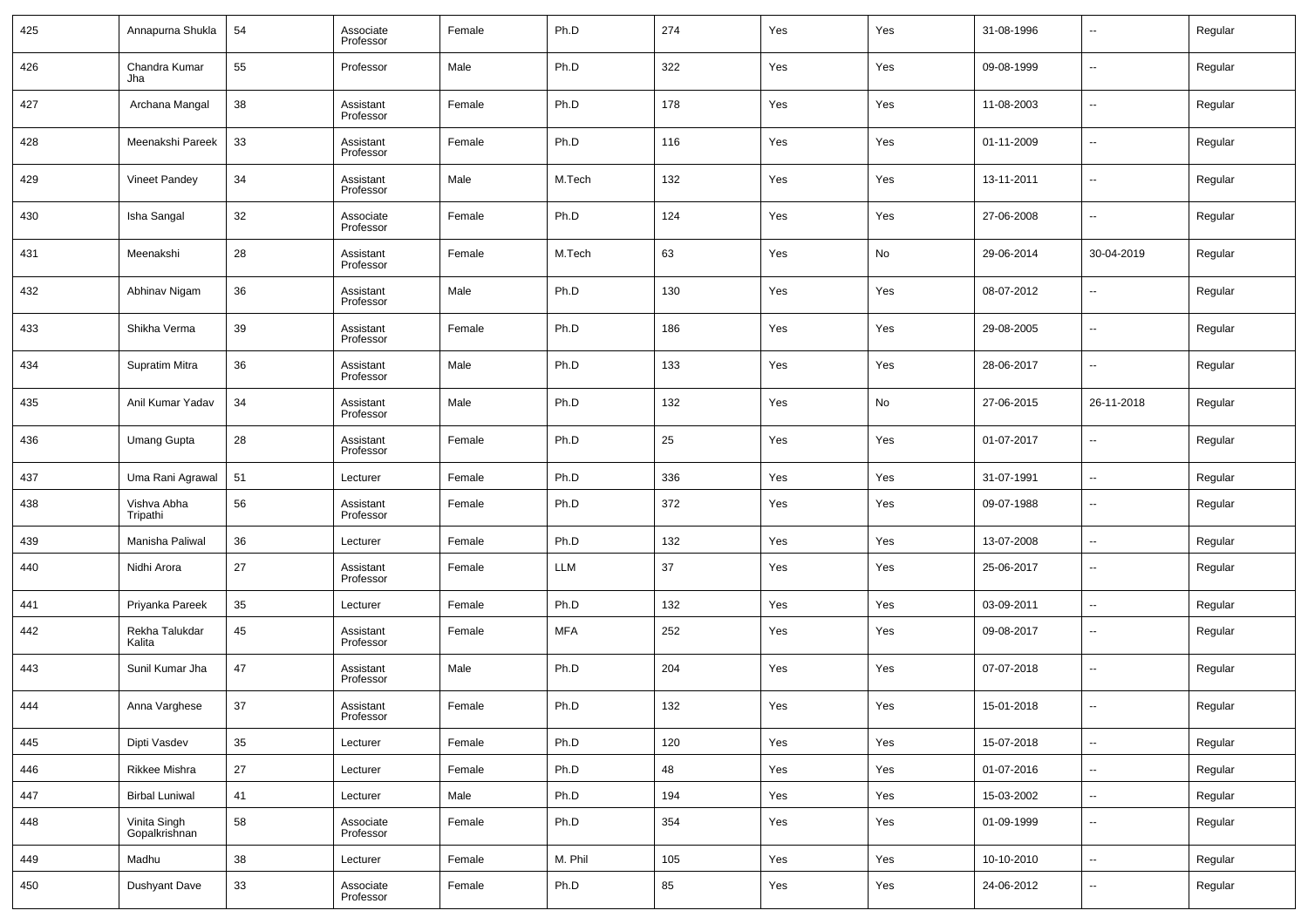| 451 | Rahul Katiyar               | 37 | Assistant<br>Professor                              | Male   | M.Tech          | 186 | Yes | Yes | 24-06-2015 | $\sim$                   | Regular |
|-----|-----------------------------|----|-----------------------------------------------------|--------|-----------------|-----|-----|-----|------------|--------------------------|---------|
| 452 | Anjana Sharma               | 41 | Associate<br>Professor                              | Female | Ph.D            | 194 | Yes | Yes | 10-07-2003 | $\sim$                   | Regular |
| 453 | Hamsavahini<br>Singh        | 58 | Professor                                           | Female | Ph.D            | 384 | Yes | Yes | 19-08-1987 | $\sim$                   | Regular |
| 454 | Ina Shastri                 | 49 | Dean / Principal /<br>Director / Vice<br>Chancellor | Female | Ph.D            | 322 | Yes | Yes | 02-07-1992 | --                       | Regular |
| 455 | Harimohan<br>Chakrabarty    | 40 | Lecturer                                            | Male   | MPA(Perf. Arts) | 240 | Yes | Yes | 11-07-2005 | $\overline{\phantom{a}}$ | Regular |
| 456 | Ankita Dhillon              | 29 | Assistant<br>Professor                              | Female | Ph.D            | 74  | Yes | Yes | 03-01-2016 | ш,                       | Regular |
| 457 | Sharad Vats                 | 36 | Associate<br>Professor                              | Male   | Ph.D            | 176 | Yes | Yes | 04-07-2010 | $\overline{\phantom{a}}$ | Regular |
| 458 | Khundrakpam<br>Moirangleima | 39 | Assistant<br>Professor                              | Female | Ph.D            | 166 | Yes | Yes | 18-08-2010 | ш,                       | Regular |
| 459 | Pradeepika<br>Kaushik       | 33 | Assistant<br>Professor                              | Female | M.Sc.           | 37  | Yes | Yes | 16-06-2016 | $\overline{\phantom{a}}$ | Regular |
| 460 | Shalini Juneja              | 45 | Associate<br>Professor                              | Female | Ph.D            | 152 | Yes | Yes | 01-11-2006 | $\overline{\phantom{a}}$ | Regular |
| 461 | Pinak Pani Nath             | 38 | Assistant<br>Professor                              | Male   | Ph.D            | 121 | Yes | Yes | 14-08-2016 | ш,                       | Regular |
| 462 | Sanjay Kumar<br>Sharma      | 45 | Professor                                           | Male   | Ph.D            | 239 | Yes | Yes | 07-08-1999 | $\overline{\phantom{a}}$ | Regular |
| 463 | Karuna Sharma               | 35 | Assistant<br>Professor                              | Female | <b>MCA</b>      | 154 | Yes | Yes | 19-12-2007 | $\overline{\phantom{a}}$ | Regular |
| 464 | Deepika Sainani             | 31 | Assistant<br>Professor                              | Female | M.Tech          | 94  | Yes | Yes | 04-07-2015 | $\overline{\phantom{a}}$ | Regular |
| 465 | Kamal Kumar Jain            | 34 | Assistant<br>Professor                              | Male   | M.Tech          | 120 | Yes | Yes | 23-07-2009 | $\overline{\phantom{a}}$ | Regular |
| 466 | Ujjwal Pandey               | 38 | Assistant<br>Professor                              | Female | Ph.D            | 202 | Yes | No  | 06-12-2015 | 30-04-2019               | Regular |
| 467 | Harsh Purohit               | 44 | Dean / Principal /<br>Director / Vice<br>Chancellor | Male   | Ph.D            | 242 | Yes | Yes | 01-05-1999 | ш,                       | Regular |
| 468 | Khyati Kochhar              | 29 | Assistant<br>Professor                              | Female | Ph.D            | 90  | Yes | Yes | 10-07-2013 | --                       | Regular |
| 469 | Deepika Purohit             | 33 | Assistant<br>Professor                              | Female | Ph.D            | 96  | Yes | Yes | 10-07-2011 | $\overline{\phantom{a}}$ | Regular |
| 470 | Deepti Saxena               | 33 | Assistant<br>Professor                              | Female | M.Tech          | 144 | Yes | Yes | 29-06-2017 | ٠.                       | Regular |
| 471 | Shikha Sharma               | 29 | Assistant<br>Professor                              | Female | <b>NET</b>      | 32  | Yes | Yes | 10-12-2016 | ٠.                       | Regular |
| 472 | Chandraveer<br>Singh        | 30 | Assistant<br>Professor                              | Male   | <b>NET</b>      | 95  | Yes | Yes | 12-06-2017 | ٠.                       | Regular |
| 473 | Gargi Tyagi                 | 29 | Assistant<br>Professor                              | Female | Ph.D            | 96  | Yes | Yes | 06-07-2011 | $\overline{\phantom{a}}$ | Regular |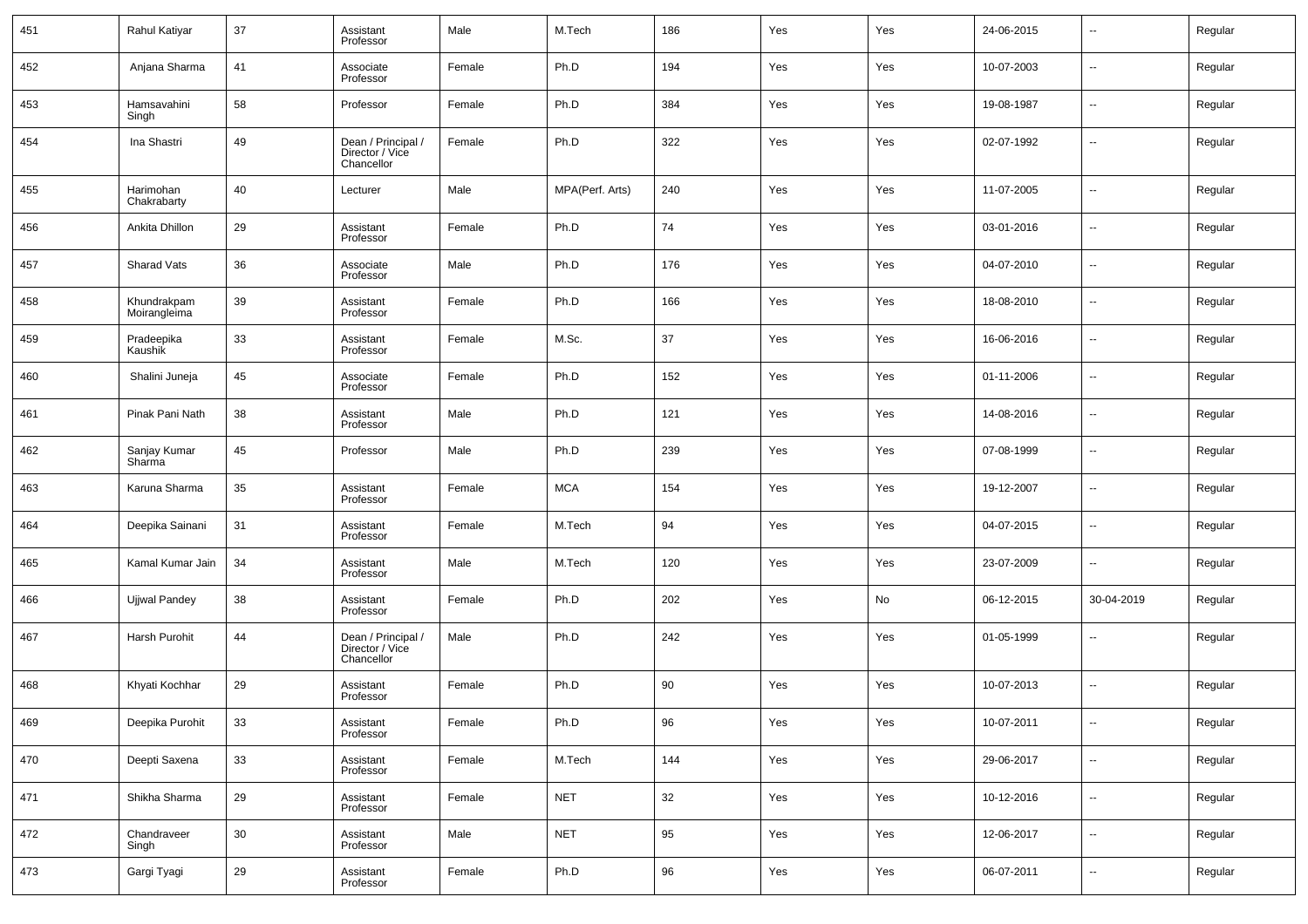| 474 | Smriti Tyagi             | 47 | Lecturer               | Female | Ph.D             | 288 | Yes | Yes | 27-08-1995 | --                       | Regular |
|-----|--------------------------|----|------------------------|--------|------------------|-----|-----|-----|------------|--------------------------|---------|
| 475 | Lallu Khan               | 39 | Other                  | Male   | B.A              | 222 | Yes | Yes | 01-02-2017 | ۰.                       | Regular |
| 476 | Subhadra Purohit         | 39 | Lecturer               | Female | Ph.D             | 132 | Yes | Yes | 24-07-2014 | --                       | Regular |
| 477 | Abhay Kumar Rai          | 32 | Assistant<br>Professor | Male   | Ph.D             | 84  | Yes | Yes | 11-07-2018 | $\overline{\phantom{a}}$ | Regular |
| 478 | Piu Sarkar               | 34 | Assistant<br>Professor | Female | Master of Design | 132 | Yes | Yes | 11-07-2018 | $\overline{\phantom{a}}$ | Regular |
| 479 | Shruti Dubey             | 31 | Assistant<br>Professor | Female | Ph.D             | 36  | Yes | Yes | 27-08-2017 | --                       | Regular |
| 480 | Ratna Dixit<br>Sharma    | 34 | Assistant<br>Professor | Female | Ph.D             | 120 | Yes | Yes | 01-09-2017 | $\overline{\phantom{a}}$ | Regular |
| 481 | Pinky Joshi              | 47 | Lecturer               | Female | Ph.D             | 228 | Yes | Yes | 11-07-2011 | $\overline{\phantom{a}}$ | Regular |
| 482 | Anubha Dwivedi           | 31 | Assistant<br>Professor | Female | LLM              | 72  | Yes | Yes | 15-11-2017 | $\overline{\phantom{a}}$ | Regular |
| 483 | Murlidhar Mishra         | 43 | Associate<br>Professor | Male   | Ph.D             | 243 | Yes | Yes | 01-09-2001 | $\overline{\phantom{a}}$ | Regular |
| 484 | Minal Ganeshrao<br>Chune | 32 | Lecturer               | Female | MP.Ed.           | 126 | Yes | Yes | 03-01-2009 | $\overline{\phantom{a}}$ | Regular |
| 485 | Neeraj Rawat<br>Sharma   | 39 | Assistant<br>Professor | Male   | Ph.D             | 214 | Yes | Yes | 10-09-2006 | $\overline{\phantom{a}}$ | Regular |
| 486 | Kumari Bhawna            | 31 | Assistant<br>Professor | Female | <b>NET</b>       | 66  | Yes | Yes | 03-01-2014 | $\overline{\phantom{a}}$ | Regular |
| 487 | Surinder Paul            | 67 | Professor              | Male   | Ph.D             | 444 | Yes | Yes | 13-09-1982 | $\overline{\phantom{a}}$ | Regular |
| 488 | Manju Singh              | 50 | Professor              | Female | Ph.D             | 309 | Yes | Yes | 06-10-1993 | --                       | Regular |
| 489 | Shyam Kumar              | 39 | Other                  | Male   | B.A              | 216 | Yes | Yes | 26-07-2003 | $\overline{\phantom{a}}$ | Regular |
| 490 | Anamika<br>Srivastava    | 35 | Assistant<br>Professor | Female | Ph.D             | 162 | Yes | Yes | 03-01-2016 | $\overline{\phantom{a}}$ | Regular |
| 491 | Surabhi Bajpai           | 38 | Assistant<br>Professor | Female | Ph.D             | 153 | Yes | Yes | 02-07-2015 | $\overline{\phantom{a}}$ | Regular |
| 492 | Rashmi Sharma            | 45 | Associate<br>Professor | Female | Ph.D             | 232 | Yes | Yes | 11-07-2009 | $\overline{\phantom{a}}$ | Regular |
| 493 | Gita Bisla               | 45 | Associate<br>Professor | Female | Ph.D             | 239 | Yes | Yes | 22-08-1999 | $\overline{\phantom{a}}$ | Regular |
| 494 | Manoj Kumar<br>Tailor    | 48 | Associate<br>Professor | Male   | Ph.D             | 294 | Yes | Yes | 30-01-1995 | $\overline{\phantom{a}}$ | Regular |
| 495 | Saurabh<br>Mukherjee     | 42 | Professor              | Male   | Ph.D             | 228 | Yes | Yes | 01-09-2010 | ۰.                       | Regular |
| 496 | Bharti Nathani           | 39 | Assistant<br>Professor | Female | Ph.D             | 142 | Yes | Yes | 29-07-2009 | ۰.                       | Regular |
| 497 | Rajiv Singh              | 32 | Assistant<br>Professor | Male   | Ph.D             | 108 | Yes | Yes | 05-07-2015 | ۰.                       | Regular |
| 498 | Pradeep Lamba            | 36 | Assistant<br>Professor | Male   | Ph.D             | 109 | Yes | Yes | 18-08-2012 | ۰.                       | Regular |
| 499 | Madhuri Jain             | 38 | Assistant<br>Professor | Female | Ph.D             | 122 | Yes | Yes | 24-07-2013 | ۰.                       | Regular |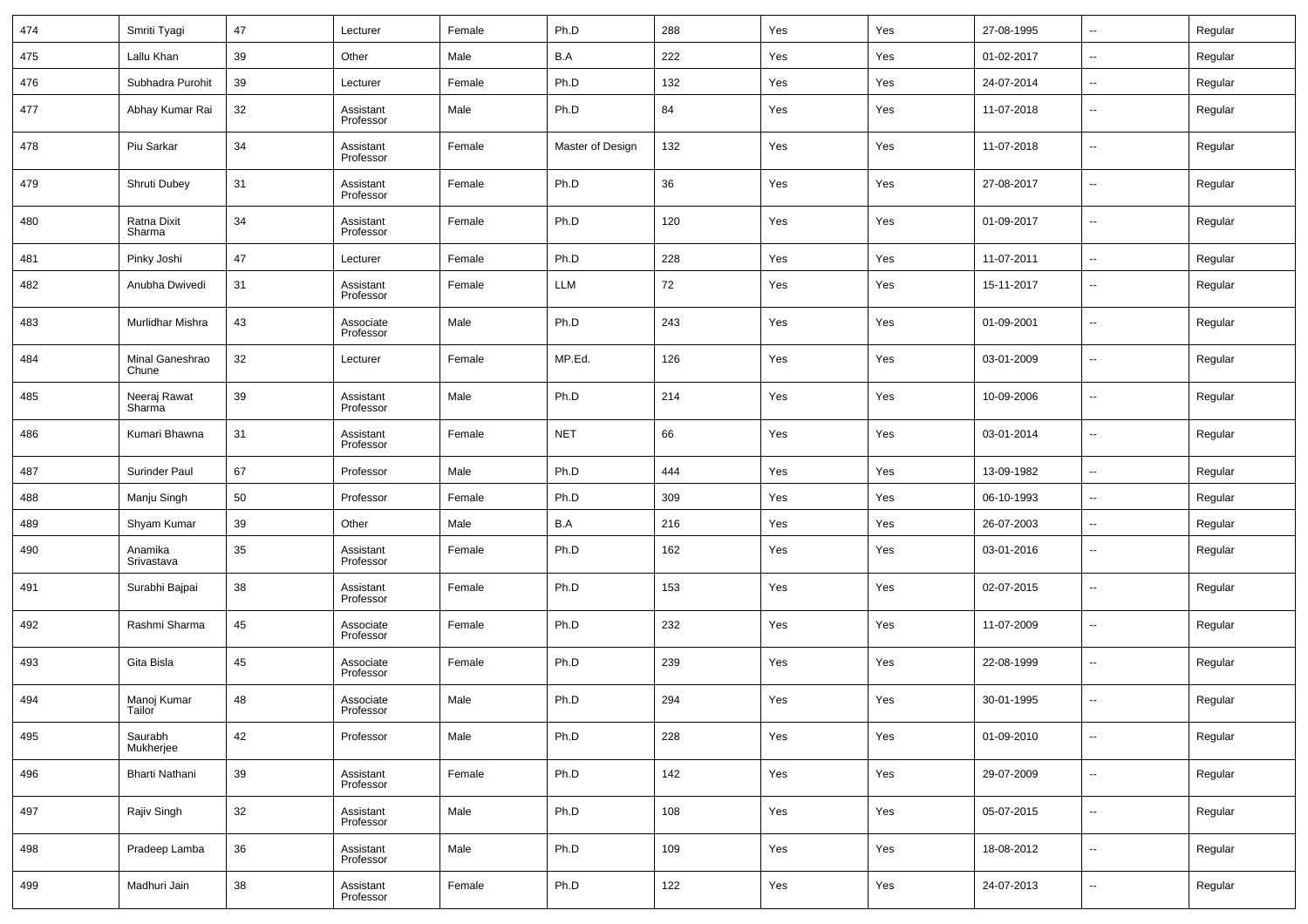| 500 | Priyanka Bisht             | 29 | Assistant<br>Professor | Female | M.Tech                     | 63  | Yes | No  | 30-06-2014 | 28-04-2019               | Regular |
|-----|----------------------------|----|------------------------|--------|----------------------------|-----|-----|-----|------------|--------------------------|---------|
| 501 | Shabnam Siddiqui           | 45 | Associate<br>Professor | Female | Ph.D                       | 144 | Yes | Yes | 16-06-2013 | --                       | Regular |
| 502 | Ajay Kumar Yadav           | 34 | Assistant<br>Professor | Male   | Ph.D                       | 98  | Yes | Yes | 01-07-2017 | $\overline{\phantom{a}}$ | Regular |
| 503 | Sital Mohanty              | 37 | Assistant<br>Professor | Female | Ph.D                       | 122 | Yes | No  | 10-12-2016 | 15-12-2018               | Regular |
| 504 | Manoj Kumar<br>Singh       | 40 | Assistant<br>Professor | Male   | Ph.D                       | 192 | Yes | Yes | 28-06-2017 | --                       | Regular |
| 505 | Anu Sirohi                 | 26 | Assistant<br>Professor | Female | <b>NET</b>                 | 45  | Yes | Yes | 29-06-2017 | --                       | Regular |
| 506 | Romana Shehla              | 31 | Assistant<br>Professor | Female | Ph.D                       | 72  | Yes | No  | 01-07-2017 | 30-11-2018               | Regular |
| 507 | Smita Purohit              | 53 | Lecturer               | Female | Ph.D                       | 228 | Yes | Yes | 29-08-1990 | $\overline{\phantom{a}}$ | Regular |
| 508 | Ram Swaroop<br>Rao         | 63 | Lecturer               | Male   | MPA(Perf. Arts)            | 453 | Yes | Yes | 01-09-1981 | $\overline{\phantom{a}}$ | Regular |
| 509 | Pratiksha Pareek           | 40 | Lecturer               | Female | Ph.D                       | 169 | Yes | Yes | 07-02-2015 | $\overline{\phantom{a}}$ | Regular |
| 510 | Aniket Bhargava            | 35 | Assistant<br>Professor | Male   | <b>NET</b>                 | 109 | Yes | Yes | 28-06-2017 | $\overline{\phantom{a}}$ | Regular |
| 511 | Manish Kumar<br>Srivastava | 36 | Assistant<br>Professor | Male   | Ph.D                       | 132 | Yes | Yes | 22-01-2017 | --                       | Regular |
| 512 | Nupoor Jha                 | 39 | Assistant<br>Professor | Female | PG in Retail<br>management | 192 | Yes | Yes | 08-07-2018 | $\sim$                   | Regular |
| 513 | Anupriya Roy<br>Srivastava | 35 | Assistant<br>Professor | Female | Ph.D                       | 109 | Yes | Yes | 09-07-2018 | $\overline{\phantom{a}}$ | Regular |
| 514 | Amit Kumar                 | 33 | Assistant<br>Professor | Male   | Ph.D                       | 108 | Yes | Yes | 28-06-2018 | $\overline{\phantom{a}}$ | Regular |
| 515 | Meenakshi<br>Choudhari     | 33 | Lecturer               | Female | Ph.D                       | 108 | Yes | Yes | 13-11-2011 | $\overline{\phantom{a}}$ | Regular |
| 516 | Shikha Singh               | 31 | Assistant<br>Professor | Female | Ph.D                       | 72  | Yes | Yes | 07-06-2013 | $\overline{\phantom{a}}$ | Regular |
| 517 | Alok Sharma                | 39 | Other                  | Male   | Ph.D                       | 84  | Yes | Yes | 28-07-2018 | --                       | Regular |
| 518 | KD Joshi                   | 66 | Professor              | Male   | <b>PGDBM</b>               | 517 | Yes | Yes | 26-06-2011 | --                       | Regular |
| 519 | Pramod Kumar<br>Sharma     | 50 | Assistant<br>Professor | Male   | LLM                        | 300 | Yes | Yes | 17-12-2014 | $\overline{\phantom{a}}$ | Regular |
| 520 | Nirmala Singh              | 52 | Professor              | Female | Ph.D                       | 334 | Yes | Yes | 26-10-1991 | $\overline{\phantom{a}}$ | Regular |
| 521 | Santosh Meena              | 42 | Associate<br>Professor | Female | Ph.D                       | 134 | Yes | Yes | 06-07-2008 | $\overline{\phantom{a}}$ | Regular |
| 522 | Aishwarya Bhatt            | 36 | Assistant<br>Professor | Female | Ph.D                       | 130 | Yes | Yes | 21-08-2008 | $\overline{\phantom{a}}$ | Regular |
| 523 | Sudesh Kumar               | 37 | Associate<br>Professor | Male   | Ph.D                       | 130 | Yes | Yes | 01-12-2010 | $\overline{\phantom{a}}$ | Regular |
| 524 | Kakoli Dutt                | 39 | Associate<br>Professor | Female | Ph.D                       | 191 | Yes | Yes | 04-07-2011 | $\overline{\phantom{a}}$ | Regular |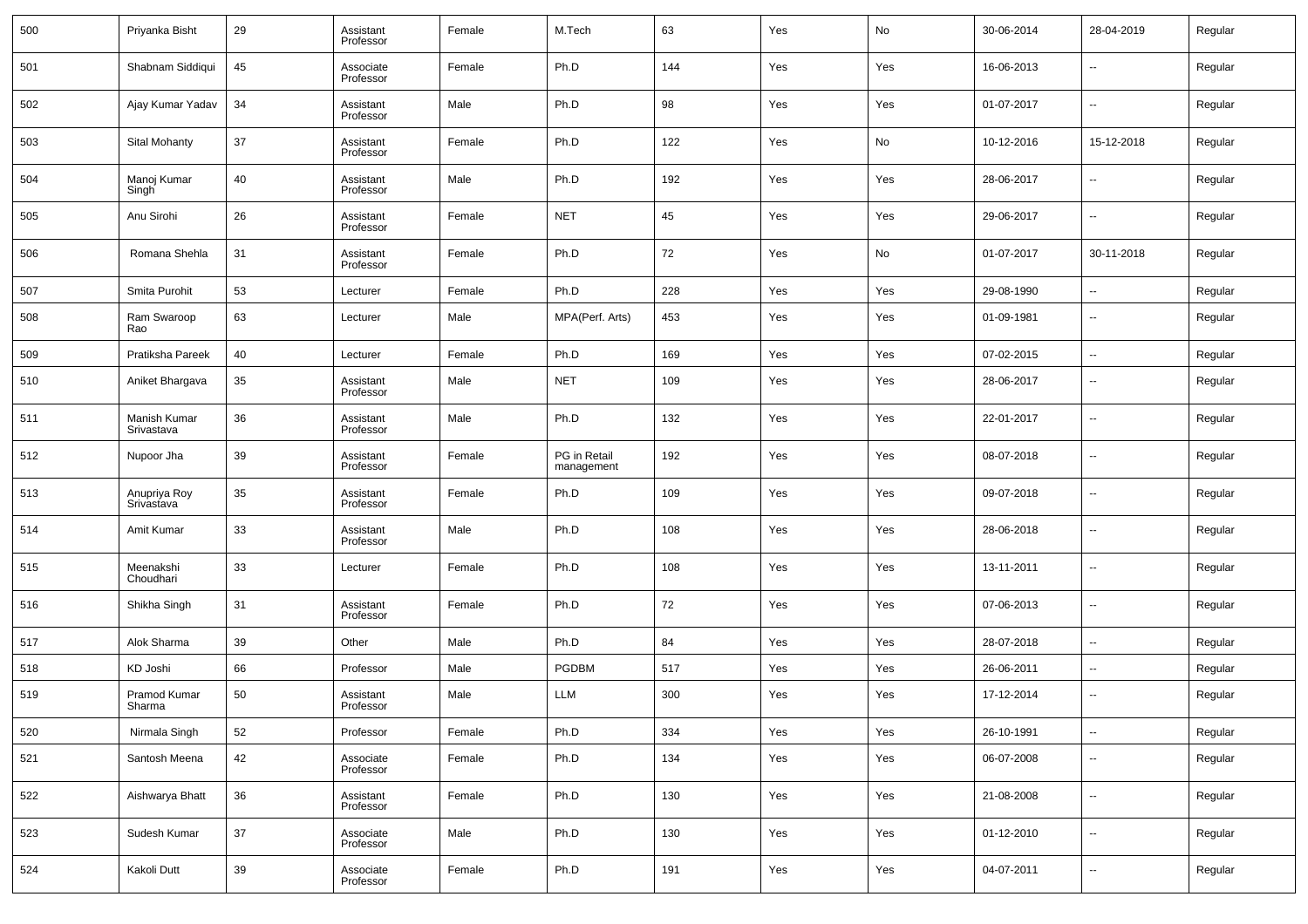| 525 | Pracheta                       | 36 | Assistant<br>Professor                              | Female | Ph.D       | 131 | Yes | No  | 23-08-2013 | 30-04-2019               | Regular |
|-----|--------------------------------|----|-----------------------------------------------------|--------|------------|-----|-----|-----|------------|--------------------------|---------|
| 526 | Chandra Kumari                 | 49 | Professor                                           | Female | Ph.D       | 240 | Yes | Yes | 10-07-1999 | --                       | Regular |
| 527 | Vandana Chaubey                | 46 | Professor                                           | Female | Ph.D       | 311 | Yes | Yes | 07-08-1993 | $\overline{\phantom{a}}$ | Regular |
| 528 | Prawal Pandey                  | 37 | Assistant<br>Professor                              | Female | Ph.D       | 66  | Yes | Yes | 02-01-2014 | $\sim$                   | Regular |
| 529 | Iti Mathur Joshi               | 38 | Associate<br>Professor                              | Female | Ph.D       | 178 | Yes | Yes | 06-07-2007 | $\overline{\phantom{a}}$ | Regular |
| 530 | Chandani Joshi                 | 31 | Assistant<br>Professor                              | Female | Ph.D       | 97  | Yes | No  | 29-06-2011 | 26-08-2018               | Regular |
| 531 | Shailly Sharma                 | 38 | Dean / Principal /<br>Director / Vice<br>Chancellor | Female | M.Tech     | 180 | Yes | Yes | 11-07-2004 | $\sim$                   | Regular |
| 532 | Shard Chander<br>Pandey        | 38 | Associate<br>Professor                              | Male   | Ph.D       | 202 | Yes | Yes | 04-07-2004 | $\overline{\phantom{a}}$ | Regular |
| 533 | Ashok Kumar<br>Yadav           | 35 | Associate<br>Professor                              | Male   | M.Tech     | 121 | Yes | Yes | 28-07-2010 | $\overline{\phantom{a}}$ | Regular |
| 534 | Meenakshi<br>Rohella           | 39 | Assistant<br>Professor                              | Female | Ph.D       | 148 | Yes | Yes | 21-07-2011 | $\overline{\phantom{a}}$ | Regular |
| 535 | Pooja Kumari                   | 31 | Lecturer                                            | Female | Ph.D       | 78  | Yes | Yes | 01-07-2016 | $\overline{\phantom{a}}$ | Regular |
| 536 | Bheshraj Sharma                | 34 | Assistant<br>Professor                              | Male   | Ph.D       | 84  | Yes | Yes | 25-06-2017 | $\overline{\phantom{a}}$ | Regular |
| 537 | Pawan Kumar<br>Pathak          | 28 | Assistant<br>Professor                              | Male   | M.E.       | 49  | Yes | Yes | 29-06-2015 | $\overline{\phantom{a}}$ | Regular |
| 538 | Yakshita Sharma                | 30 | Lecturer                                            | Female | M.A        | 73  | Yes | Yes | 01-07-2017 | $\overline{\phantom{a}}$ | Regular |
| 539 | Kartar Singh                   | 31 | Assistant<br>Professor                              | Male   | Ph.D       | 89  | Yes | Yes | 30-12-2016 | $\overline{\phantom{a}}$ | Regular |
| 540 | K Madhavi                      | 39 | Assistant<br>Professor                              | Female | Ph.D       | 120 | Yes | Yes | 29-07-2017 | $\overline{\phantom{a}}$ | Regular |
| 541 | Asha Sharma                    | 61 | Associate<br>Professor                              | Female | Ph.D       | 396 | Yes | Yes | 28-11-1986 | $\overline{\phantom{a}}$ | Regular |
| 542 | Mohd Kaish                     | 38 | Lecturer                                            | Male   | Ph.D       | 132 | Yes | Yes | 31-07-2011 | $\overline{\phantom{a}}$ | Regular |
| 543 | <b>Trilok Chand</b><br>Avasthi | 35 | Assistant<br>Professor                              | Male   | Ph.D       | 145 | Yes | Yes | 19-07-2007 | $\overline{\phantom{a}}$ | Regular |
| 544 | Laxmi Parwani                  | 36 | Assistant<br>Professor                              | Female | Ph.D       | 168 | Yes | Yes | 13-12-2017 | $\overline{\phantom{a}}$ | Regular |
| 545 | <b>Vivek Deep</b>              | 32 | Assistant<br>Professor                              | Male   | <b>NET</b> | 108 | Yes | Yes | 27-06-2018 | $\overline{\phantom{a}}$ | Regular |
| 546 | Debajit<br>Chakraborty         | 50 | Assistant<br>Professor                              | Male   | <b>NET</b> | 252 | Yes | Yes | 02-08-2017 | $\overline{\phantom{a}}$ | Regular |
| 547 | Kalpana Jain                   | 44 | Lecturer                                            | Female | Ph.D       | 240 | Yes | Yes | 13-11-2011 | ۰.                       | Regular |
| 548 | Neha Bobde<br>Gadekar          | 37 | Assistant<br>Professor                              | Female | LLM        | 132 | Yes | No  | 23-12-2017 | 27-01-2019               | Regular |
| 549 | Poonam Sahu                    | 33 | Other                                               | Female | Ph.D       | 84  | Yes | Yes | 12-09-2012 | ۰.                       | Regular |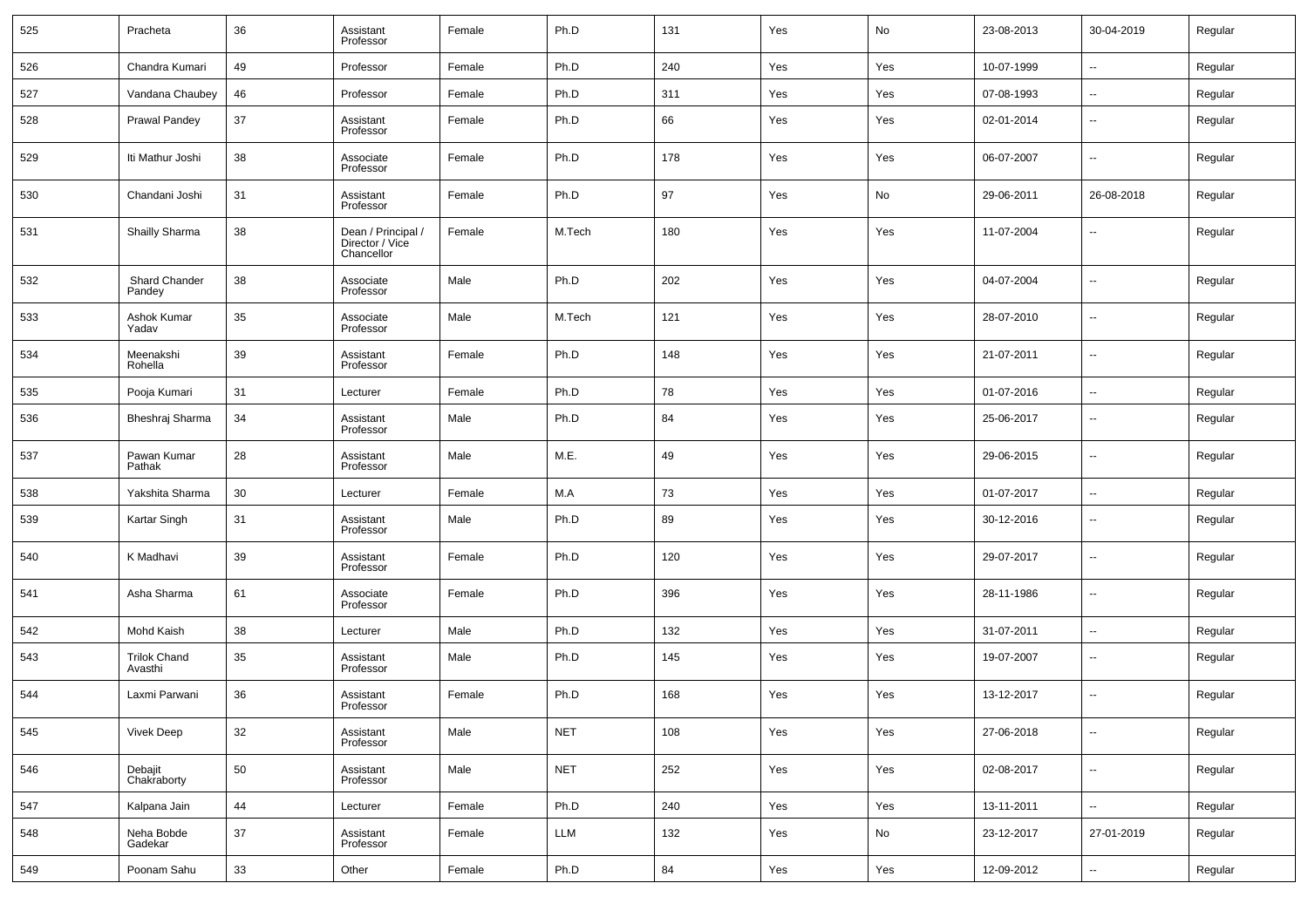| 550 | Usha Tiwari              | 45 | Associate<br>Professor                              | Female | Ph.D       | 263    | Yes | Yes | 21-08-1997 | $\overline{\phantom{a}}$ | Regular |
|-----|--------------------------|----|-----------------------------------------------------|--------|------------|--------|-----|-----|------------|--------------------------|---------|
| 551 | Abhishek Pandey          | 38 | Assistant<br>Professor                              | Male   | <b>NET</b> | 110    | Yes | Yes | 10-07-2015 | $\overline{\phantom{a}}$ | Regular |
| 552 | Rabi Raj                 | 33 | Assistant<br>Professor                              | Male   | M. Phil    | 117    | Yes | Yes | 03-10-2013 | $\overline{\phantom{a}}$ | Regular |
| 553 | Geeta Kapil              | 45 | Professor                                           | Female | Ph.D       | 253    | Yes | Yes | 29-08-1998 | $\overline{\phantom{a}}$ | Regular |
| 554 | Sunita Kumari            | 48 | Associate<br>Professor                              | Female | Ph.D       | 127    | Yes | Yes | 01-09-2008 | $\overline{\phantom{a}}$ | Regular |
| 555 | Neha Joshi               | 35 | Assistant<br>Professor                              | Female | Ph.D       | 131    | Yes | Yes | 25-08-2008 | --                       | Regular |
| 556 | Ved Prakash<br>Verma     | 40 | Associate<br>Professor                              | Male   | Ph.D       | 194    | Yes | Yes | 27-01-2014 | $\overline{\phantom{a}}$ | Regular |
| 557 | Rupesh Kumar<br>Mishra   | 36 | Assistant<br>Professor                              | Male   | Ph.D       | 139    | Yes | Yes | 05-07-2015 | --                       | Regular |
| 558 | Chilka Sharma            | 40 | Associate<br>Professor                              | Female | Ph.D       | 162    | Yes | Yes | 04-07-2011 | $\overline{\phantom{a}}$ | Regular |
| 559 | Prashansa<br>Sharma      | 29 | Assistant<br>Professor                              | Female | Ph.D       | $90\,$ | Yes | Yes | 06-01-2012 | $\overline{\phantom{a}}$ | Regular |
| 560 | Sweta Parashar           | 35 | Assistant<br>Professor                              | Female | Ph.D       | 120    | Yes | Yes | 05-07-2015 | $\overline{\phantom{a}}$ | Regular |
| 561 | Manisha Jailia           | 40 | Associate<br>Professor                              | Female | Ph.D       | 178    | Yes | Yes | 12-07-2004 | $\overline{\phantom{a}}$ | Regular |
| 562 | Monika                   | 33 | Assistant<br>Professor                              | Female | M.Tech     | 94     | Yes | Yes | 18-11-2012 | $\overline{\phantom{a}}$ | Regular |
| 563 | Ritu Vijay               | 44 | Dean / Principal /<br>Director / Vice<br>Chancellor | Female | Ph.D       | 262    | Yes | Yes | 12-01-1998 | $\overline{\phantom{a}}$ | Regular |
| 564 | Neharika Gupta           | 30 | Assistant<br>Professor                              | Female | M.E.       | 68     | Yes | No  | 10-07-2014 | 30-04-2019               | Regular |
| 565 | Anjali Jain              | 33 | Assistant<br>Professor                              | Female | Ph.D       | 96     | Yes | No  | 01-07-2011 | 11-05-2019               | Regular |
| 566 | Soumitra<br>Bhattacharya | 42 | Assistant<br>Professor                              | Male   | <b>NET</b> | 204    | Yes | Yes | 27-06-2016 | $\overline{\phantom{a}}$ | Regular |
| 567 | Satender                 | 33 | Associate<br>Professor                              | Male   | Ph.D       | 94     | Yes | Yes | 14-09-2011 | $\overline{\phantom{a}}$ | Regular |
| 568 | Manish Raj               | 31 | Assistant<br>Professor                              | Male   | Ph.D       | 72     | Yes | No  | 12-06-2017 | 31-12-2018               | Regular |
| 569 | Nibedita Das             | 37 | Assistant<br>Professor                              | Female | Ph.D       | 128    | Yes | No  | 24-06-2017 | 30-04-2019               | Regular |
| 570 | Vinayak Sharma           | 34 | Assistant<br>Professor                              | Male   | Ph.D       | 108    | Yes | Yes | 29-07-2017 | $\overline{\phantom{a}}$ | Regular |
| 571 | Amrinder Singh           | 32 | Assistant<br>Professor                              | Male   | Ph.D       | 118    | Yes | No  | 01-12-2016 | 30-12-2018               | Regular |
| 572 | Swati Shastri            | 30 | Assistant<br>Professor                              | Female | Ph.D       | 76     | Yes | No  | 16-03-2016 | 04-05-2019               | Regular |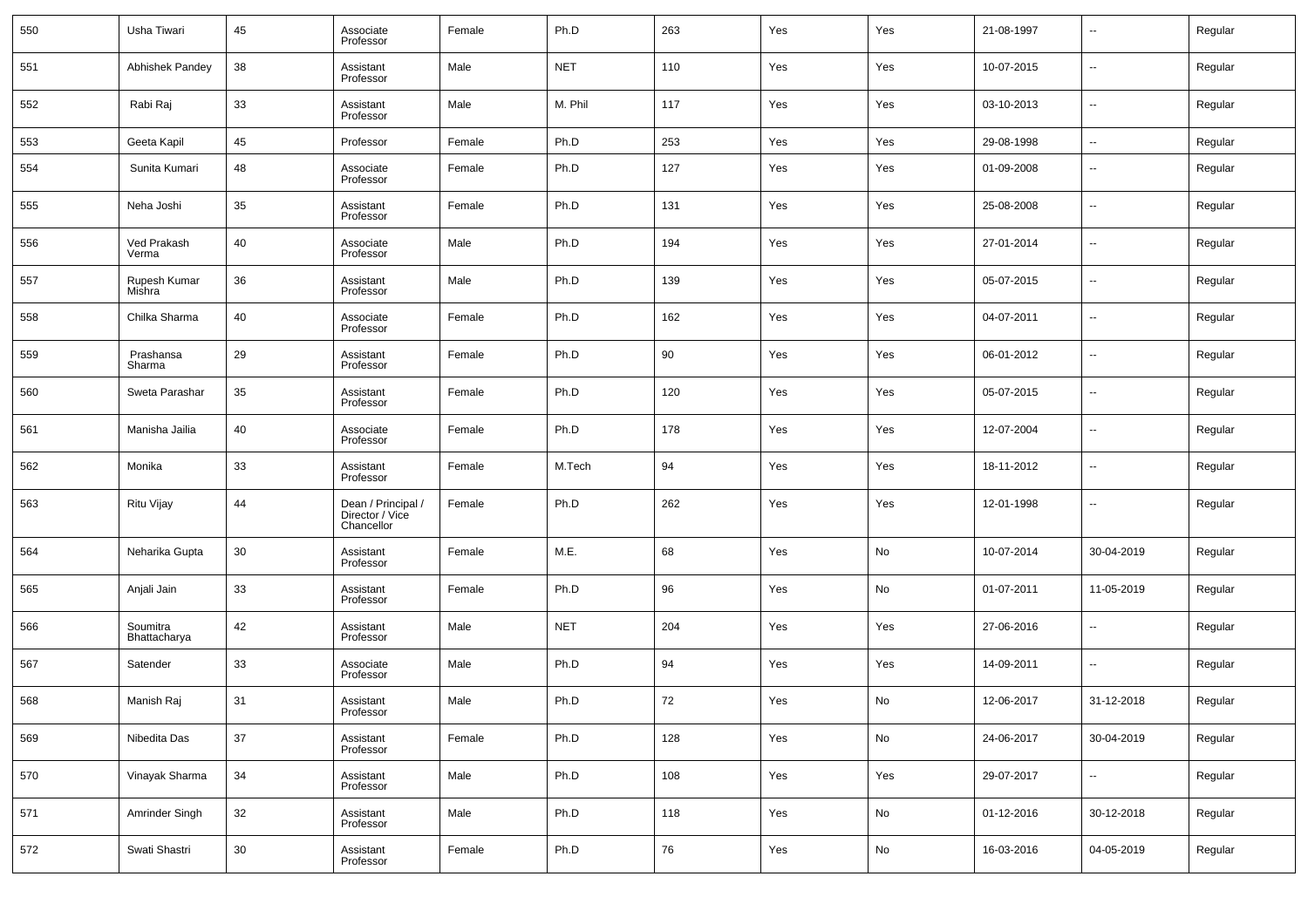| 573 | Kanhaiya Lal<br>Sharma         | 43 | Lecturer               | Male   | Ph.D             | 204            | Yes | Yes | 09-02-2002 | $\overline{\phantom{a}}$ | Regular |
|-----|--------------------------------|----|------------------------|--------|------------------|----------------|-----|-----|------------|--------------------------|---------|
| 574 | Pramila Sharma                 | 42 | Lecturer               | Female | Ph.D             | 205            | Yes | Yes | 01-07-2007 | $\overline{\phantom{a}}$ | Regular |
| 575 | Sarita Singh                   | 42 | Lecturer               | Female | Ph.D             | 222            | Yes | Yes | 24-06-2016 | $\overline{\phantom{a}}$ | Regular |
| 576 | Prabhat Kumar<br>Singh Kushwah | 34 | Assistant<br>Professor | Male   | Ph.D             | 118            | Yes | No  | 30-06-2017 | 30-04-2019               | Regular |
| 577 | Swati Paliwal                  | 33 | Assistant<br>Professor | Female | Ph.D             | 132            | Yes | Yes | 02-12-2017 | --                       | Regular |
| 578 | Arpana Chaudhary               | 27 | Assistant<br>Professor | Female | M.Tech           | 60             | Yes | Yes | 09-12-2016 | $\overline{\phantom{a}}$ | Regular |
| 579 | Mahendra Khadse                | 31 | Lecturer               | Male   | MP.Ed.           | 84             | Yes | Yes | 15-11-2017 | $\overline{\phantom{a}}$ | Regular |
| 580 | Anita Shou                     | 33 | Assistant<br>Professor | Female | <b>NET</b>       | 108            | Yes | Yes | 30-06-2016 | $\overline{\phantom{a}}$ | Regular |
| 581 | Amit Sharma                    | 36 | Assistant<br>Professor | Male   | <b>LLM</b>       | 132            | Yes | Yes | 01-07-2018 | $\overline{\phantom{a}}$ | Regular |
| 582 | Kalpna Sharma                  | 34 | Other                  | Female | Ph.D             | 117            | Yes | Yes | 25-09-2009 | $\overline{\phantom{a}}$ | Regular |
| 583 | Tripti Sharma                  | 38 | Associate<br>Professor | Female | M.Sc.            | 168            | No  | Yes | 24-06-2019 | --                       | Regular |
| 584 | Manish Raghav                  | 37 | Assistant<br>Professor | Male   | <b>NET</b>       | 36             | Yes | Yes | 16-12-2018 | $\overline{\phantom{a}}$ | Regular |
| 585 | Sangram Keshari<br>Das         | 37 | Assistant<br>Professor | Male   | M.E.             | 144            | Yes | Yes | 05-07-2019 | $\overline{\phantom{a}}$ | Regular |
| 586 | Sonika Sahu                    | 28 | Assistant<br>Professor | Female | M.Tech           | $\overline{7}$ | Yes | Yes | 07-07-2019 | --                       | Regular |
| 587 | Istkhar                        | 35 | Assistant<br>Professor | Male   | Ph.D             | 84             | Yes | Yes | 19-12-2018 | $\overline{\phantom{a}}$ | Regular |
| 588 | Poornima Pandey                | 29 | Assistant<br>Professor | Female | M.Tech           | 36             | Yes | Yes | 28-12-2018 | --                       | Regular |
| 589 | Md Azizur<br>Rahman            | 36 | Assistant<br>Professor | Male   | Ph.D             | 36             | Yes | Yes | 01-12-2018 | --                       | Regular |
| 590 | Manoj Kumar                    | 39 | Assistant<br>Professor | Male   | Ph.D             | 72             | Yes | Yes | 01-12-2018 | $\overline{\phantom{a}}$ | Regular |
| 591 | Varsha Meena                   | 22 | Lecturer               | Female | M.A              | 12             | Yes | Yes | 01-09-2018 | $\ddotsc$                | Regular |
| 592 | Dimple Sharma                  | 30 | Lecturer               | Female | Master of Design | 10             | Yes | Yes | 02-12-2018 | $\ddotsc$                | Regular |
| 593 | Naimitya Sharma                | 34 | Assistant<br>Professor | Male   | Ph.D             | 18             | Yes | Yes | 18-08-2018 | $\overline{\phantom{a}}$ | Regular |
| 594 | Neeti Trivedi                  | 32 | Assistant<br>Professor | Female | <b>NET</b>       | 48             | Yes | Yes | 17-11-2018 | $\overline{\phantom{a}}$ | Regular |
| 595 | Raj Kumar Tripathi             | 40 | Assistant<br>Professor | Male   | Ph.D             | 168            | Yes | Yes | 21-11-2018 | $\overline{\phantom{a}}$ | Regular |
| 596 | Preetam Pyari                  | 31 | Assistant<br>Professor | Female | <b>NET</b>       | 24             | Yes | Yes | 01-12-2018 | $\overline{\phantom{a}}$ | Regular |
| 597 | Nivedita Singh                 | 30 | Assistant<br>Professor | Female | NET              | 12             | Yes | Yes | 01-12-2018 | ۰.                       | Regular |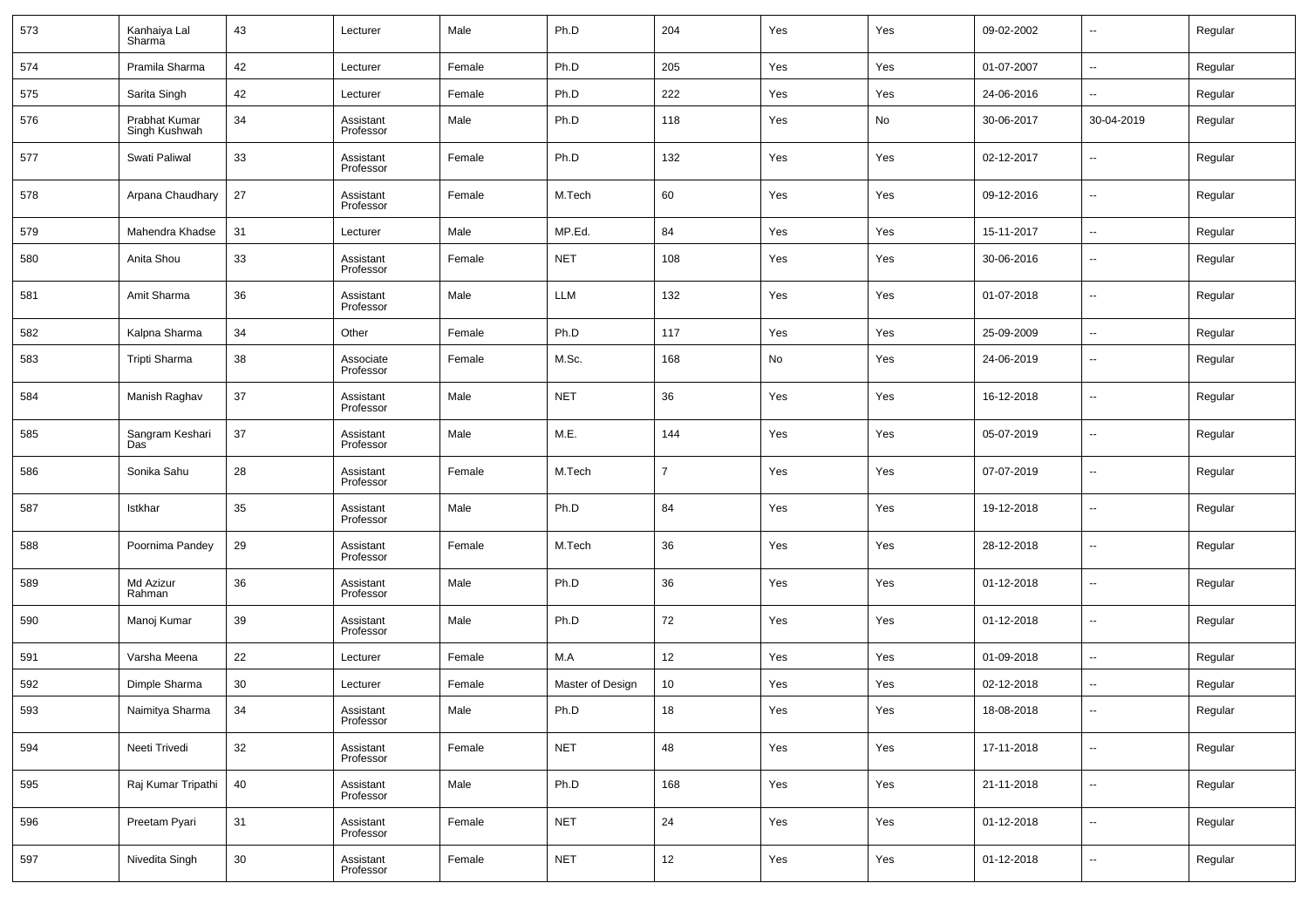| 598 | Shivangi Sharma                | 27 | Assistant<br>Professor | Female | <b>NET</b>              | 8   | Yes | Yes | 01-12-2018 | ٠.                       | Regular |
|-----|--------------------------------|----|------------------------|--------|-------------------------|-----|-----|-----|------------|--------------------------|---------|
| 599 | Akanksha Madaan                | 26 | Lecturer               | Female | <b>LLM</b>              | 8   | Yes | Yes | 01-12-2018 | $\sim$                   | Regular |
| 600 | Sonika                         | 28 | Lecturer               | Female | M.A                     | 12  | Yes | Yes | 12-12-2018 | $\overline{\phantom{a}}$ | Regular |
| 601 | Srishti                        | 30 | Assistant<br>Professor | Female | <b>NET</b>              | 12  | Yes | Yes | 14-12-2018 | $\overline{\phantom{a}}$ | Regular |
| 602 | Priyambada Shah                | 29 | Assistant<br>Professor | Female | <b>NET</b>              | 12  | Yes | Yes | 15-12-2018 | $\overline{\phantom{a}}$ | Regular |
| 603 | Shikha Jagarwal                | 27 | Assistant<br>Professor | Female | <b>NET</b>              | 12  | Yes | Yes | 15-12-2018 | $\sim$                   | Regular |
| 604 | Narendra Kumar<br>Sharma       | 35 | Assistant<br>Professor | Male   | Ph.D                    | 180 | No  | Yes | 26-06-2019 | $\overline{\phantom{a}}$ | Regular |
| 605 | Rajabrata Bhuyan               | 34 | Assistant<br>Professor | Male   | Ph.D                    | 72  | No  | Yes | 29-06-2019 | $\sim$                   | Regular |
| 606 | Supriyo Basak                  | 36 | Assistant<br>Professor | Male   | Ph.D                    | 84  | No  | Yes | 30-06-2019 | $\overline{\phantom{a}}$ | Regular |
| 607 | Swati Dubey                    | 28 | Assistant<br>Professor | Female | Ph.D                    | 60  | No  | Yes | 29-06-2019 | $\overline{\phantom{a}}$ | Regular |
| 608 | Gupta Ravikant<br>Radhyasham   | 33 | Assistant<br>Professor | Male   | Ph.D                    | 48  | No  | Yes | 30-06-2019 | $\overline{\phantom{a}}$ | Regular |
| 609 | Rekha Sharma                   | 29 | Assistant<br>Professor | Female | M.Sc.                   | 18  | No  | Yes | 24-06-2019 | $\overline{\phantom{a}}$ | Regular |
| 610 | Rahul Kumar Vijay              | 32 | Assistant<br>Professor | Male   | M.Tech                  | 48  | No  | Yes | 24-06-2019 | $\overline{\phantom{a}}$ | Regular |
| 611 | Dipto Narayan<br>Chattopadhyay | 46 | Assistant<br>Professor | Male   | M.A                     | 180 | No  | Yes | 26-06-2019 | $\overline{\phantom{a}}$ | Regular |
| 612 | Sandipa Mandal                 | 33 | Assistant<br>Professor | Female | <b>NET</b>              | 60  | No  | Yes | 28-06-2019 | $\overline{\phantom{a}}$ | Regular |
| 613 | Jay Y Patel                    | 37 | Assistant<br>Professor | Male   | M.A                     | 168 | No  | Yes | 30-06-2019 | $\overline{\phantom{a}}$ | Regular |
| 614 | Dharampal Singh                | 42 | Assistant<br>Professor | Male   | Ph.D                    | 156 | No  | Yes | 29-06-2019 | $\overline{\phantom{a}}$ | Regular |
| 615 | Chetna Singh                   | 28 | Lecturer               | Female | M.Sc. (Home<br>Science) | 6   | No  | Yes | 24-06-2019 | $\overline{\phantom{a}}$ | Regular |
| 616 | <b>Bharat Verma</b>            | 31 | Assistant<br>Professor | Male   | Ph.D                    | 36  | No  | Yes | 24-06-2019 | $\overline{\phantom{a}}$ | Regular |
| 617 | Rajni Mudgal                   | 39 | Assistant<br>Professor | Female | NET                     | 144 | No  | Yes | 24-06-2019 | $\overline{\phantom{a}}$ | Regular |
| 618 | Gulshan Kumar                  | 36 | Assistant<br>Professor | Male   | <b>NET</b>              | 84  | No  | Yes | 24-06-2019 | $\sim$                   | Regular |
| 619 | Priyadarshini Kiran            | 28 | Assistant<br>Professor | Female | Ph.D                    | 48  | No  | Yes | 26-06-2019 | $\sim$                   | Regular |
| 620 | Preeti Sanger                  | 38 | Assistant<br>Professor | Female | <b>NET</b>              | 72  | No  | Yes | 24-06-2019 | $\sim$                   | Regular |
| 621 | Amulya Nigam                   | 25 | Assistant<br>Professor | Female | LLM                     | 12  | No  | Yes | 26-06-2019 | $\overline{\phantom{a}}$ | Regular |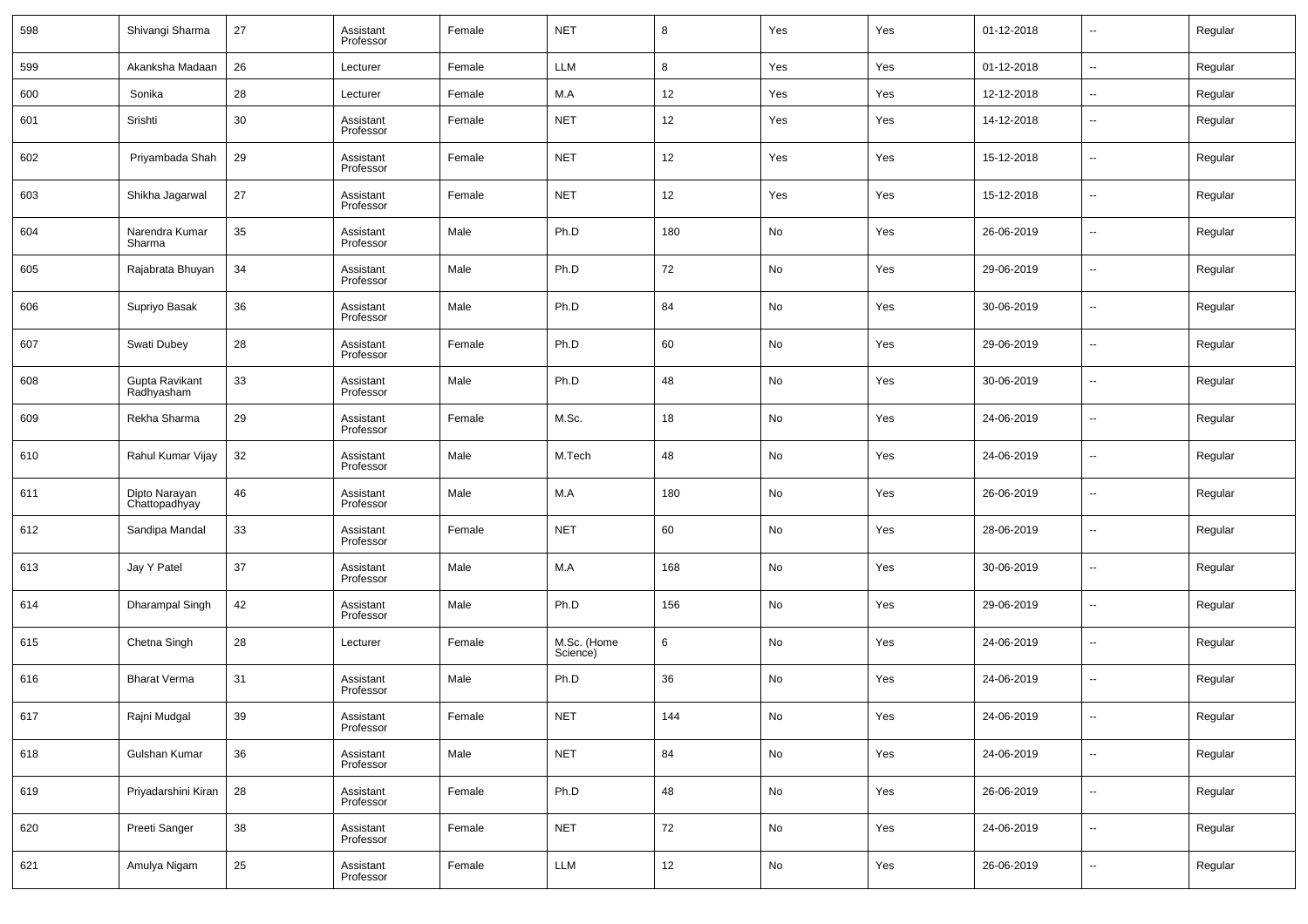| 622 | Sanchita Sharma           | 30 | Assistant<br>Professor | Female | M.A        | 27                | No  | Yes | 28-07-2019 | $\overline{\phantom{a}}$ | Regular |
|-----|---------------------------|----|------------------------|--------|------------|-------------------|-----|-----|------------|--------------------------|---------|
| 623 | Priya Das                 | 33 | Assistant<br>Professor | Female | Ph.D       | 6                 | No  | Yes | 29-06-2019 | $\overline{\phantom{a}}$ | Regular |
| 624 | Sudesh                    | 34 | Assistant<br>Professor | Male   | Ph.D       | 36                | No  | Yes | 24-06-2019 | $\overline{\phantom{a}}$ | Regular |
| 625 | Khushboo                  | 29 | Assistant<br>Professor | Female | Ph.D       | 8                 | No  | Yes | 24-06-2019 | $\overline{\phantom{a}}$ | Regular |
| 626 | Upendra Kumar             | 27 | Assistant<br>Professor | Male   | <b>NET</b> | 12                | No  | Yes | 24-06-2019 | $\overline{\phantom{a}}$ | Regular |
| 627 | Kaushik<br>Choudhury      | 35 | Assistant<br>Professor | Male   | Ph.D       | 120               | No  | Yes | 26-06-2019 | $\overline{\phantom{a}}$ | Regular |
| 628 | Epsita Kar                | 28 | Assistant<br>Professor | Female | Ph.D       | $\mathbf{3}$      | No  | Yes | 26-06-2019 | $\overline{\phantom{a}}$ | Regular |
| 629 | Akhilesh Kumar<br>Singh   | 36 | Assistant<br>Professor | Male   | Ph.D       | 72                | No  | Yes | 27-06-2019 | $\overline{\phantom{a}}$ | Regular |
| 630 | Sujeet Pratap             | 33 | Assistant<br>Professor | Male   | Ph.D       | 36                | No  | Yes | 03-06-2019 | $\overline{\phantom{a}}$ | Regular |
| 631 | Nandita Arya              | 25 | Lecturer               | Female | <b>NET</b> | $5\phantom{.0}$   | No  | Yes | 24-06-2019 | $\overline{\phantom{a}}$ | Regular |
| 632 | Praveen Kumar<br>Tripathi | 29 | Assistant<br>Professor | Male   | Ph.D       | 12                | No  | Yes | 28-06-2019 | --                       | Regular |
| 633 | <b>Bhagwati Devi</b>      | 28 | Assistant<br>Professor | Female | <b>NET</b> | 6                 | No  | Yes | 29-06-2019 | --                       | Regular |
| 634 | <b>Aditi Mittal</b>       | 28 | Lecturer               | Female | Ph.D       | 12                | No  | Yes | 24-06-2019 | $\overline{\phantom{a}}$ | Regular |
| 635 | Madhulika Singh           | 28 | Assistant<br>Professor | Female | <b>NET</b> | 36                | No  | Yes | 24-06-2019 | $\sim$                   | Regular |
| 636 | Abida Khatoon             | 25 | Lecturer               | Female | M. Phil    | 24                | No  | Yes | 24-06-2019 | $\sim$                   | Regular |
| 637 | Nitin Bansal              | 33 | Assistant<br>Professor | Male   | <b>MBA</b> | 132               | No  | Yes | 29-06-2019 | --                       | Regular |
| 638 | Azhar Abbas               | 26 | Other                  | Male   | MP.Ed.     | 60                | Yes | Yes | 21-11-2018 | --                       | Regular |
| 639 | Kirti                     | 25 | Other                  | Female | MP.Ed.     | 24                | Yes | Yes | 02-01-2019 | --                       | Regular |
| 640 | Poonam Yadav              | 24 | Other                  | Female | M.A        | 12                | No  | Yes | 24-06-2019 | --                       | Regular |
| 641 | Ankush Goel               | 26 | Assistant<br>Professor | Male   | <b>NET</b> | 12                | Yes | Yes | 01-07-2018 | $\sim$                   | Regular |
| 642 | Amrita                    | 31 | Assistant<br>Professor | Female | Ph.D       | 54                | Yes | Yes | 02-07-2018 |                          | Regular |
| 643 | Latika Dhuria             | 33 | Assistant<br>Professor | Female | Ph.D       | 132               | Yes | Yes | 06-04-2019 | u,                       | Regular |
| 644 | Veena<br>Hanamsagar       | 40 | Lecturer               | Female | MBA        | 132               | Yes | Yes | 01-04-2019 | u,                       | Regular |
| 645 | Kushal Kumar<br>Pareek    | 22 | Lecturer               | Male   | MBA        | 8                 | Yes | Yes | 05-04-2019 | $\mathbb{Z}^2$           | Regular |
| 646 | Dhriti Upadhyaya          | 25 | Lecturer               | Female | MBA        | $12 \overline{ }$ | Yes | Yes | 03-04-2019 | $\mathbb{Z}^2$           | Regular |
| 647 | Tanya Gautam              | 25 | Lecturer               | Female | <b>MSW</b> | $6\phantom{.0}$   | Yes | Yes | 01-10-2018 | $\overline{\phantom{a}}$ | Regular |